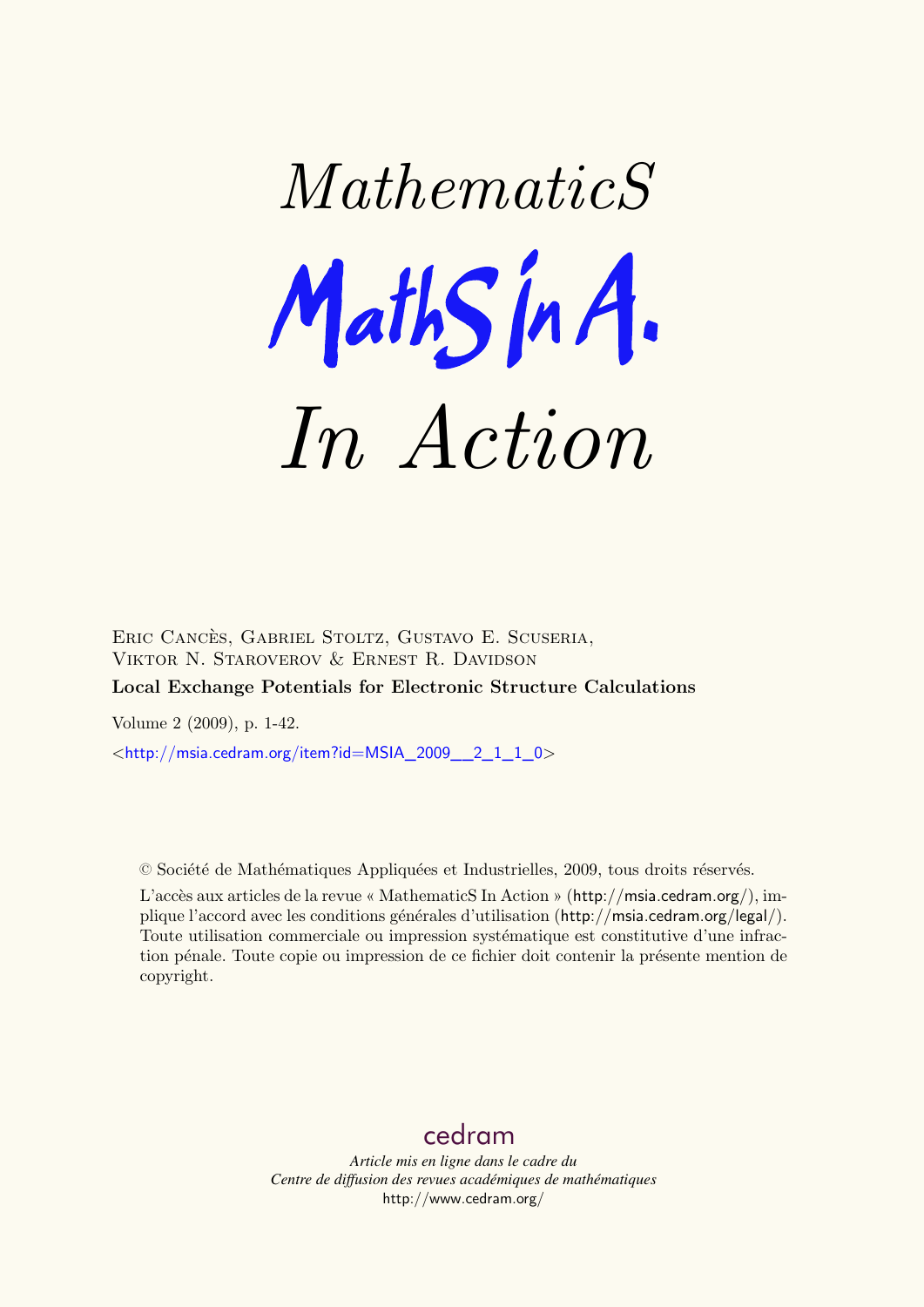# **Local Exchange Potentials for Electronic Structure Calculations**

Eric Cancès <sup>∗</sup> GABRIEL STOLTZ<sup>\*\*</sup> GUSTAVO E. SCUSERIA \*\*\* Viktor N. Staroverov † ERNEST R. DAVIDSON<sup> $<sup>‡</sup>$ </sup></sup>

<sup>∗</sup> Université Paris Est, CERMICS, Project-team Micmac, INRIA-Ecole des Ponts, 6 & 8 Av. Pascal, 77455 Marne-la-Vallée Cedex 2, France *E-mail address*: [cances@cermics.enpc.fr](mailto:cances@cermics.enpc.fr) ∗∗ Université Paris Est, CERMICS, Project-team Micmac, INRIA-Ecole des Ponts, 6 & 8 Av. Pascal, 77455 Marne-la-Vallée Cedex 2, France *E-mail address*: [stoltz@cermics.enpc.fr](mailto:stoltz@cermics.enpc.fr) ∗ ∗ ∗ Department of Chemistry, Rice University, Houston, Texas 77005, United States of America *E-mail address*: [guscus@rice.edu](mailto:guscus@rice.edu) † Department of Chemistry, University of Western Ontario, London, Ontario N6A 5B7, Canada *E-mail address*: [vstarove@uwo.ca](mailto:vstarove@uwo.ca) ‡ Department of Chemistry, University of Washington, Seattle, Washington 98195, United States of America *E-mail address*: [erdavid@u.washington.edu.](mailto:erdavid@u.washington.edu)

#### **Abstract**

The Hartree-Fock exchange operator is an integral operator arising in the Hartree-Fock model as well as in some instances of the density functional theory. In a number of applications, it is convenient to approximate this integral operator by a multiplication operator, i.e. by a local potential. This article presents a detailed analysis of the mathematical properties of various local approximations to the nonlocal Hartree-Fock exchange operator including the Slater potential, the optimized effective potential (OEP), the Krieger-Li-Iafrate (KLI) approximation and the common-energy denominator approximation (CEDA) to the OEP, and the effective local potential (ELP). In particular, we show that the Slater, KLI, CEDA and ELP potentials all can be defined as solutions of certain variational problems, and we provide a rigorous derivation of the OEP integral equation. We also establish an existence result for a coupled system of nonlinear partial differential equations introduced by Slater to approximate the Hartree-Fock equations.

# 1. **Introduction**

The Hartree-Fock exchange operator associated with an electronic first-order density matrix  $\gamma \in H^1(\mathbb{R}^3 \times \mathbb{R}^3)$  is the Hilbert-Schmidt operator on  $L^2(\mathbb{R}^3)$  defined by

$$
\forall \phi \in L^{2}(\mathbb{R}^{3}), \quad (K\phi)(\mathbf{r}) = -\int_{\mathbb{R}^{3}} \frac{\gamma(\mathbf{r}, \mathbf{r}')}{|\mathbf{r} - \mathbf{r}'|} \phi(\mathbf{r}') d\mathbf{r}' \qquad (1.1)
$$

(see e.g. [\[6,](#page-40-0) [33,](#page-41-0) [35,](#page-41-0) [43\]](#page-41-0) for mathematically oriented introductions to the Hartree-Fock model). This nonlocal (integral) operator is the most computationally demanding term in the Hartree-Fock equations, especially for periodic systems. Back in the early days of quantum chemistry,

The work at Rice University was supported by the US National Science Foundation CHE-0457030 and the Welch Foundation.

*Keywords:* Hartree-Fock model, Density Functional theory, nonlinear eigenvalue problem. *Math. classification:* 35P30, 81Q05, 35J60 .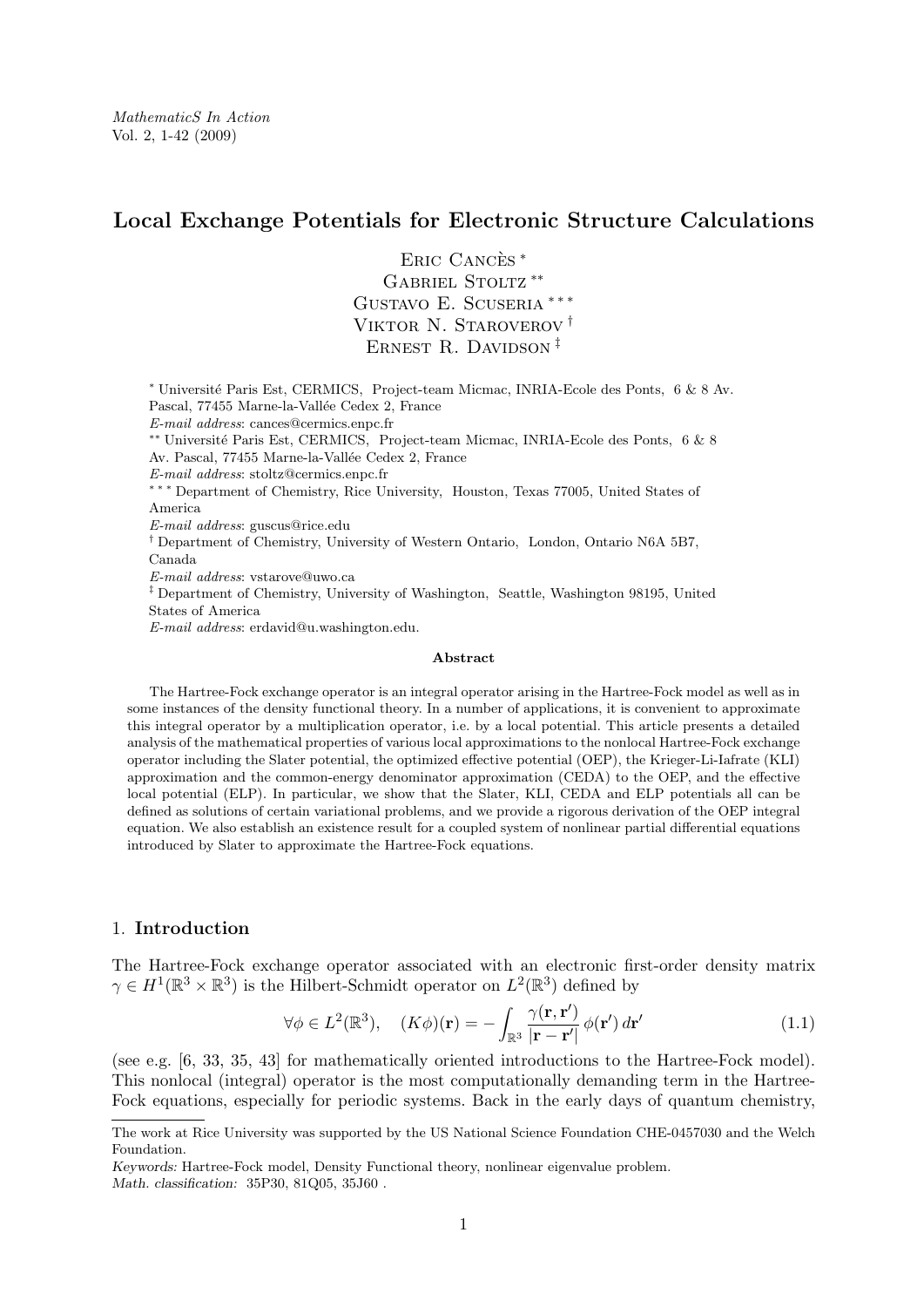#### Eric Cancès, Gabriel Stoltz, *et al.*

<span id="page-2-0"></span>Slater proposed to approximate the Hartree-Fock exchange operator by a more tractable local potential, i.e. by a multiplicative operator [\[42\]](#page-41-0). Nowadays, the nonlocality of Hartree-Fock exchange is rarely seen as an obstacle for numerical calculations, at least in Gaussian basis sets. However, there has been a recent revival of interest in representing the exchange interaction with a local potential (see e.g.  $[11, 14, 17, 20, 27, 15, 13, 16, 22, 26]$  $[11, 14, 17, 20, 27, 15, 13, 16, 22, 26]$  $[11, 14, 17, 20, 27, 15, 13, 16, 22, 26]$  $[11, 14, 17, 20, 27, 15, 13, 16, 22, 26]$  $[11, 14, 17, 20, 27, 15, 13, 16, 22, 26]$  $[11, 14, 17, 20, 27, 15, 13, 16, 22, 26]$  $[11, 14, 17, 20, 27, 15, 13, 16, 22, 26]$  $[11, 14, 17, 20, 27, 15, 13, 16, 22, 26]$  $[11, 14, 17, 20, 27, 15, 13, 16, 22, 26]$  $[11, 14, 17, 20, 27, 15, 13, 16, 22, 26]$  $[11, 14, 17, 20, 27, 15, 13, 16, 22, 26]$  $[11, 14, 17, 20, 27, 15, 13, 16, 22, 26]$  $[11, 14, 17, 20, 27, 15, 13, 16, 22, 26]$  $[11, 14, 17, 20, 27, 15, 13, 16, 22, 26]$  $[11, 14, 17, 20, 27, 15, 13, 16, 22, 26]$  $[11, 14, 17, 20, 27, 15, 13, 16, 22, 26]$  $[11, 14, 17, 20, 27, 15, 13, 16, 22, 26]$  $[11, 14, 17, 20, 27, 15, 13, 16, 22, 26]$  $[11, 14, 17, 20, 27, 15, 13, 16, 22, 26]$  and references therein), spurred in particular by the emergence of orbital-dependent functionals in Kohn-Sham density functional theory. Local exchange potentials can also be used as input in other techniques, particularly in time-dependent and linear response methods for computing excitation energies and other properties [\[21,](#page-41-0) [29,](#page-41-0) [36,](#page-41-0) [46\]](#page-42-0).

In his 1951 paper [\[42\]](#page-41-0), Slater proposed two local approximations to the Hartree-Fock exchange operator. The first one is

$$
v_{x,S}(\mathbf{r}) = -\frac{1}{\rho(\mathbf{r})} \int_{\mathbb{R}^3} \frac{|\gamma(\mathbf{r}, \mathbf{r}')|^2}{|\mathbf{r} - \mathbf{r}'|} d\mathbf{r}',\tag{1.2}
$$

where  $\rho(\mathbf{r}) = \gamma(\mathbf{r}, \mathbf{r})$  the electronic density. The second one is

$$
v_{x,X\alpha}(\mathbf{r}) = -C_x \rho(\mathbf{r})^{1/3},\tag{1.3}
$$

where  $C_x$  is a positive constant.

Motivated by Slater's work, Sharp and Horton [\[41\]](#page-41-0) introduced a variational method for obtaining local potentials that approximate the Hartree-Fock exchange operator. Considering a local potential W and the associated one-electron Schrödinger operator  $H_W = -\frac{1}{2}\Delta + W$ , they define the energy functional  $E(W)$  as the Hartree-Fock energy of the Slater determinant constructed with the lowest N eigenfunctions of  $H_W$ . An optimized effective potential (OEP) is a local potential  $W^{OEP}$  which minimizes  $E(W)$ . The exchange part  $v_{x,OEP}$  of  $W^{OEP}$  obtained by subtracting from  $W^{OEP}$  the nuclear and electronic Coulomb potentials can then be used as an approximation to the Hartree-Fock exchange operator. This track was further explored by Talman and Shadwick [\[45\]](#page-42-0). Unfortunately, it is difficult to give a proper mathematical formulation of the (infinite dimensional) OEP optimization problem, and also to build consistent finite dimensional approximations of the OEP problem (of course, the two issues are closely related). On the other hand, it is much easier to solve approximations of the Euler-Lagrange equation of the OEP minimization problem, the so-called OEP integral equation. Two approximations of the OEP integral equation have been proposed in the literature: the KLI [\[23\]](#page-41-0) (after Krieger, Li and Iafrate) and the CEDA [\[12\]](#page-40-0) (common energy denominator) approximations, leading to the local exchange potentials  $v_{x,\text{KLI}}$  and  $v_{x,\text{CEDA}}$ .

More recently, several other approaches for generating local exchange potentials have been proposed [\[18,](#page-40-0) [44\]](#page-41-0). These methods associate with a density matrix  $\gamma$  an effective local potential (ELP) that can be considered as a variational approximation to the corresponding nonlocal Hartree-Fock exchange operator. Let us emphasize that it is natural to associate a Slater potential and an ELP with *any* electronic state (described by a density matrix  $\gamma$ ). On the other hand, OEP, KLI and CEDA potentials are, by construction, obtained by solving a self-consistent system of equations in which the density matrix is an unknown. It has been pointed out [\[18,](#page-40-0) [44\]](#page-41-0) that the CEDA potential coincides with the potential obtained by iterating the ELP procedure until the orbitals and the ELP are consistent with each other. The CEDA potential and the self-consistent ELP also coincide with the localized Hartree-Fock (LHF) potential introduced in Ref. [\[40\]](#page-41-0)

The purpose of this article is to study the mathematical properties of the local exchange potentials described above. We would like to state it at the outset that the mathematical problems under examination are not trivial and that only partial results have been rigorously established so far. Although several articles on this topic containing mathematical statements have been published, many of them are not based on rigorous arguments and some are even flawed. Most of these flaws originate from *implicit* assumptions (existence and uniqueness of the solution of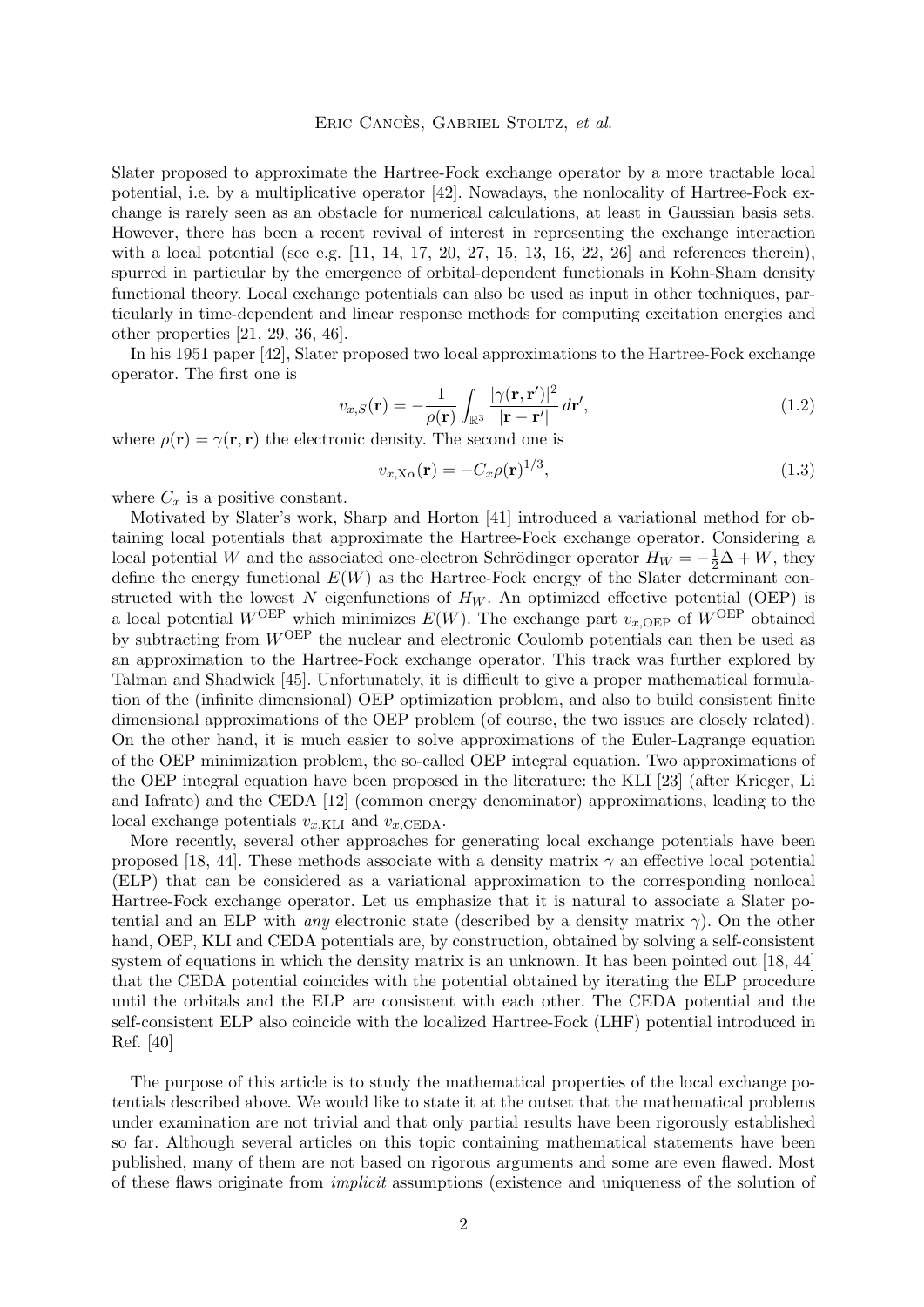<span id="page-3-0"></span>an optimization problem or an equation, differentiability of a functional, existence of a limit, convergence of an asymptotic expansion, ...) that cannot be, or at least are not, verified. Our present results may seem weaker than others already published, but at least they are rigorous.

The article is organized as follows. In Section 2, the main mathematical properties of the Hartree-Fock model are briefly reviewed. The Slater potential [\(1.2\)](#page-2-0) is dealt with in Section [3.](#page-7-0) We first assume that  $\gamma$  is given and study the asymptotic behavior of the Slater potential at infinity. We also provide a variational characterization of it. We then focus on the self-consistent equations obtained by replacing the Hartree-Fock exchange operator with the Slater potential [\(1.2\)](#page-2-0) in the Hartree-Fock equations. These self-consistent equations, first written by Slater [\[42\]](#page-41-0), do not seem to be the Euler-Lagrange equation of some optimization problem. We therefore use a fixed-point method to prove that, in the radial case (one nucleus at the origin and spherically symmetric orbitals), they actually have a solution. Note that the situation is completely different if one uses  $(1.3)$  instead of  $(1.2)$ . Indeed, the corresponding self-consistent equations do have a variational interpretation: they are the Kohn-Sham equations obtained with the exchange functional

$$
E_{x,X\alpha}(\rho) = -\frac{3C_x}{4} \int_{\mathbb{R}^3} \rho^{4/3}(\mathbf{r}) d\mathbf{r},
$$

and have been extensively studied from a mathematical viewpoint in [\[3\]](#page-40-0).

In Section [4,](#page-9-0) we focus on the OEP. We summarize the known mathematical results on the OEP minimization problem and provide a rigorous derivation of the OEP integral equation. We also study the KLI and CEDA approximations. We prove in Section [5](#page-17-0) that the self-consistent ELP coincides with the CEDA potential. We do not provide a complete mathematical study of the self-consistent KLI, CEDA and ELP equations, but only study the analytical properties of the corresponding exchange potentials. We prove that, given a set of molecular orbitals and under some technical assumptions (always satisfied in practice), the KLI potential and the ELP (hence the CEDA potential) are uniquely defined up to an additive constant.

Section [7](#page-20-0) presents some numerical results obtained with the methods mathematically studied in this paper, comparing the results to the reference Hartree-Fock results.

In order to keep the notation as simple as possible, we focus in Sections 2[-5](#page-17-0) on fully spinpolarized models, i.e. we consider systems with spin-up electrons only. With the notable exceptions of one-electron systems and two-electron systems in the triplet state, very few systems of practical interest are fully spin-polarized. However, the mathematical results stated in Sections 2- [5](#page-17-0) are generic, in the sense that they can be easily adapted to closed-shell and spin-polarized models. Details are given in Section [6.](#page-18-0)

All the proofs are postponed until Section [8.](#page-22-0) Basic concepts of functional analysis that are necessary to understand our arguments are summarized in the Appendix for the non-mathematical readership.

# 2. **Hartree-Fock exchange operator**

Let us first recall the mathematical formulation of the Hartree-Fock model. As we deal here with fully spin-polarized systems, the spin variable can be omitted and there is no limitation in working with real-valued functions. In the Hartree-Fock setting, the electronic state of a system of N electrons is described by a collection  $\Phi = (\phi_i)_{1 \leq i \leq N}$  of N  $L^2$ -orthonormal orbitals:

$$
\int_{\mathbb{R}^3} \phi_i(\mathbf{r}) \phi_j(\mathbf{r}) d\mathbf{r} = \delta_{ij},\tag{2.1}
$$

or, equivalently, by the density matrix

$$
\gamma_{\Phi}(\mathbf{r}, \mathbf{r}') = \sum_{i=1}^{N} \phi_i(\mathbf{r}) \phi_i(\mathbf{r}'),
$$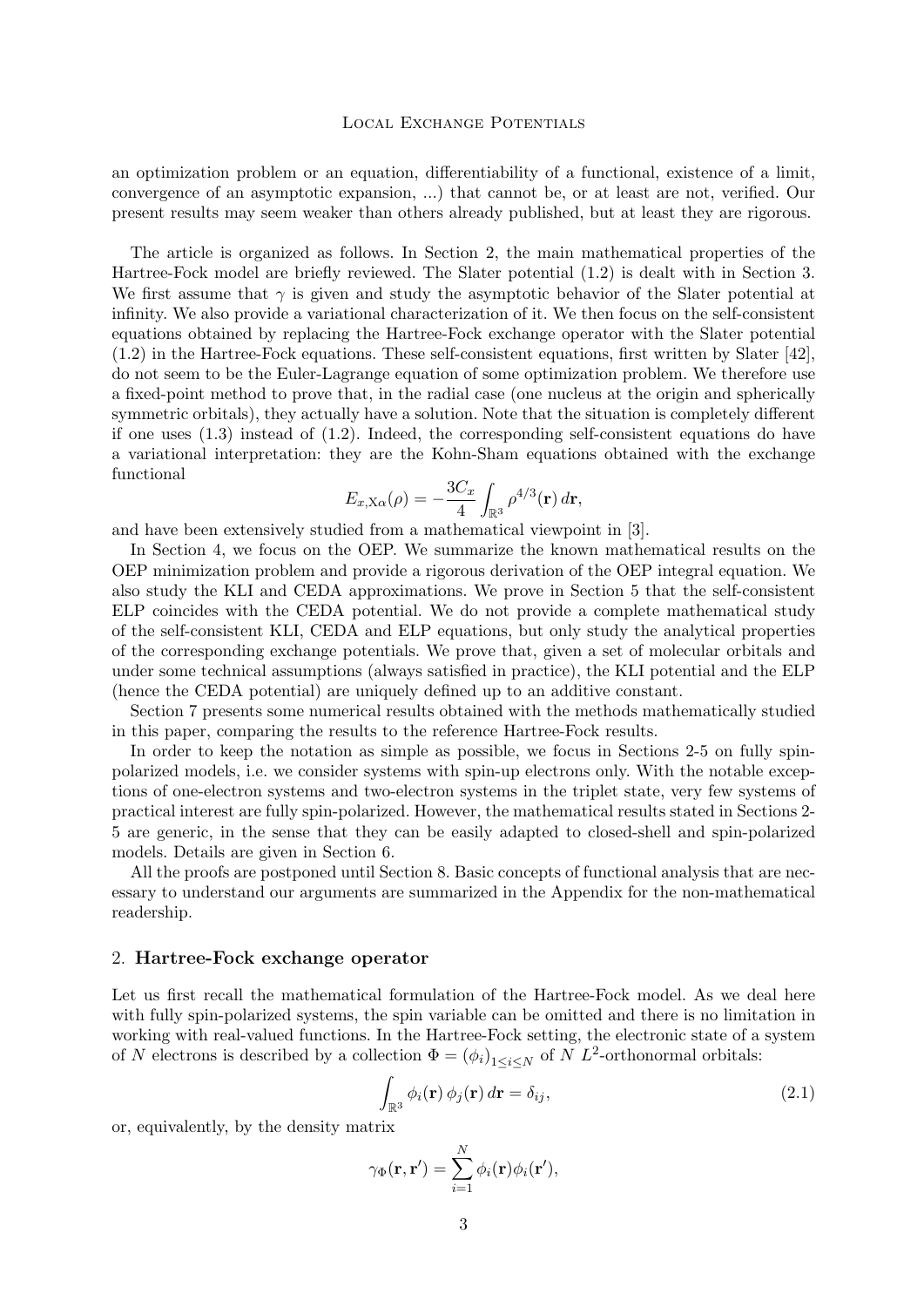<span id="page-4-0"></span>the electronic density being given by

$$
\rho_{\Phi}(\mathbf{r}) = \gamma_{\Phi}(\mathbf{r}, \mathbf{r}) = \sum_{i=1}^{N} |\phi_i(\mathbf{r})|^2.
$$
\n(2.2)

Denoting by

$$
V_{\text{nuc}}(\mathbf{r}) = -\sum_{k=1}^{K} \frac{z_k}{|\mathbf{r} - \mathbf{R}_k|}
$$
(2.3)

the potential generated by the nuclei  $(z_k)$  is the charge of the k-th nucleus,  $\mathbf{R}_k$  its position), the Hartree-Fock functional reads

$$
E^{\rm HF}(\Phi) = \frac{1}{2} \sum_{i=1}^{N} \int_{\mathbb{R}^3} |\nabla \phi_i(\mathbf{r})|^2 d\mathbf{r} + \int_{\mathbb{R}^3} V_{\rm nuc}(\mathbf{r}) \rho_{\Phi}(\mathbf{r}) d\mathbf{r} + \frac{1}{2} \int_{\mathbb{R}^3} \int_{\mathbb{R}^3} \frac{\rho_{\Phi}(\mathbf{r}) \rho_{\Phi}(\mathbf{r}')}{|\mathbf{r} - \mathbf{r}'|} d\mathbf{r} d\mathbf{r}'
$$

$$
- \frac{1}{2} \int_{\mathbb{R}^3} \int_{\mathbb{R}^3} \frac{|\gamma_{\Phi}(\mathbf{r}, \mathbf{r}')|^2}{|\mathbf{r} - \mathbf{r}'|} d\mathbf{r} d\mathbf{r}'.
$$

Each term of the Hartree-Fock energy functional is well-defined provided  $\Phi \in (H^1(\mathbb{R}^3))^N$ , that is, provided  $\nabla \phi_i \in (L^2(\mathbb{R}^3))^3$  for all  $1 \leq i \leq N$ , or in other words, provided the kinetic energy of  $\Phi$  is finite. This property results from the inequalities [\[8\]](#page-40-0)

$$
\left| \int_{\mathbb{R}^3} \frac{\rho_{\Phi}(\mathbf{r})}{|\mathbf{r} - \mathbf{R}_k|} d\mathbf{r} \right| \leq N^{1/2} \left( \sum_{i=1}^N \int_{\mathbb{R}^3} |\nabla \phi_i(\mathbf{r})|^2 d\mathbf{r} \right)^{1/2}, \tag{2.4}
$$

and

$$
\int_{\mathbb{R}^3} \int_{\mathbb{R}^3} \frac{|\gamma_\Phi(\mathbf{r}, \mathbf{r}')|^2}{|\mathbf{r} - \mathbf{r}'|} d\mathbf{r} d\mathbf{r}' \le \int_{\mathbb{R}^3} \int_{\mathbb{R}^3} \frac{\rho_\Phi(\mathbf{r}) \rho_\Phi(\mathbf{r}')}{|\mathbf{r} - \mathbf{r}'|} d\mathbf{r} d\mathbf{r}' \le N^{3/2} \left( \sum_{i=1}^N \int_{\mathbb{R}^3} |\nabla \phi_i(\mathbf{r})|^2 d\mathbf{r} \right)^{1/2}.
$$
 (2.5)

The Hartree-Fock ground state energy of the system is obtained by solving the minimization problem

$$
I^{\text{HF}} = \inf \left\{ E^{\text{HF}}(\Phi), \ \Phi \in \mathcal{X}_N \right\} \tag{2.6}
$$

where

$$
\mathcal{X}_N = \left\{ \Phi = (\phi_i)_{1 \leq i \leq N} \in (H^1(\mathbb{R}^3))^{N} \middle| \int_{\mathbb{R}^3} \phi_i(\mathbf{r}) \phi_j(\mathbf{r}) d\mathbf{r} = \delta_{ij} \right\}.
$$

The inequalities (2.4) and (2.5) imply that the Hartree-Fock functional is always bounded from below on  $\mathcal{X}_N$ . The Hartree-Fock ground state energy is therefore well-defined for any molecular system of arbitrary charge. The existence of a Hartree-Fock ground state, that is, of some  $\Phi$ <sup>GS</sup>  $\in \mathcal{X}_N$  satisfying

$$
E^{\rm HF}(\Phi^{\rm GS}) = \inf \left\{ E^{\rm HF}(\Phi), \ \Phi \in \mathcal{X}_N \right\}
$$

has been proved by Lieb and Simon [\[33\]](#page-41-0) for neutral systems and positive ions. It is also known that "very negative" atomic ions are not stable: Denoting by Z the charge of the nucleus,

- (2.6) has no minimizer when  $N > 2Z + 1$  [\[32\]](#page-41-0);
- there exists a universal constant  $Q \geq 0$  (whose optimal value is not known) such that for  $N \geq Z + Q$ , (2.6) has no minimizer [\[43\]](#page-41-0).

From a physical point of view, the instability of very negative ions results from the fact that the excess electrons escape to infinity. Mathematically, it is due to a loss of compactness at infinity. The two viewpoints can be linked by the concentration-compactness theory due to Lions [\[34\]](#page-41-0). The existence of a Hartree-Fock ground state for "moderately" negative ions is still an open problem (only the stability of H<sup>−</sup> has been mathematically established).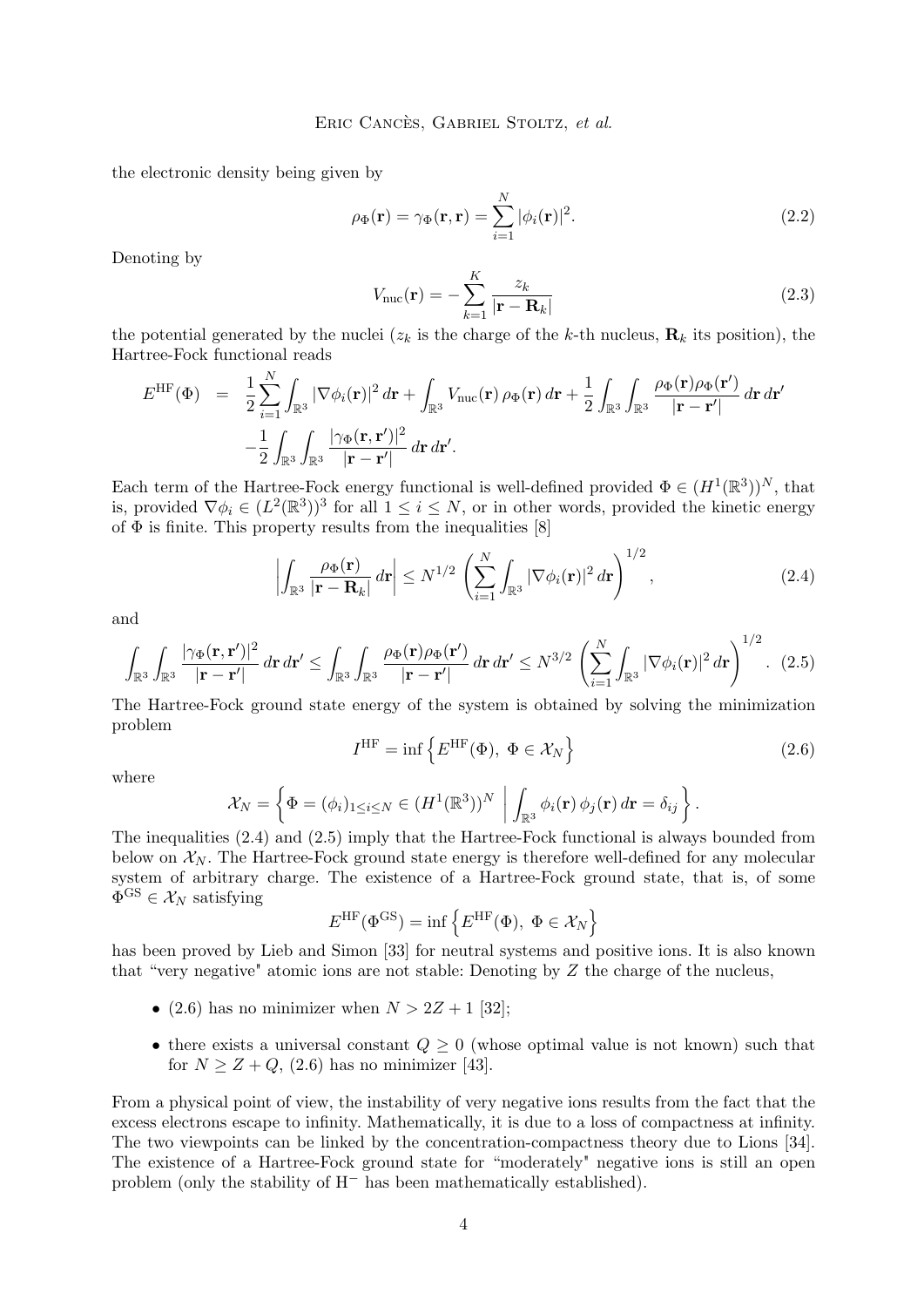<span id="page-5-0"></span>The Euler-Lagrange equations associated with the minimization problem [\(2.6\)](#page-4-0) read

$$
\mathcal{F}_{\Phi}\phi_i = \sum_{j=1}^{N} \lambda_{ij} \phi_j, \qquad (2.7)
$$

where  $\Lambda = (\lambda_{ij})$  is a symmetric  $N \times N$  matrix (it is the Lagrange multiplier of the matrix constraint [\(2.1\)](#page-3-0)), and where  $\mathcal{F}_{\Phi}$  is the Fock operator

$$
\mathcal{F}_{\Phi} = -\frac{1}{2}\Delta + V_{\text{nuc}} + \rho_{\Phi} \star \frac{1}{|\mathbf{r}|} + K_{\Phi}.
$$

In the above expression,  $\star$  denotes the convolution product:

$$
(f \star g)(\mathbf{r}) := \int_{\mathbb{R}^3} f(\mathbf{r}') g(\mathbf{r} - \mathbf{r}') d\mathbf{r}',
$$

and  $K_{\Phi}$  is the so-called exact-exchange (or Hartree-Fock exchange) operator. It is the integral (nonlocal) operator defined by

$$
(K_{\Phi}\phi)(\mathbf{r}) = -\int_{\mathbb{R}^3} \frac{\gamma_{\Phi}(\mathbf{r}, \mathbf{r}')}{|\mathbf{r} - \mathbf{r}'|} \phi(\mathbf{r}') d\mathbf{r}'. \qquad (2.8)
$$

It is easy to see that  $K_{\Phi}$  is a self-adjoint Hilbert-Schmidt operator on  $L^2(\mathbb{R}^3)$ . Indeed, the kernel  $\gamma_{\Phi}(\mathbf{r,r}^{\prime})$  $\frac{\partial \Phi(\mathbf{r}, \mathbf{r}')}{|\mathbf{r} - \mathbf{r}'|}$  is a square integrable function on  $\mathbb{R}^3 \times \mathbb{R}^3$  [\[33\]](#page-41-0).

For neutral systems and positive ions,  $\mathcal{F}_{\Phi}$  (for any  $\Phi \in \mathcal{X}_N$ ) is a self-adjoint operator on  $L^2(\mathbb{R}^3)$ with domain  $H^2(\mathbb{R}^3)$ , and is bounded from below. Its essential spectrum is  $\sigma_{\text{ess}}(\mathcal{F}_{\Phi}) = [0, +\infty)$ . For positive ions, the discrete spectrum of  $\mathcal{F}_{\Phi}$  consists of an infinite non-decreasing sequence of negative eigenvalues of finite multiplicities, which converges to zero [\[35\]](#page-41-0).

Any minimizer of [\(2.6\)](#page-4-0) satisfies the Euler-Lagrange equations (2.7). Using the invariance of the Hartree-Fock problem with respect to orbital rotation [\[38\]](#page-41-0), it is possible to diagonalize the matrix  $\Lambda = [\lambda_{ij}]$  appearing in (2.7). More precisely, if U is an orthogonal  $N \times N$  matrix (i.e. such that  $U^T U = U U^T = I_N$  and if  $\Phi \in \mathcal{X}_N$ , then  $\Phi U = (\sum_{j=1}^N U_{ji} \phi_j)_{1 \le i \le N} \in \mathcal{X}_N$  and  $E^{\text{HF}}(\Phi U) = E^{\text{HF}}(\Phi)$  (in fact  $\gamma_{\Phi U} = \gamma_{\Phi}$ , so that one also has  $\mathcal{F}_{\Phi U} = \mathcal{F}_{\Phi}$ ). Let  $\Phi$  be a solution of (2.7) and U an orthogonal  $N \times N$  matrix which diagonalizes the matrix  $\Lambda$ , i.e. such that  $U^T \Lambda U = \text{Diag}(\eta_1, \dots, \eta_N)$ . Then  $\Psi = (\psi_i)_{1 \leq i \leq N} = \Phi U$  is a critical point of (2.7), with the same energy as  $\Phi$ , such that for all *i*,

$$
\mathcal{F}_{\Phi}\psi_i = \mathcal{F}_{\Psi}\psi_i = \eta_i\psi_i.
$$

This means that  $\Psi$  is a collection of N orthonormal eigenvectors of the Fock operator. Besides, it can be proved that if  $\Phi$  is a Hartree-Fock ground state, then

- *Aufbau* principle [\[33\]](#page-41-0): the  $\eta_i$ 's are the lowest N eigenvalues of  $\mathcal{F}_{\Phi}$  (including multiplicities), i.e.  $\eta_i = \epsilon_i$  (up to renumbering of the orbitals);
- No-unfilled-shell property [\[1\]](#page-40-0):  $\epsilon_N < \epsilon_{N+1}$ , i.e. there is always a gap between the highest occupied molecular orbital (HOMO) and the lowest unoccupied molecular orbital (LUMO).

Consequently, solving the system

$$
\begin{cases}\n\mathcal{F}_{\Phi}\phi_i = \epsilon_i \phi_i, \\
\Phi = (\phi_i)_{1 \le i \le N} \in \mathcal{X}_N, \\
\epsilon_1 \le \epsilon_2 \le \cdots \le \epsilon_N \text{ are the lowest } N \text{ eigenvalues of } \mathcal{F}_{\Phi},\n\end{cases}
$$
\n(2.9)

and applying orbital rotations to the so-obtained solutions provides all the global minimizers of [\(2.6\)](#page-4-0), as well as, possibly, local minimizers and other kinds of critical points.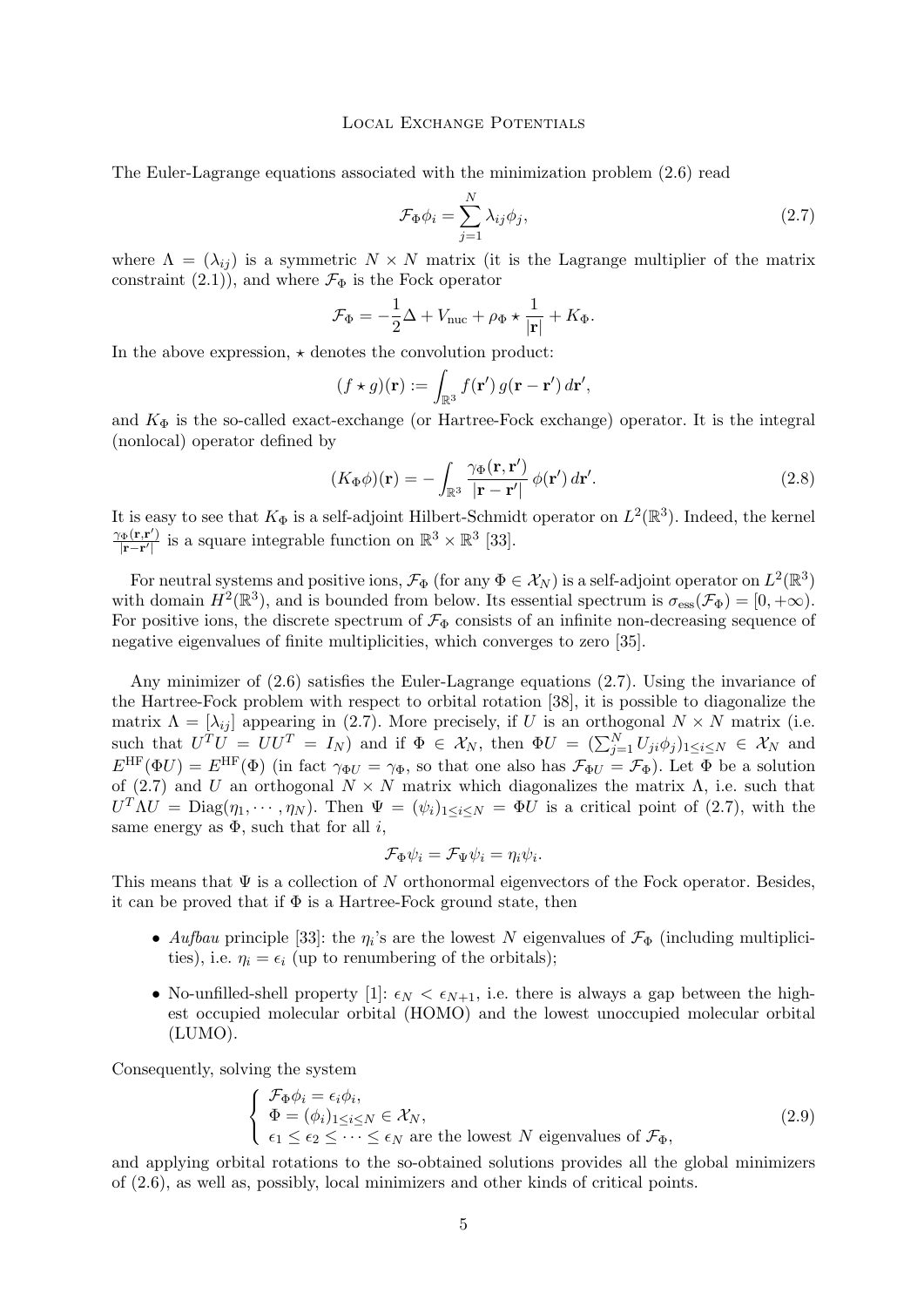## Eric Cancès, Gabriel Stoltz, *et al.*

Let us finally mention that it is possible to reformulate the Hartree-Fock problem is terms of density operators. Recall that the density operator  $\Upsilon$  associated with the density matrix  $\gamma$  is the self-adjoint operator defined by

$$
(\Upsilon \phi)(\mathbf{r}) = \int_{\mathbb{R}^3} \gamma(\mathbf{r}, \mathbf{r}') \, \phi(\mathbf{r}') \, d\mathbf{r}'.
$$

In other words, the density matrix  $\gamma$  is the kernel of the integral operator  $\Upsilon$ . If  $\Phi \in \mathcal{X}_N$ , the density operator  $\Upsilon_{\Phi}$  associated with the density matrix  $\gamma_{\Phi}$  is the rank-N orthogonal projector

$$
\Upsilon_{\Phi} = \sum_{i=1}^{N} |\phi_i\rangle \, \langle \phi_i|.
$$

The Hartree-Fock energy functional can be written as a functional of the density operator:

$$
\mathcal{E}^{\rm HF}(\Upsilon) = \text{Tr}\left(-\frac{1}{2}\Delta\Upsilon\right) + \int_{\mathbb{R}^3} V_{\text{nuc}}(\mathbf{r}) \rho_{\gamma}(\mathbf{r}) d\mathbf{r} + \frac{1}{2} \int_{\mathbb{R}^3} \int_{\mathbb{R}^3} \frac{\rho_{\gamma}(\mathbf{r}) \rho_{\gamma}(\mathbf{r}^{\prime})}{|\mathbf{r} - \mathbf{r}^{\prime}|} d\mathbf{r} d\mathbf{r}^{\prime} - \frac{1}{2} \int_{\mathbb{R}^3} \int_{\mathbb{R}^3} \frac{|\gamma(\mathbf{r}, \mathbf{r}^{\prime})|^2}{|\mathbf{r} - \mathbf{r}^{\prime}|} d\mathbf{r} d\mathbf{r}^{\prime},
$$

where  $\gamma$  is the kernel of  $\Upsilon$  and  $\rho_{\gamma}(\mathbf{r}) = \gamma(\mathbf{r}, \mathbf{r})$ . If  $\gamma$  is regular enough,

$$
\operatorname{Tr}\left(-\frac{1}{2}\Delta\Upsilon\right) = -\frac{1}{2}\int_{\mathbb{R}^3} \Delta_{\mathbf{r}} \gamma(\mathbf{r}, \mathbf{r}')|_{\mathbf{r}'=\mathbf{r}} d\mathbf{r}.
$$

The above definition of Tr  $\left(-\frac{1}{2}\Delta\Upsilon\right)$  can be extended to any non-negative self-adjoint operator Υ by noting that

$$
\mathrm{Tr}\,\left(-\frac{1}{2}\Delta\Upsilon\right)=\frac{1}{2}\mathrm{Tr}\,\left(|\nabla|\Upsilon|\nabla|\right)
$$

when  $\gamma$  is regular, and since the operator  $|\nabla|\Upsilon|\nabla|$  is self-adjoint and non-negative, the righthand side can always be given a sense in  $\mathbb{R}_+ \cup \{+\infty\}$  (it equals the trace of  $|\nabla|\Upsilon|\nabla|$  if this operator is trace-class, and takes the value  $+\infty$  otherwise).

The Hartree-Fock ground state energy and density matrices can be obtained by solving

$$
\inf \left\{ \mathcal{E}^{\mathrm{HF}}(\Upsilon), \ \Upsilon \in \mathcal{P}_N \right\} \tag{2.10}
$$

with

$$
\mathcal{P}_N = \left\{ \Upsilon \in \mathcal{S}(L^2(\mathbb{R}^3)) \mid \Upsilon^2 = \Upsilon, \text{ Tr } (-\Delta \Upsilon) < \infty, \text{ Tr } (\Upsilon) = N \right\}.
$$

A remarkable property of the Hartree-Fock functional [\[30\]](#page-41-0) is that the minimizers of (2.10) coincide with those of

$$
\inf \left\{ \mathcal{E}^{\mathrm{HF}}(\Upsilon), \ \Upsilon \in \widetilde{\mathcal{P}}_N \right\} \tag{2.11}
$$

where

$$
\widetilde{\mathcal{P}}_N = \text{Convex hull of } \mathcal{P}_N = \left\{ \Upsilon \in \mathcal{S}(L^2(\mathbb{R}^3)) \mid 0 \le \Upsilon \le 1, \text{ Tr } (-\Delta \Upsilon) < \infty, \text{ Tr } (\Upsilon) = N \right\}.
$$

Recall that the notation  $0 \leq \Upsilon \leq 1$  means

$$
\forall \phi \in L^2(\mathbb{R}^3), \quad 0 \le \langle \phi | \Upsilon | \phi \rangle \le ||\phi||^2_{L^2}.
$$

Note that a generic element of  $\widetilde{\mathcal{P}}_N$  is of the form

$$
\Upsilon = \sum_{i=1}^{+\infty} n_i |\psi_i\rangle \, \langle \psi_i |,
$$

where  $(\psi_i)$  is a Hilbert basis of  $L^2(\mathbb{R}^3)$  with  $\psi_i \in H^1(\mathbb{R}^3)$ ,  $0 \leq n_i \leq 1$ , and  $\sum_{i=1}^{+\infty} n_i = N$ . This property is the theoretical foundation of efficient algorithms for solving the Hartree-Fock problem [\[5,](#page-40-0) [4,](#page-40-0) [6,](#page-40-0) [24\]](#page-41-0).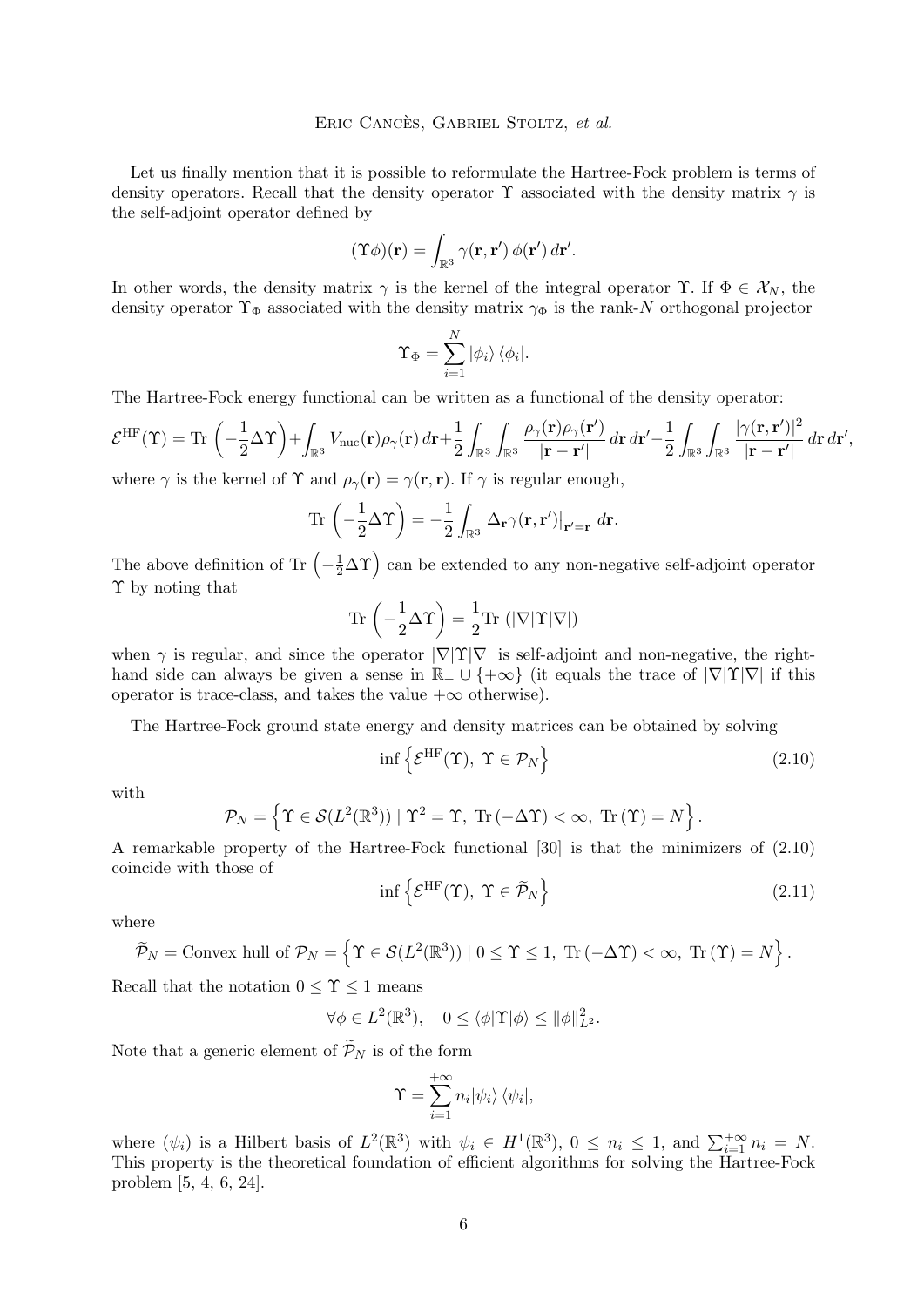<span id="page-7-0"></span>In what follows, we will denote respectively by  $K_{\gamma}$  and  $\mathcal{F}_{\gamma}$  the Hartree-Fock exchange operator and the Fock operator associated with the density matrix  $\gamma$ :

$$
(K_{\gamma}\phi)(\mathbf{r}) = -\int_{\mathbb{R}^3} \frac{\gamma(\mathbf{r}, \mathbf{r}')}{|\mathbf{r} - \mathbf{r}'|} \phi(\mathbf{r}') d\mathbf{r}', \qquad \mathcal{F}_{\gamma} = -\frac{1}{2}\Delta + V_{\text{nuc}} + \rho_{\gamma} \star \frac{1}{|\mathbf{r}|} + K_{\gamma}.
$$

# 3. **Slater exchange potential**

The Slater exchange potential associated with some  $\Phi \in \mathcal{X}_N$  has the following expression [\[42\]](#page-41-0):

$$
v_{x,S}^{\Phi}(\mathbf{r}) = -\frac{1}{\rho_{\Phi}(\mathbf{r})} \int_{\mathbb{R}^3} \frac{|\gamma_{\Phi}(\mathbf{r}, \mathbf{r}')|^2}{|\mathbf{r} - \mathbf{r}'|} d\mathbf{r}'. \tag{3.1}
$$

Obviously, the above definition does not make sense if  $\rho_{\Phi}(\mathbf{r}) = 0$ . This is not a problem if  $\rho_{\Phi} > 0$ almost everywhere, since, in view of Proposition 3.1 below, (3.1) defines an essentially bounded function on  $\mathbb{R}^3$ . If  $\rho_{\Phi}$  vanishes on a set  $\Omega$  of positive measure, the Slater potential will be set to zero on  $\Omega$ . There is some arbitrariness here, but as the density of physical systems is positive almost everywhere, this is not an issue.

Note that in the case  $N = 1$  and  $\rho_{\Phi} > 0$  almost everywhere, the Slater potential is given by

$$
v_{x,S}^{\Phi}(\mathbf{r})=-\frac{1}{|\phi_1(\mathbf{r})|^2}\,\int_{\mathbb{R}^3}\frac{|\phi_1(\mathbf{r})\phi_1(\mathbf{r}')|^2}{|\mathbf{r}-\mathbf{r}'|}\,d\mathbf{r}'=-\int_{\mathbb{R}^3}\frac{|\phi_1(\mathbf{r}')|^2}{|\mathbf{r}-\mathbf{r}'|}\,d\mathbf{r}',
$$

and therefore cancels out the Coulomb potential (this is a case of exact self-interaction correction).

The following Proposition collects the main mathematical properties of the Slater potential associated with a given  $\Phi \in \mathcal{X}_N$ .

**Proposition 3.1.** *Let*  $\Phi = (\phi_i)_{1 \leq i \leq N} \in \mathcal{X}_N$ *.* 

(1) The Slater potential  $v_{x,S}^{\Phi}$  is an essentially bounded function which satisfies almost everywhere

$$
-\int_{\mathbb{R}^3} \frac{\rho_\Phi(\mathbf{r}')}{|\mathbf{r}-\mathbf{r}'|} d\mathbf{r}' \le v_{x,S}^{\Phi}(\mathbf{r}) \le 0.
$$

*In particular,*  $v_{x,S}^{\Phi}$  *vanishes at infinity.* 

*Besides, if*  $\rho_{\Phi} > 0$  *almost everywhere and if one of the conditions below is satisfied:* 

- *the orbitals*  $\phi_i$  *are radial (i.e. spherically symmetric)*;
- *there exists*  $1 \leq p < 3/2 < q \leq 2$  *such that*  $|\mathbf{r}| \rho_{\Phi} \in L^p(\mathbb{R}^3) \cap L^q(\mathbb{R}^3)$ ,

*the asymptotic behavior of the Slater potential is given by*

$$
v_{x,S}^{\Phi}(\mathbf{r}) = -\frac{1}{|\mathbf{r}|} + \mathbf{o}\left(\frac{1}{|\mathbf{r}|}\right);
$$
\n(3.2)

(2) If  $\rho_{\Phi} > 0$  almost everywhere, the Slater potential  $v_{x,S}^{\Phi}$  is the unique minimizer of the varia*tional problems*

$$
\inf \left\{ I^{\mathcal{S}}_{\Phi}(v), \ v \in L^{3}(\mathbb{R}^{3}) + L^{\infty}(\mathbb{R}^{3}) \right\} \qquad \text{and} \qquad \inf \left\{ J^{\mathcal{S}}_{\Phi}(v), \ v \in L^{3}(\mathbb{R}^{3}) + L^{\infty}(\mathbb{R}^{3}) \right\}, \tag{3.3}
$$

*where*

$$
I_{\Phi}^{S}(v) = \frac{1}{2} || (v - K_{\Phi}) \Upsilon_{\Phi} ||_{\mathfrak{S}_2}^{2}, \quad J_{\Phi}^{S}(v) = \frac{1}{2} || v \Upsilon_{\Phi} - K_{\Phi} ||_{\mathfrak{S}_2}^{2}.
$$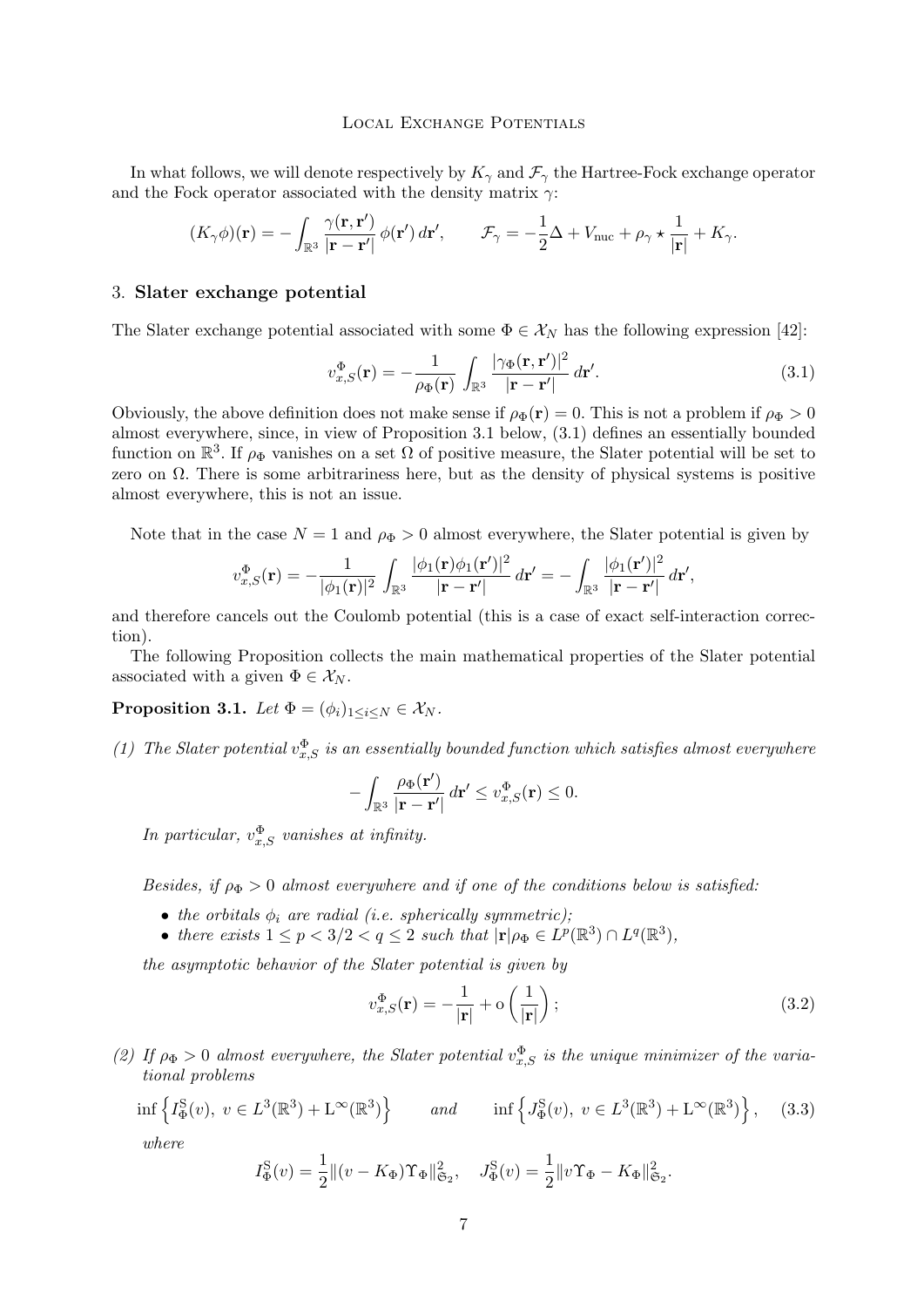## Eric Cancès, Gabriel Stoltz, *et al.*

<span id="page-8-0"></span>Here and below,  $\mathfrak{S}_2$  denotes the vector space of the Hilbert-Schmidt operators on  $L^2(\mathbb{R}^3)$  and  $\|\cdot\|_{\mathfrak{S}_2}$  the Hilbert-Schmidt norm (see Appendix). In particular

$$
I_{\Phi}^{\mathrm{S}}(v) = \frac{1}{2} \int_{\mathbb{R}^3} \int_{\mathbb{R}^3} \left| v(\mathbf{r}) \gamma_{\Phi}(\mathbf{r}, \mathbf{r}') + \int_{\mathbb{R}^3} \frac{\gamma_{\Phi}(\mathbf{r}, \mathbf{r}'') \gamma_{\Phi}(\mathbf{r}'', \mathbf{r}')}{|\mathbf{r} - \mathbf{r}''|} d\mathbf{r}'' \right|^2 d\mathbf{r} d\mathbf{r}',
$$
  

$$
J_{\Phi}^{\mathrm{S}}(v) = \frac{1}{2} \int_{\mathbb{R}^3} \int_{\mathbb{R}^3} \left| v(\mathbf{r}) \gamma_{\Phi}(\mathbf{r}, \mathbf{r}') + \frac{\gamma_{\Phi}(\mathbf{r}, \mathbf{r}')}{|\mathbf{r} - \mathbf{r}'|} \right|^2 d\mathbf{r} d\mathbf{r}'.
$$

The condition that there exists  $1 \le p < 3/2 < q \le 2$  such that  $|\mathbf{r}| \rho_{\Phi} \in L^p(\mathbb{R}^3) \cap L^q(\mathbb{R}^3)$  obviously holds true when  $\rho_{\Phi}$  decays exponentially fast, which is the case, in particular, when  $\Phi$  is a Hartree-Fock [\[33\]](#page-41-0) or a Kohn-Sham LDA ground state, or a solution of the self-consistent Slater equation (3.4) (this is a straightforward application of the maximum principle since Kohn-Sham LDA and Slater potentials vanish at infinity).

In general,  $v_{x,S}^{\Phi}$  is not a continuous function. This can be seen writing  $v_{x,S}^{\Phi}(\mathbf{r})$  as

$$
v_{x,S}^{\Phi}(\mathbf{r}) = -\sum_{i,j=1}^{N} \frac{\phi_i(\mathbf{r})\phi_j(\mathbf{r})}{\rho_{\Phi}(\mathbf{r})} \int_{\mathbb{R}^3} \frac{\phi_i(\mathbf{r}')\phi_j(\mathbf{r}')}{|\mathbf{r} - \mathbf{r}'|} d\mathbf{r}'.
$$

The functions

$$
\mathbf{r} \mapsto \int_{\mathbb{R}^3} \frac{\phi_i(\mathbf{r}')\phi_j(\mathbf{r}')}{|\mathbf{r} - \mathbf{r}'|} d\mathbf{r}'
$$

are continuous, while the functions  $\frac{\phi_i(\mathbf{r})\phi_j(\mathbf{r})}{\rho_{\Phi}(\mathbf{r})}$  can be discontinuous at a given point, either because one of the  $\phi_i$  is discontinuous, or because  $\rho_{\Phi}$  vanishes. It is worth mentioning two special cases. When  $\Phi = (\phi_i)$  is a Hartree-Fock ground state, it can be proved by elliptic regularity arguments (see [\[33\]](#page-41-0) for instance) that for all  $i = 1, \ldots, N$ ,

$$
\phi_i \in C^{\infty}(\mathbb{R}^3 \setminus \{\mathbf{R}_k\}) \cap C^{0,1}(\mathbb{R}^3).
$$

It then follows that  $v_{x,S}^{\Phi}$  is globally Lipschitz in any compact set of  $\mathbb{R}^3 \setminus \rho_{\Phi}^{-1}(0)$  and  $C^{\infty}$  in  $\mathbb{R}^3 \setminus (\rho_{\Phi}^{-1}(0) \cup {\bf R}_k)$ . Stronger regularity can be obtained if  $\Phi = (\phi_i)$  is a Kohn-Sham LDA ground state, or a solution of the self-consistent Slater equation (3.4). In this case indeed  $\rho_{\Phi}$ is positive in  $\mathbb{R}^3$  (the ground state of the corresponding mean-field Hamiltonian is positive and non-degenerate), so that  $v_{x,S}^{\Phi}$  is globally Lipschitz in  $\mathbb{R}^3$  and  $C^{\infty}$  away from the nuclei.

We have not been able to recognize in the self-consistent Slater equations

$$
\begin{cases}\n\left(-\frac{1}{2}\Delta + V_{\text{nuc}} + \rho_{\Phi} \star \frac{1}{|\mathbf{r}|} + v_{x,S}^{\Phi}\right) \phi_i = \epsilon_i \phi_i, \\
\int_{\mathbb{R}^3} \phi_i(\mathbf{r}) \phi_j(\mathbf{r}) d\mathbf{r} = \delta_{ij}, \\
\epsilon_1 \leq \cdots \leq \epsilon_N \text{ are the lowest } N \text{ eigenvalues of } \left(-\frac{1}{2}\Delta + V_{\text{nuc}} + \rho_{\Phi} \star \frac{1}{|\mathbf{r}|} + v_{x,S}^{\Phi}\right),\n\end{cases}
$$
\n(3.4)

the Euler-Lagrange equations of some minimization problem. It is however possible to prove by a fixed point method that (3.4) has at least one solution for neutral atoms and positively charged atomic ions, provided only radial orbitals are considered. Recall that a function  $\phi$  is said to be radial if there exists a function  $\varphi$  such that  $\phi(\mathbf{r}) = \varphi(|\mathbf{r}|)$ . We will denote by  $L^2_r(\mathbb{R}^3)$ (resp.  $H_r^1(\mathbb{R}^3)$ ) the set of radial  $L^2(\mathbb{R}^3)$  (resp. radial  $H^1(\mathbb{R}^3)$ ) functions, and set

$$
\mathcal{X}_N^r = \left\{ \Phi = (\phi_i)_{1 \leq i \leq N} \in (H_r^1(\mathbb{R}^3))^{N} \middle| \int_{\mathbb{R}^3} \phi_i(\mathbf{r}) \phi_j(\mathbf{r}) d\mathbf{r} = \delta_{ij} \right\}.
$$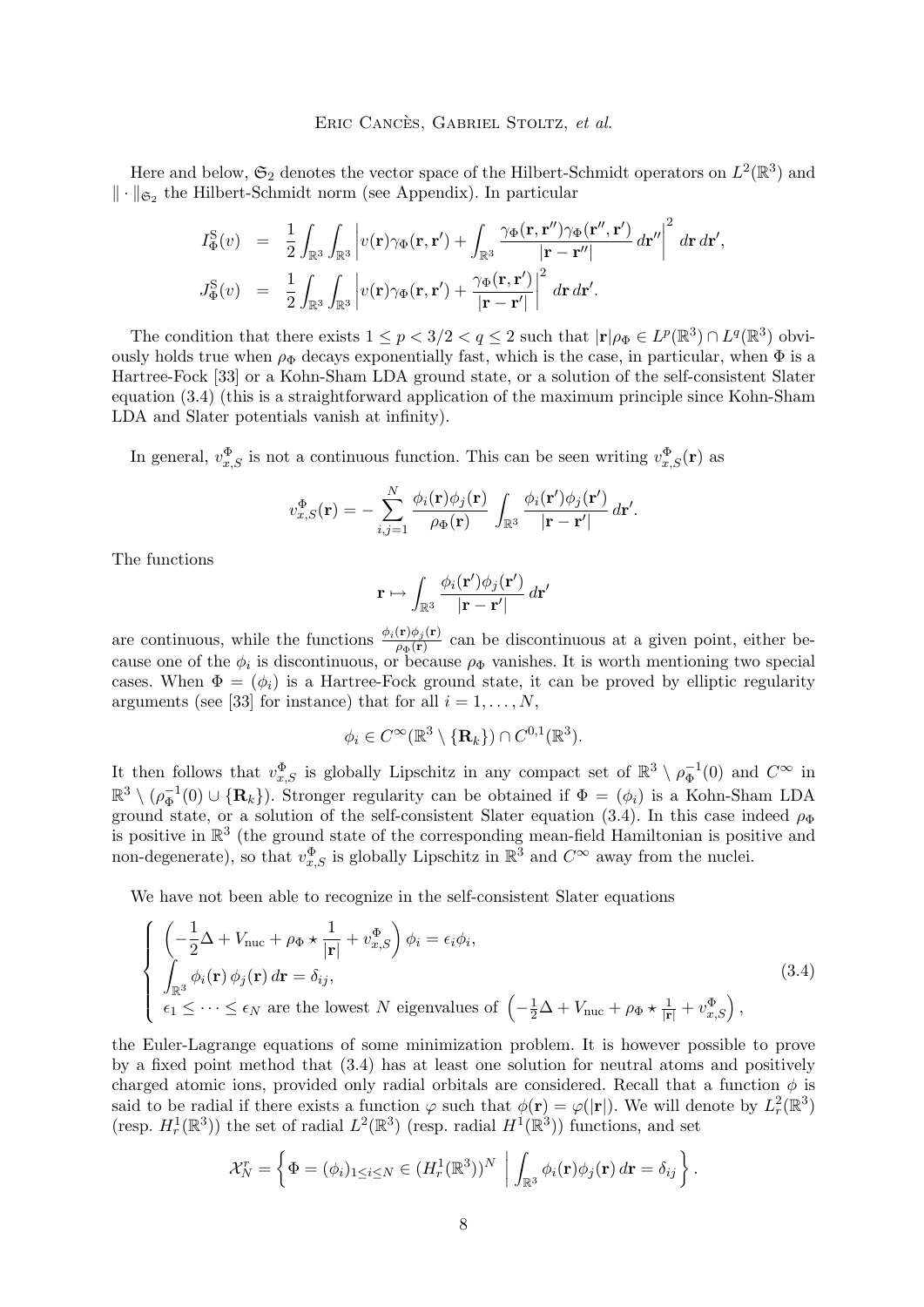<span id="page-9-0"></span>**Theorem 3.2.** In the case of a single nucleus of charge  $Z \geq N$ , [\(3.4\)](#page-8-0) has a solution<sup>1</sup>  $\Phi =$  $(\phi_i) \in \mathcal{X}_N^r$  with  $\epsilon_N > 0$  and the corresponding exchange potential  $v_{x,S}^{\Phi}$  is globally Lipschitz in  $\mathbb{R}^3$ ,  $C^{\infty}$  *away from the nucleus, and satisfies, for all*  $\eta > 0$ *,* 

$$
v_{x,S}^{\Phi}(\mathbf{r}) = -\frac{1}{|\mathbf{r}|} + o\left(e^{-(2\sqrt{-2\epsilon_N}-\eta)|\mathbf{r}|}\right).
$$

*Besides, the minimum of the Hartree-Fock energy over the set of the radial solutions of [\(3.4\)](#page-8-0) is attained.*

In summary, one can associate with any  $\Phi \in \mathcal{X}_N$  a Slater potential  $v_{x,S}^{\Phi}$ . Among all the local potentials that can be constructed in this way, we can select a few of them which might be more physically relevant than the others:

- (i) the potential  $v_{x,S}^{\Phi^{\text{HF}}}$ , where  $\Phi^{\text{HF}}$  is a Hartree-Fock ground state of the system;
- (ii) the potential  $v_{x,S}^{\Phi^{KS}}$ , where  $\Phi^{KS}$  is a Kohn-Sham ground state of the system;
- (iii) the potential  $v_{x,S}^{\Phi^{\text{SCF}}}$ , where  $\Phi^{\text{SCF}}$  is a solution of the self-consistent equations [\(3.4\)](#page-8-0) which minimizes the Hartree-Fock energy (over the set of the solutions of [\(3.4\)](#page-8-0)). The existence of such  $\Phi^{\mathrm{SCF}}$  is granted in the radial case for neutral atoms and positive atomic ions by the last assertion of Theorem [3.2.](#page-8-0)

# 4. **Optimized Effective Potential (OEP)**

# 4.1. **Original formulation of the OEP problem**

As already mentioned in the introduction, the OEP approach consists in minimizing the energy of the Slater determinant constructed with the lowest  $N$  eigenfunctions of some one-electron Schrödinger operator  $H_W = -\frac{1}{2}\Delta + W$ , W being a "local potential". Note that in most articles dealing with OEP, the set of admissible local potentials is not defined. Leaving temporarily this issue aside, we denote by  $\mathcal Y$  a given set of local potentials  $(\mathcal Y)$  can be for instance the vector space  $\mathcal{Y} = L^{3/2}(\mathbb{R}^3) + L^{\infty}(\mathbb{R}^3)$  arising in the mathematical formulation of the density functional theory [\[31\]](#page-41-0)). We introduce the set of admissible local potentials

$$
\mathcal{W} = \left\{ W \in \mathcal{Y} \mid H_W = -\frac{1}{2}\Delta + W \text{ is a self-adjoint operator on } L^2(\mathbb{R}^3), \text{ bounded }
$$

from below, with at least N eigenvalues below its essential spectrum $\},$ 

and the OEP minimization set

$$
\mathcal{X}_N^{\text{OEP}} = \left\{ \Phi = \{ \phi_i \}_{1 \le i \le N} \; \middle| \; \phi_i \in H^1(\mathbb{R}^3), \ (4.2) \text{ and } (4.3) \text{ hold for some } W \in \mathcal{W} \right\}, \tag{4.1}
$$

where conditions  $(4.2)$  and  $(4.3)$  are defined as

$$
\begin{cases}\nH_W \phi_i = \epsilon_i \phi_i, \\
\int_{\mathbb{R}^3} \phi_i(\mathbf{r}) \phi_j(\mathbf{r}) d\mathbf{r} = \delta_{ij},\n\end{cases} \tag{4.2}
$$

and

 $\epsilon_1 \leq \cdots \leq \epsilon_N$  are the lowest N eigenvalues of  $H_W$ . (4.3)

<sup>1</sup>In the *Aufbau* condition " $\epsilon_1 \leq \cdots \leq \epsilon_N$  are the lowest N eigenvalues of  $\left(-\frac{1}{2}\Delta + V_{\text{nuc}} + \rho_{\Phi} \star \frac{1}{|\mathbf{r}|} + v_{x,S}^{\Phi}\right)$ ", the mean-field Hamiltonian is here considered as an operator on  $L^2_r(\mathbb{R}^3)$ .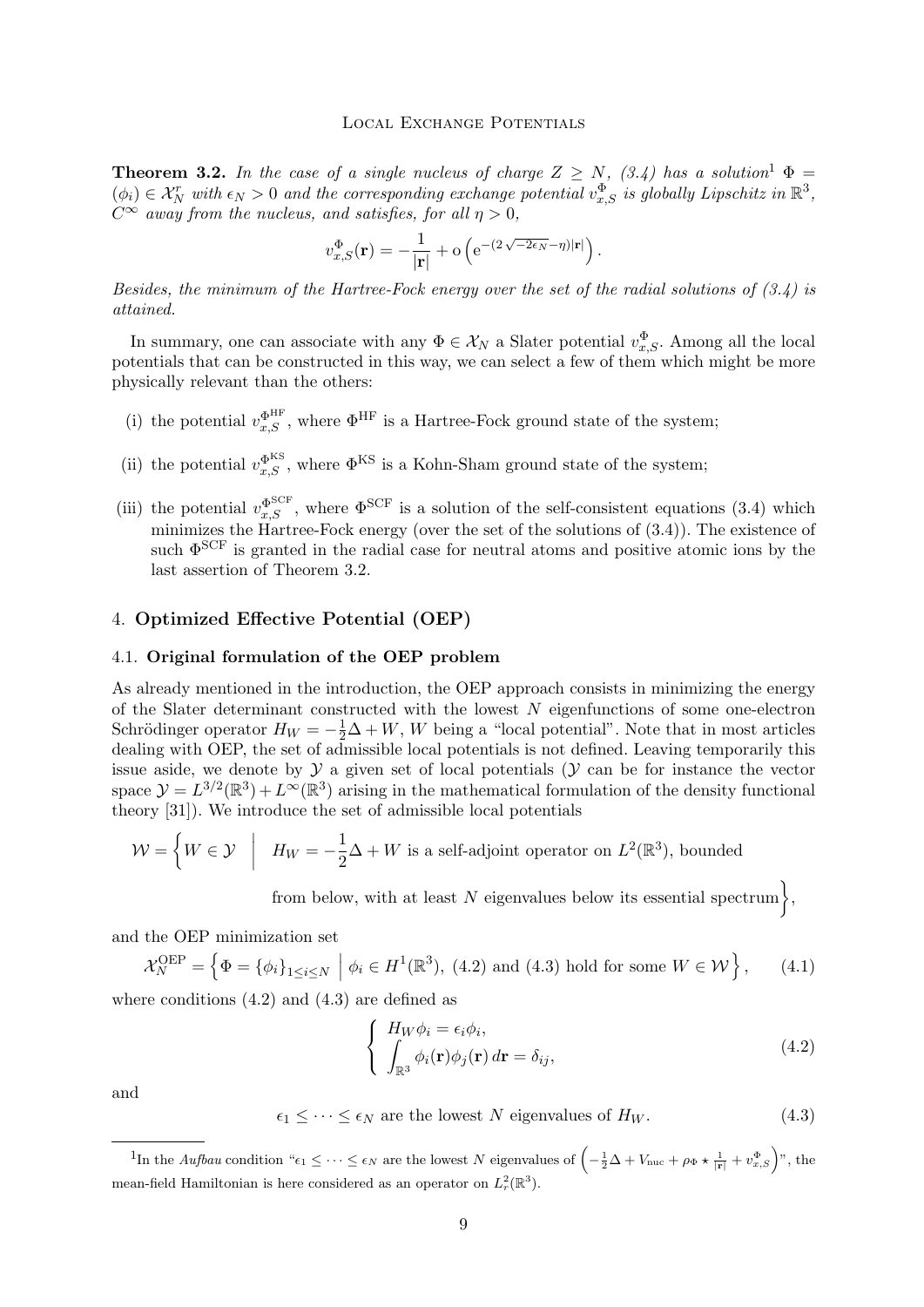<span id="page-10-0"></span>The optimized effective potential problem then reads

$$
I^{\text{OEP}} = \inf \left\{ E^{\text{HF}}(\Phi), \ \Phi \in \mathcal{X}_N^{\text{OEP}} \right\}. \tag{4.4}
$$

Denoting by  $\Phi^{\text{OEP}}$  a minimizer to (4.4), an optimal effective potential is a local potential  $W^{\text{OEP}}$   $\in$ W which allows one to generate  $\Phi^{\text{OEP}}$  through [\(4.2\)](#page-9-0)-[\(4.3\)](#page-9-0).

In order to emphasize the mathematical issues arising from the above formulation of the OEP problem, it is worth recalling the general method for proving the existence of solutions of a minimization problem such as (4.4). The first step consists in considering a minimizing sequence, that is, a sequence  $(\Phi^n)_{n \in \mathbb{N}}$  of elements of  $\mathcal{X}_N^{\text{OEP}}$  such that

$$
\lim_{n \to \infty} E^{\text{HF}}(\Phi^n) = \inf \left\{ E^{\text{HF}}(\Phi), \ \Phi \in \mathcal{X}_N^{\text{OEP}} \right\}.
$$

It is easy to check that the sequence  $(\Phi^n)_{n\in\mathbb{N}}$  is bounded in  $(H^1(\mathbb{R}^3))^N$ , hence weakly converges, up to extraction, toward some  $\Phi^{\infty} \in (H^1(\mathbb{R}^3))^{N}$ . It is then standard to prove (see [\[33\]](#page-41-0) for instance) that

$$
E^{\rm HF}(\Phi^{\infty}) \le \inf \left\{ E^{\rm HF}(\Phi), \ \Phi \in \mathcal{X}_N^{\text{OEP}} \right\}.
$$
 (4.5)

The difficult step of the proof is to show that  $\Phi^{\infty} \in \mathcal{X}_N^{\text{OEP}}$  (if  $\Phi^{\infty} \in \mathcal{X}_N^{\text{OEP}}$ , we can immediately conclude, using (4.5), that  $\Phi^{\infty}$  is a solution of (4.4)). For this purpose, we need to introduce a sequence  $(W_n)_{n\in\mathbb{N}}$  of admissible local potentials  $(W_n \in \mathcal{W})$  such that  $\Phi^n$  can be generated by  $W_n$  *via* [\(4.2\)](#page-9-0)-[\(4.3\)](#page-9-0). If the set of local potentials Y is *e.g.* a reflexive Banach space and if  $(W_n)_{n\in\mathbb{N}}$ is bounded in  $\mathcal{Y}$ , then  $(W_n)_{n\in\mathbb{N}}$  converges (up to extraction and in some weak sense) to some potential  $W_{\infty} \in \mathcal{Y}$ . We could then try to pass to the limit in the system

$$
\begin{cases}\nH_{W_n} \phi_i^n = \epsilon_i^n \phi_i^n, \\
\int_{\mathbb{R}^3} \phi_i^n(\mathbf{r}) \phi_j^n(\mathbf{r}) d\mathbf{r} = \delta_{ij}, \\
\epsilon_1^n \leq \cdots \leq \epsilon_N^n \text{ are the lowest } N \text{ eigenvalues of } H_{W_n},\n\end{cases}
$$

using more or less sophisticated functional analysis arguments, in order to prove that  $\Phi^{\infty}$  satisfies

$$
\begin{cases}\nH_{W_{\infty}}\phi_i^{\infty} = \epsilon_i^{\infty}\phi_i^{\infty}, \\
\int_{\mathbb{R}^3} \phi_i^{\infty}(\mathbf{r})\phi_j^{\infty}(\mathbf{r}) d\mathbf{r} = \delta_{ij}, \\
\epsilon_1^{\infty} \leq \cdots \leq \epsilon_N^{\infty} \text{ are the lowest } N \text{ eigenvalues of } H_{W_{\infty}},\n\end{cases}
$$

hence belongs to  $\mathcal{X}_N^{\text{OEP}}$ .

To make this strategy of proof work, we therefore need to find a functional space  $\mathcal Y$  for which the sequences of local potentials generating the minimizing sequences of (4.4) are bounded. Unfortunately, we have not been able to find any non trivial<sup>2</sup> functional space  $\mathcal Y$  satisfying the above condition. This mathematical difficulty has numerical consequences: It is easy to construct dramatic modifications of the (computed) optimized effective potential that are "almost solutions" of the OEP problem (make the potential oscillate and/or go to infinity at infinity), see *e.g.* [\[44\]](#page-41-0).

## 4.2. **A well-posed reformulation of the OEP problem**

A way to circumvent the issues raised in the previous Section is to replace [\(4.2\)](#page-9-0)-[\(4.3\)](#page-9-0) with formally equivalent conditions that do not explicitly refer to a local potential  $W$  [\[2\]](#page-40-0).

<sup>&</sup>lt;sup>2</sup>It is of course possible to construct finite dimensional functional spaces  $\mathcal Y$  for which (4.4), with  $\mathcal X_N^{OEP}$  defined by [\(4.1\)](#page-9-0), has a solution. Reducing artificially the class of admissible potentials is however not a very satisfactory way to tackle the OEP problem.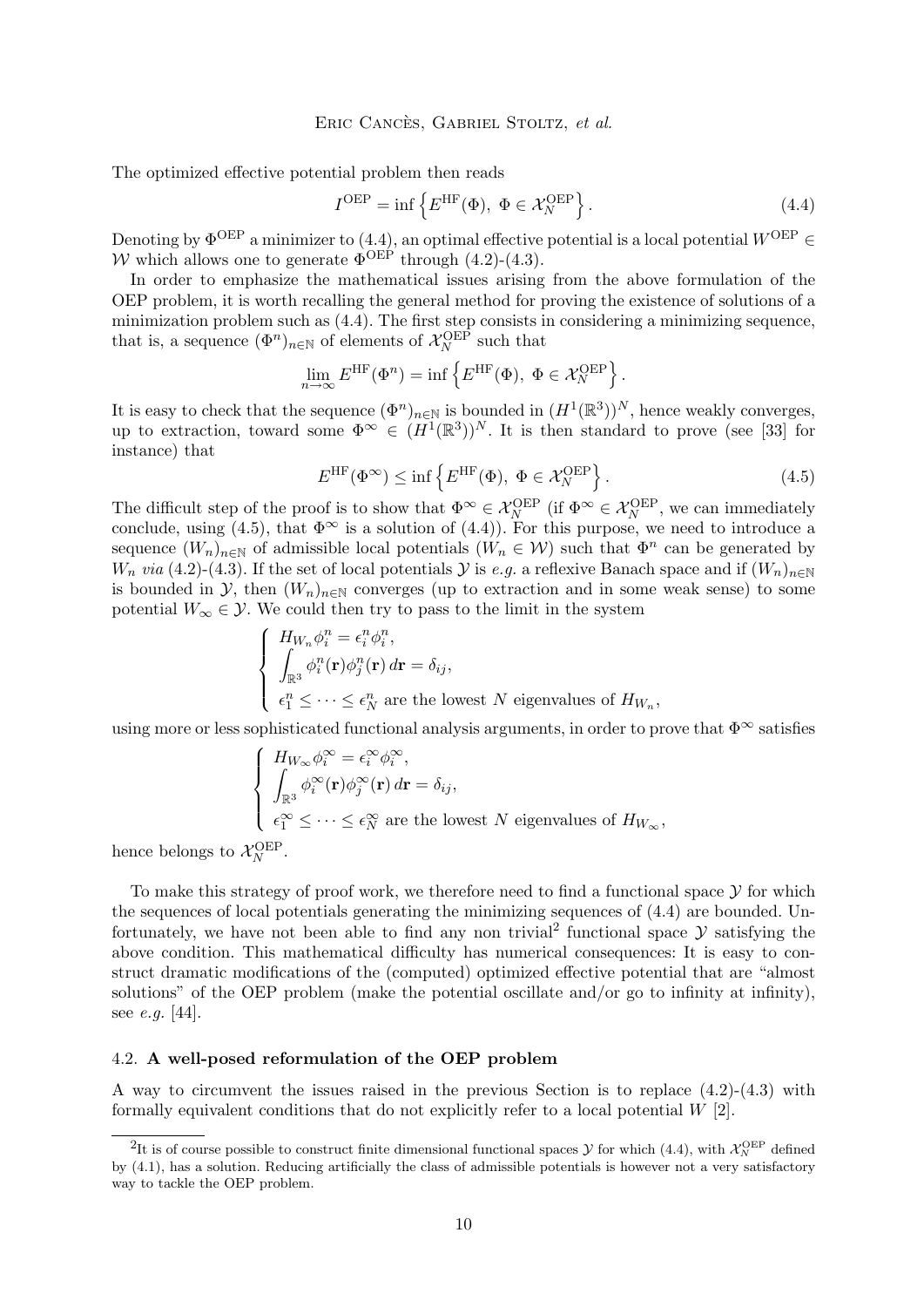<span id="page-11-0"></span>Let us first deal with  $(4.2)$ . For an operator W being considered as a local potential, it needs to be such that

$$
(W\phi)\psi = (W\psi)\phi
$$

for any regular functions  $\phi$  and  $\psi$ . This requirement is in fact, at least formally, a characterization of multiplication operators. Applied to  $H_W$ , this characterization reads

$$
(H_W \phi)\psi - (H_W \psi)\phi = \frac{1}{2} (\phi \Delta \psi - \psi \Delta \phi) = \frac{1}{2} \text{div} (\phi \nabla \psi - \psi \nabla \phi).
$$
 (4.6)

It is then clear that if  $\Phi = (\phi_i) \in (H^1(\mathbb{R}^3))^N$  satisfies [\(4.2\)](#page-9-0) with an operator  $H_W$  for which (4.6) holds true, we also have

$$
\begin{cases} \operatorname{div} \left( \phi_i \nabla \phi_1 - \phi_1 \nabla \phi_i \right) = c_i \phi_1 \phi_i, \\ \int_{\mathbb{R}^3} \phi_i(\mathbf{r}) \phi_j(\mathbf{r}) d\mathbf{r} = \delta_{ij}, \end{cases} \tag{4.7}
$$

with  $c_i = 2(\epsilon_i - \epsilon_1)$ . Conversely, if  $\Phi = {\phi_i} \in (H^1(\mathbb{R}^3))^N$  satisfies (4.7), then, *at least formally*,  $\Phi$  satisfies [\(4.2\)](#page-9-0) with for instance

$$
W = \frac{\sum_{i=1}^{N} \phi_i \Delta \phi_i + \sum_{i=2}^{N} c_i \phi_i^2}{2 \rho \Phi},
$$
\n(4.8)

 $\epsilon_1 = 0$ , and  $\epsilon_i = c_i/2$  for  $2 \leq i \leq N$ .

The idea then is to replace condition  $(4.2)$  with the formally equivalent condition  $(4.7)$ , which does not explicitly refer to any local potential.

In order to account for condition [\(4.3\)](#page-9-0) in the same way, we remark that for any  $\Phi \in \mathcal{X}_N$  and all  $1 \leq i \leq N$ ,

$$
\forall \psi \in C_0^{\infty}(\mathbb{R}^3), \quad \frac{1}{2} \int_{\mathbb{R}^3} \phi_i(\mathbf{r})^2 |\nabla \psi(\mathbf{r})|^2 d\mathbf{r} = \langle \psi \phi_i | (H_W - \epsilon_i) | \psi \phi_i \rangle,
$$

where  $C_0^{\infty}(\mathbb{R}^3)$  is the set of compactly supported  $C^{\infty}(\mathbb{R}^3)$  functions. It follows from the above equality (see  $[2]$  for details) that conditions  $(4.2)-(4.3)$  $(4.2)-(4.3)$  $(4.2)-(4.3)$  are equivalent to

$$
\begin{cases}\nH_W \phi_i = \epsilon_i \phi_i, \\
\int_{\mathbb{R}^3} \phi_i(\mathbf{r}) \phi_j(\mathbf{r}) d\mathbf{r} = \delta_{ij}, \\
\forall \psi \in C_0^{\infty}(\mathbb{R}^3), \forall 1 \leq i \leq N-1, \\
\int_{\mathbb{R}^3} \phi_i(\mathbf{r})^2 |\nabla \psi(\mathbf{r})|^2 &\geq 2 \sum_{j=1}^i (\epsilon_j - \epsilon_1) \left( \int_{\mathbb{R}^3} \psi(\mathbf{r}) \phi_i(\mathbf{r}) \phi_j(\mathbf{r}) d\mathbf{r} \right)^2, \\
&+ 2(\epsilon_{i+1} - \epsilon_1) \left( \int_{\mathbb{R}^3} \psi(\mathbf{r})^2 \phi_i(\mathbf{r})^2 d\mathbf{r} - \sum_{j=1}^i \left( \int_{\mathbb{R}^3} \psi(\mathbf{r}) \phi_i(\mathbf{r}) \phi_j(\mathbf{r}) d\mathbf{r} \right)^2 \right).\n\end{cases}
$$

Combining the above result with the formal equivalence between [\(4.2\)](#page-9-0) and (4.7) with  $c_i =$  $2(\epsilon_i - \epsilon_1)$ , it is natural to introduce the optimization problem

$$
\tilde{I}^{\text{OEP}} = \inf \left\{ E^{\text{HF}}(\Phi), \ \Phi \in \tilde{\mathcal{X}}_N^{\text{OEP}} \right\}. \tag{4.9}
$$

where

$$
\widetilde{\mathcal{X}}_{N}^{\text{OEP}} = \left\{ \Phi = \left\{ \phi_{i} \right\}_{1 \leq i \leq N} \middle| \phi_{i} \in H^{1}(\mathbb{R}^{3}), \int_{\mathbb{R}^{3}} \phi_{i} \phi_{j} = \delta_{ij}, \exists 0 = c_{1} \leq c_{2} \leq \cdots \leq c_{N} < \infty, \\ \forall 2 \leq i \leq N, \text{ div } (\phi_{i} \nabla \phi_{1} - \phi_{1} \nabla \phi_{i}) = c_{i} \phi_{1} \phi_{i}, \forall 1 \leq i \leq N - 1, \forall \psi \in C_{0}^{\infty}(\mathbb{R}^{3}), \\ \int_{\mathbb{R}^{3}} \phi_{i}^{2} \left| \nabla \psi \right|^{2} \geq \sum_{j=2}^{i} c_{j} \left( \int_{\mathbb{R}^{3}} \psi \phi_{i} \phi_{j} \right)^{2} + c_{i+1} \left( \int_{\mathbb{R}^{3}} \psi^{2} \phi_{i}^{2} - \sum_{j=1}^{i} \left( \int_{\mathbb{R}^{3}} \psi \phi_{i} \phi_{j} \right)^{2} \right) \right\}.
$$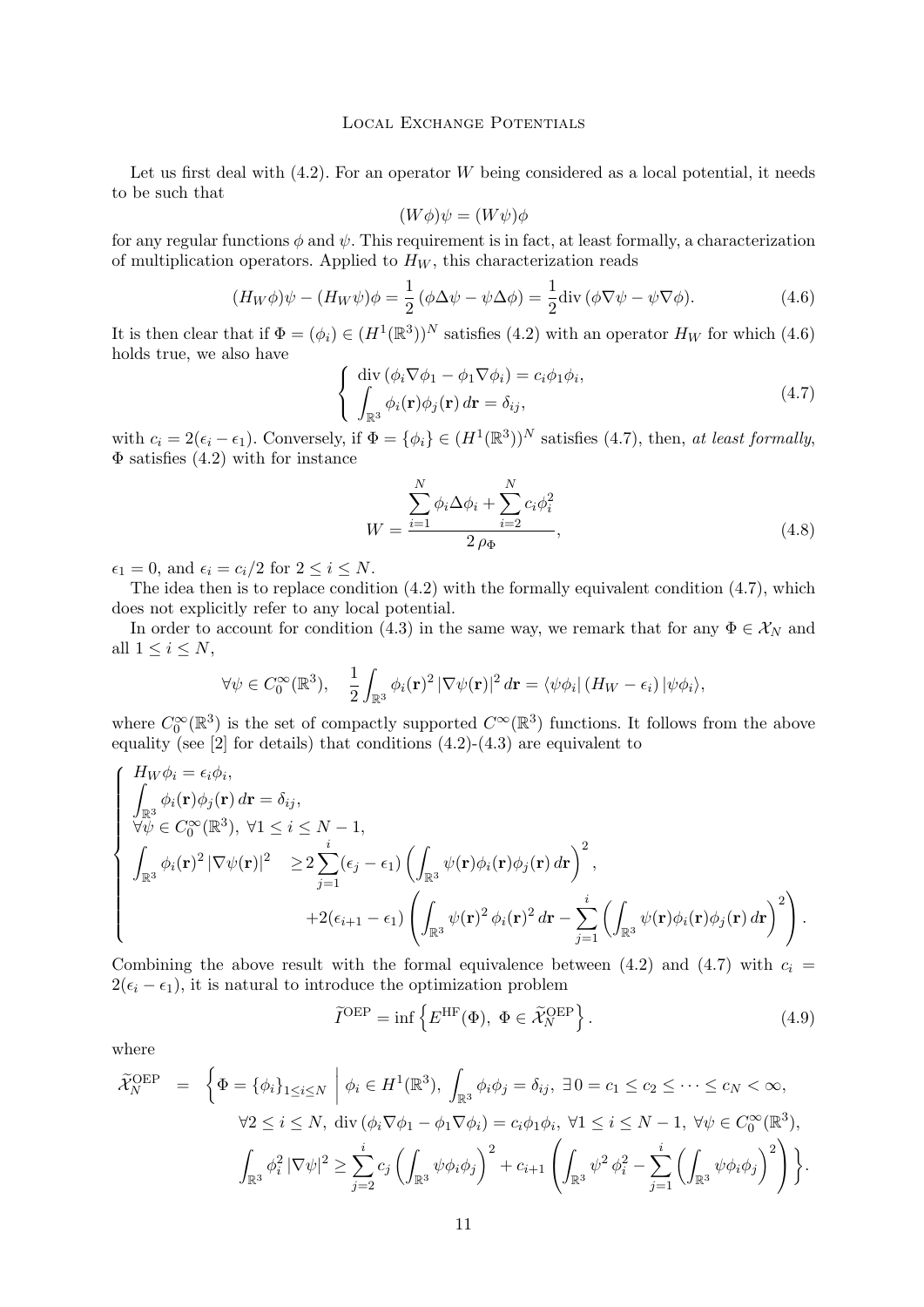## Eric Cancès, Gabriel Stoltz, *et al.*

<span id="page-12-0"></span>We thus have eliminated any explicit reference to a local potential. Note that for any reasonable definition of  $\mathcal{Y}$ , it holds

$$
\mathcal{X}^{\text{OEP}} \subset \widetilde{\mathcal{X}}_N^{\text{OEP}} \subset \mathcal{X}_N,\tag{4.10}
$$

The connection between the original OEP problem [\(4.4\)](#page-10-0) and its reformulation [\(4.9\)](#page-11-0) can therefore be stated as follows: If  $\tilde{\Phi}^{\text{OEP}} = (\tilde{\phi}_i^{\text{OEP}})_{1 \leq i \leq N}$  is a solution of [\(4.9\)](#page-11-0), and if the reconstructed potential

$$
W^{OEP} = \frac{\sum_{i=1}^{N} \tilde{\phi}_i^{OEP} \Delta \tilde{\phi}_i^{OEP} + \sum_{i=2}^{N} c_i |\tilde{\phi}_i^{OEP}|^2}{2 \rho_{\tilde{\Phi}^{OEP}}}
$$
(4.11)

defines an element of W, then  $\tilde{\Phi}^{OEP}$  is a solution of [\(4.4\)](#page-10-0) and  $W^{OEP}$  is an optimized effective potential.

It is proved in [\[2\]](#page-40-0) that for a neutral or positively charged two-electron system, problem [\(4.9\)](#page-11-0) has at least one global minimizer  $\tilde{\Phi}^{OEP}$ . Unfortunately, we have not been able to establish whether or not the reconstructed potential (4.11) is a well-defined function.

Let us conclude this section by remarking that (4.10) yields

$$
I^{\text{HF}} \leq \tilde{I}^{\text{OEP}} \leq I^{\text{OEP}}.
$$

A natural question is whether these inequalities are strict or large. We are only aware of two partial answers to this question:

• it is proved in [\[2\]](#page-40-0) that in the case of a single nucleus of charge  $Z \geq 2$  and  $N = 2$  electrons occupying radial orbitals,

$$
I^{\rm HF} < \widetilde{I}^{\rm OEP};
$$

• a formal perturbation argument is used in [\[19\]](#page-40-0) to show that  $I^{\text{HF}} = I^{\text{OEP}}$  for noninteracting electrons and that  $I^{\text{HF}} < I^{\text{OEP}}$  in the presence of an infinitesimal Coulomb repulsion term.

# 4.3. **The OEP integral equation and its approximations**

The functional  $W \mapsto E^{\text{HF}}(\phi_1^W, \cdots, \phi_N^W)$ , where  $(\phi_1^W, \cdots, \phi_N^W)$  satisfy

$$
\begin{cases}\nH_W \phi_i^W = \epsilon_i^W \phi_i^W, \\
\int_{\mathbb{R}^3} \phi_i^W(\mathbf{r}) \phi_j^W(\mathbf{r}) d\mathbf{r} = \delta_{ij}, \\
\epsilon_1^W \leq \cdots \leq \epsilon_N^W \text{ are the lowest } N \text{ eigenvalues of } H_W,\n\end{cases}
$$
\n(4.12)

is not well-defined for two reasons: First, the set of admissible local potentials has not been properly characterized, and second, (4.12) may have several solutions. It is therefore *a fortiori* not possible to define the derivative of this functional. One can however give a rigorous meaning to the functional and its derivative for local potentials W satisfying the following assumption.

**Assumption 4.1.** The potential W belongs to  $L^2(\mathbb{R}^3) + L^{\infty}(\mathbb{R}^3)$ , and the hamiltonian  $H_W$ , defined on the domain  $D(H_W) = H^2(\mathbb{R}^3)$ , is a self-adjoint operator on  $L^2(\mathbb{R}^3)$ , bounded from *below, with at least* N *eigenvalues (including multiplicities) below its essential spectrum, and there is a gap*

$$
\eta = \epsilon_{N+1}^W - \epsilon_N^W > 0 \tag{4.13}
$$

between  $\epsilon_N^W$  (the N-th eigenvalue of  $H_W$ ) and  $\epsilon_{N+1}^W$  (the  $(N+1)$ -st eigenvalue of  $H_W$ , or the *bottom of the essential spectrum if*  $H_W$  *has only* N *eigenvalues below its essential spectrum*).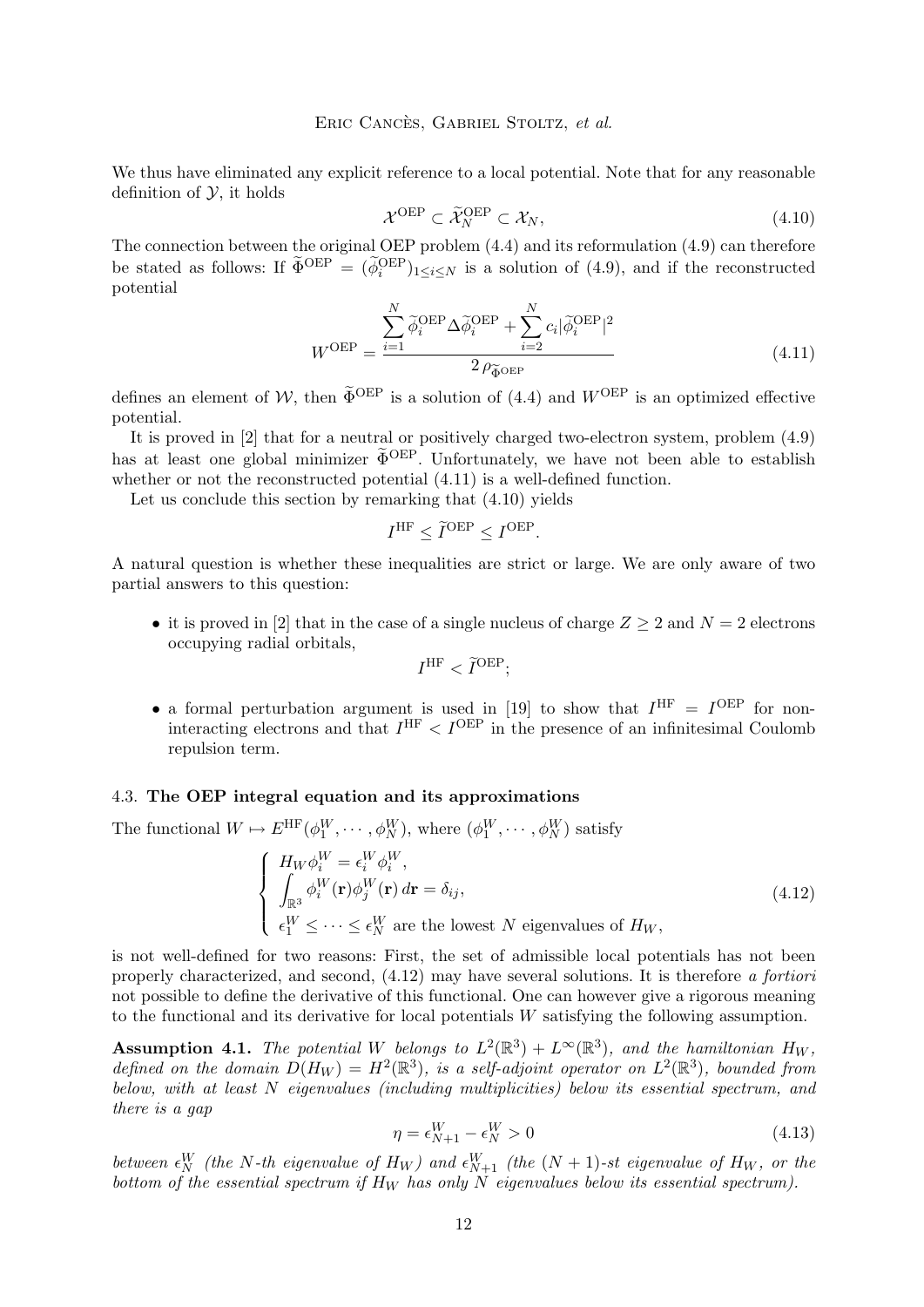<span id="page-13-0"></span>Under Assumption [4.1,](#page-12-0) the ground state density operator of  $H_W$  is uniquely defined:

$$
\Upsilon_W = \sum_{i=1}^N \left| \phi_i^W \right\rangle \left\langle \phi_i^W \right| = \chi_{(-\infty, \epsilon_F]}(H_W),
$$

where  $\chi_{(-\infty, \epsilon_F]}$  is the characteristic function of the range  $(-\infty, \epsilon_F]$  and

$$
\epsilon_F = \frac{\epsilon_N^W + \epsilon_{N+1}^W}{2}.\tag{4.14}
$$

It is also easy to check (using the same method as in [\[6,](#page-40-0) page 90]) that

$$
\Upsilon_W = \arginf \{ \text{Tr} (H_W \Upsilon), \ \Upsilon \in \mathcal{P}_N \}.
$$

In addition, if  $w \in L^1(\mathbb{R}^3) \cap L^\infty(\mathbb{R}^3)$  is such that  $||w||_{L^\infty} < \eta/2$ , then  $W+w$  still is a local potential for which Assumption [4.1](#page-12-0) holds true (this follows from the Courant-Fischer formula [\[37\]](#page-41-0)). In this case,

$$
\begin{aligned} \Upsilon_{W+w} &= \operatorname{arginf} \{ \operatorname{Tr} \left( H_{W+w} \Upsilon \right), \ \Upsilon \in \mathcal{P}_N \} \\ &= \chi_{\left( -\infty, \epsilon_F \right]} \left( H_{W+w} \right), \end{aligned}
$$

with  $\epsilon_F$  given by (4.14). It is therefore possible to define the functional

$$
w \mapsto \mathcal{E}^{\mathrm{HF}}(\Upsilon_{W+w})
$$

on the ball

$$
\mathcal{B}_{\eta/2} = \left\{ w \in L^1(\mathbb{R}^3) \cap L^\infty(\mathbb{R}^3), \ \|w\|_{L^1 \cap L^\infty} < \eta/2 \right\}.
$$

For W satisfying Assumption 1, one can also define the exchange part of the potential W as

$$
v_x^W = W - V_{\text{nuc}} - \rho_{\gamma_W} \star \frac{1}{|\mathbf{r}|} \tag{4.15}
$$

where  $\gamma_W$  is the kernel of  $\Upsilon_W$ . It is easy to see that  $v_x^W \in L^2(\mathbb{R}^3) + L^\infty(\mathbb{R}^3)$ . We are now in position to state the main result of this section.

**Theorem 4.1.** *Let* W *be a local potential such that Assumption [4.1](#page-12-0) holds true. Then, there exists a unique function*  $\varrho^W \in L^1(\mathbb{R}^3) \cap H^2(\mathbb{R}^3)$  *such that* 

$$
\mathcal{E}^{\rm HF}(\Upsilon_{W+w}) = \mathcal{E}^{\rm HF}(\Upsilon_W) + \int_{\mathbb{R}^3} \varrho^W(\mathbf{r}) w(\mathbf{r}) d\mathbf{r} + \mathcal{O}\left(\|w\|_{L^1 \cap L^\infty}^2\right). \tag{4.16}
$$

*In particular, the function*  $w \mapsto \mathcal{E}^{\text{HF}}(\Upsilon_{W+w})$  *is Fréchet differentiable at*  $w = 0$ *. Denoting by*  $R^0(z) = (z - H_W)^{-1}$  the resolvent of  $H_W$ , by C a regular closed contour enclosing the lowest N *eigenvalues of*  $H_W$  (see Figure 1), and by  $t_W(\mathbf{r}, \mathbf{r}')$  the kernel of the finite rank operator

$$
T_W = \frac{1}{2\pi i} \oint_C R^0(z) (K_{\gamma W} - v_x^W) R^0(z) dz,
$$
\n(4.17)

*it holds*  $\varrho^W(\mathbf{r}) = t_W(\mathbf{r}, \mathbf{r})$ . Let  $(\varphi_i^W)_{1 \leq i \leq N}$  be a set of N orthonormal eigenvectors of  $H_W$  asso*ciated with the lowest* N *eigenvalues*  $\overline{\epsilon}_1^W \leq \cdots \leq \epsilon_N^W$  of  $H_W$ . Then

$$
\varrho^{W}(\mathbf{r}) = 2 \sum_{i=1}^{N} \phi_{i}^{W}(\mathbf{r}) \left[ (1 - \Upsilon_{W})[\epsilon_{i}^{W} - (1 - \Upsilon_{W})H_{W}(1 - \Upsilon_{W})]^{-1} (1 - \Upsilon_{W})(K_{\gamma_{W}} - v_{x}^{W})\phi_{i}^{W}](\mathbf{r}).
$$

Let us come back to the formulation  $(4.4)$  of the OEP problem. If no artificial restriction on the set of admissible local potentials is enforced,  $\mathcal{Y}$  must be such that for all  $W \in \mathcal{Y}$ , and all  $w \in C_0^{\infty}(\mathbb{R}^3)$ , one also has  $W + w \in \mathcal{Y}$ . Let us now consider a local potential  $W \in \mathcal{Y}$  satisfying Assumption [4.1.](#page-12-0) Then  $W \in \mathcal{W}$  and it follows from (4.16) that if W is an optimized effective potential, then

$$
\varrho^W = 0. \tag{4.18}
$$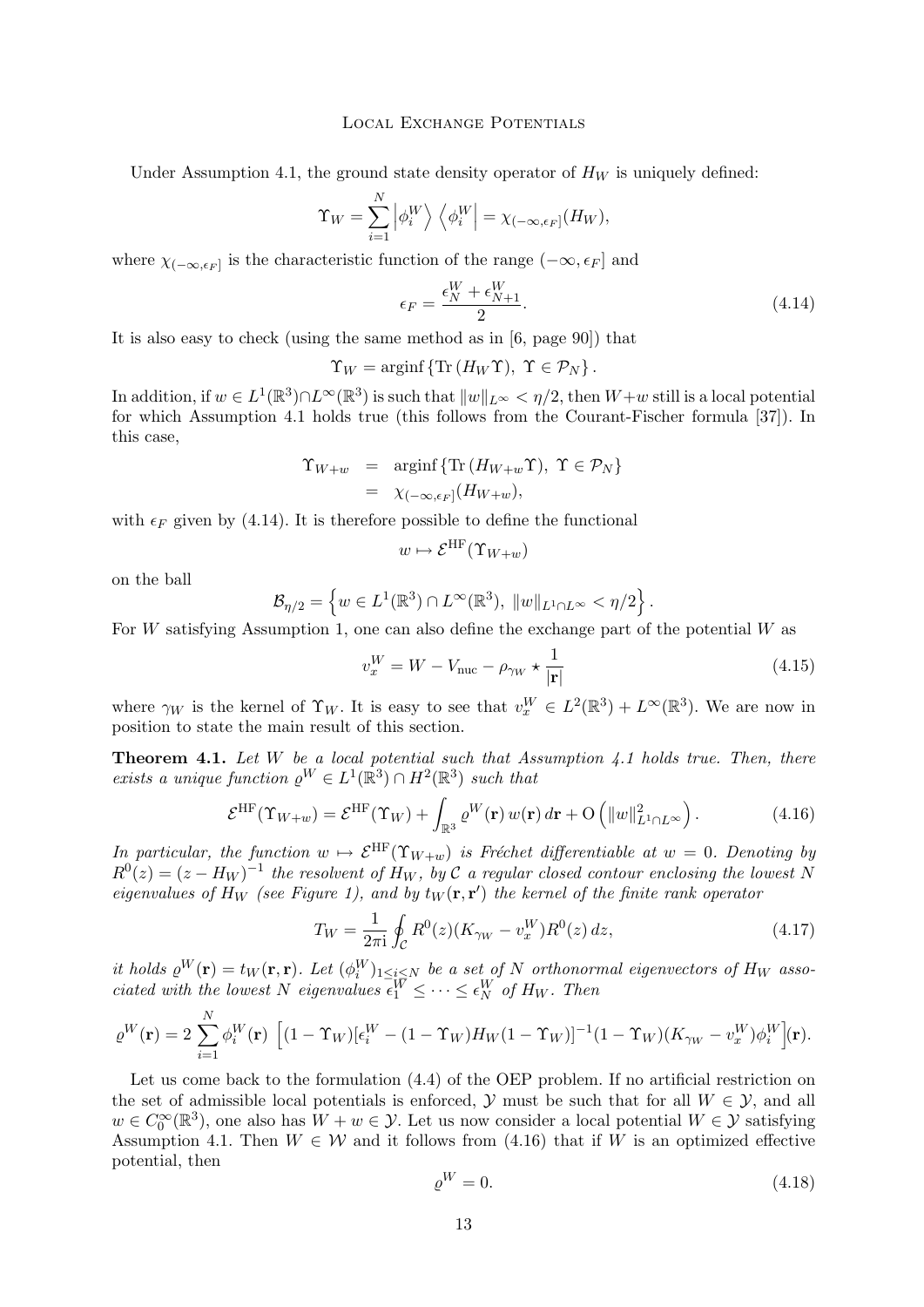Eric Cancès, Gabriel Stoltz, *et al.*



FIGURE 1. Integration contour  $\mathcal C$  in the complex plane

Although not obvious at first sight, [\(4.18\)](#page-13-0) is a rigorous formulation of the OEP integral equation introduced in [\[41,](#page-41-0) [45\]](#page-42-0). To clarify this point, we now assume that the spectrum of  $H_W$  is purely discrete (this assumption is implicit made in [\[41,](#page-41-0) [45\]](#page-42-0), but is obviously violated for isolated molecular systems, since for such systems, W is expected to have a constant, finite value at infinity). In this case, there exists a Hilbert basis  $(\phi_n^{\tilde{W}})_{n \in \mathbb{N}}$  of  $L^2(\mathbb{R}^3)$  consisting of eigenvectors of  $H_W$  associated with the eigenvalues  $\epsilon_1^W \leq \epsilon_2^W \leq \cdots \leq \epsilon_N^W < \epsilon_{N+1}^W \leq \cdots$ , and the resolvent can be rewritten as

$$
R^{0}(z) = \sum_{n=1}^{+\infty} \frac{|\phi_{n}^{W}\rangle \langle \phi_{n}^{W}|}{z - \epsilon_{n}^{W}}.
$$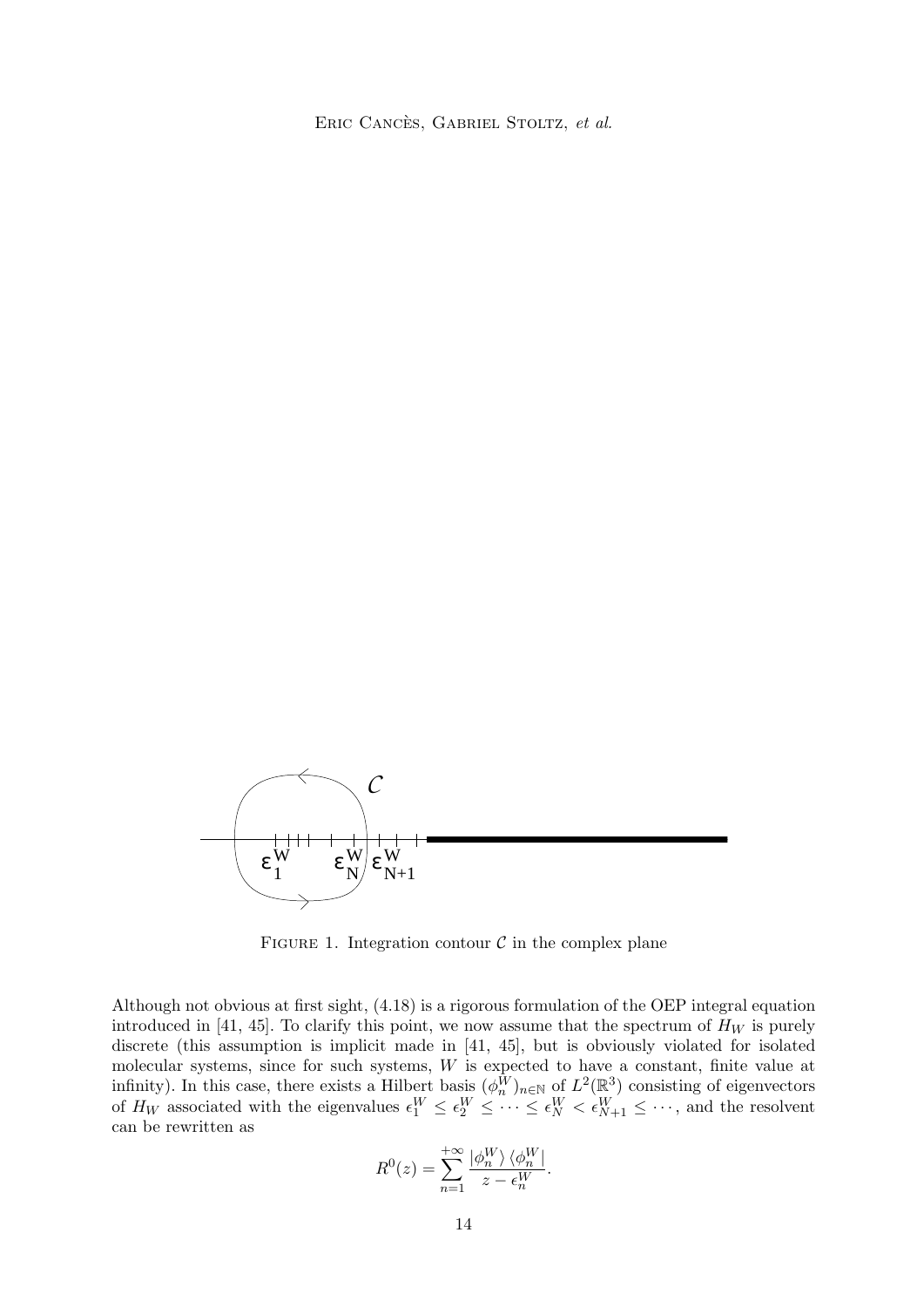<span id="page-15-0"></span>Then,

$$
\begin{split} &\Big[(1-\Upsilon_W)[\epsilon_i^W-(1-\Upsilon_W)H_W(1-\Upsilon_W)]^{-1}(1-\Upsilon_W)(K_{\gamma_W}-v_x^W)\phi_i^W\Big](\mathbf{r})\\ &=\sum_{a=N+1}^{+\infty}\frac{\langle\phi_a^W\,|\,K_{\Phi^W}-v_x^W\,|\,\phi_i^W\rangle}{\epsilon_i^W-\epsilon_a^W}\,\phi_a^W(\mathbf{r}), \end{split}
$$

so that condition [\(4.18\)](#page-13-0) also reads

$$
\sum_{i=1}^{N} \sum_{a=N+1}^{+\infty} \frac{\langle \phi_a^W | K_{\Phi^W} - v_x^W | \phi_i^W \rangle}{\epsilon_i^W - \epsilon_a^W} \phi_i^W(\mathbf{r}) \phi_a^W(\mathbf{r}) = 0.
$$
 (4.19)

We have found no mathematical result on the existence and uniqueness of the solutions of the self-consistent OEP integral equation in the literature.

The exact OEP integral equation is of little interest in itself, but can be useful to build approximations of optimized effective potentials. It has indeed been proposed [\[41,](#page-41-0) [45\]](#page-42-0), instead of approximating the optimization problem  $(4.4)$ , to approximate the first order optimality condition (4.19). This is the foundation of the KLI (Krieger-Li-Iafrate) and CEDA (common energy denominator) approximations.

Starting from the idea of Sharp and Horton [\[41\]](#page-41-0), Krieger, Li and Iafrate proposed the following approximation of the OEP integral equation:

$$
\sum_{i=1}^{N} \sum_{j \in \mathbb{N}^*, j \neq i} \langle \phi_j^W | K_{\Phi^W} - v_{x,\text{KLI}}^{\Phi^W} | \phi_i^W \rangle \phi_i^W(\mathbf{r}) \phi_j^W(\mathbf{r}) = 0. \tag{4.20}
$$

We refer to [\[23\]](#page-41-0) for details on the derivation of equation (4.20). Note that the inner sum runs over all (occupied and virtual) states different from  $i$ , which implies in particular that equation (4.20) is not invariant with respect to orbital rotations. In order to cover the general case when  $H_W$  has a non-empty continuous spectrum, it is preferable to rewrite equation (4.20) as

$$
\rho_{\Phi^W}(\mathbf{r}) v_{x,\text{KLI}}^{\Phi^W}(\mathbf{r}) = -\int_{\mathbb{R}^3} \frac{|\gamma_{\Phi^W}(\mathbf{r}, \mathbf{r}')|^2}{|\mathbf{r} - \mathbf{r}'|} \, d\mathbf{r}' + \sum_{i=1}^N \langle \phi_i^W \, | \, v_{x,\text{KLI}}^{\Phi^W} - K_{\Phi^W} \, | \, \phi_i^W \rangle \, |\phi_i^W(\mathbf{r})|^2. \tag{4.21}
$$

The KLI exchange potential  $v_{x,\text{KL}}^{\Phi^W}$  can then be obtained by solving the self-consistent equations

$$
\begin{cases}\nH_W \phi_i^W = \epsilon_i^W \phi_i^W, \\
\int_{\mathbb{R}^3} \phi_i^W(\mathbf{r}) \phi_j^W(\mathbf{r}) d\mathbf{r} = \delta_{ij}, \\
\epsilon_1^W \leq \cdots \leq \epsilon_N^W \text{ are the lowest } N \text{ eigenvalues of } H_W, \\
W = V_{\text{nuc}} + \rho_{\Phi^W} \star \frac{1}{|\mathbf{r}|} + v_{x,\text{KLI}}^{\Phi^W}, \\
\rho_{\Phi^W}(\mathbf{r}) v_{x,\text{KLI}}^{\Phi^W}(\mathbf{r}) = -\int_{\mathbb{R}^3} \frac{|\gamma_{\Phi^W}(\mathbf{r}, \mathbf{r}')|^2}{|\mathbf{r} - \mathbf{r}'|} d\mathbf{r}' + \sum_{i=1}^N \langle \phi_i^W | v_{x,\text{KLI}}^{\Phi^W} - K_{\Phi^W} | \phi_i^W \rangle |\phi_i^W(\mathbf{r})|^2 \quad \text{a.e.} \n\end{cases} (4.22)
$$

Note that if  $(\Phi^{W}, v_{x,\text{KL}}^{\Phi^{W}})$  is a solution of the above system, so is  $(\Phi^{W}, v_{x,\text{KL}}^{\Phi^{W}} + \lambda)$  for any real constant  $\lambda$ . We have not been able to prove an existence result for (4.22). Assuming that (4.22) has a solution  $(\Phi^W, v_{x,\text{KLI}}^{\Phi^W})$  with  $\Phi^W \in \mathcal{X}_N$ , it is however possible to prove the following:

**Proposition 4.2.** Let  $(\Phi^{W}, v_{x,\text{KLI}}^{\Phi^{W}})$  be a solution of (4.22) such that  $\Phi^{W} \in \mathcal{X}_{N}$  and  $\epsilon_{1}^{W}$  <  $\min \sigma_{\text{ess}}(H_W)$ . Then  $\rho_{\Phi}$  is a continuous, positive function on  $\mathbb{R}^3$ , and  $v_{x,\text{KL}}^{\Phi^W}$  is a continuous, *bounded function on* R 3 *. Besides,*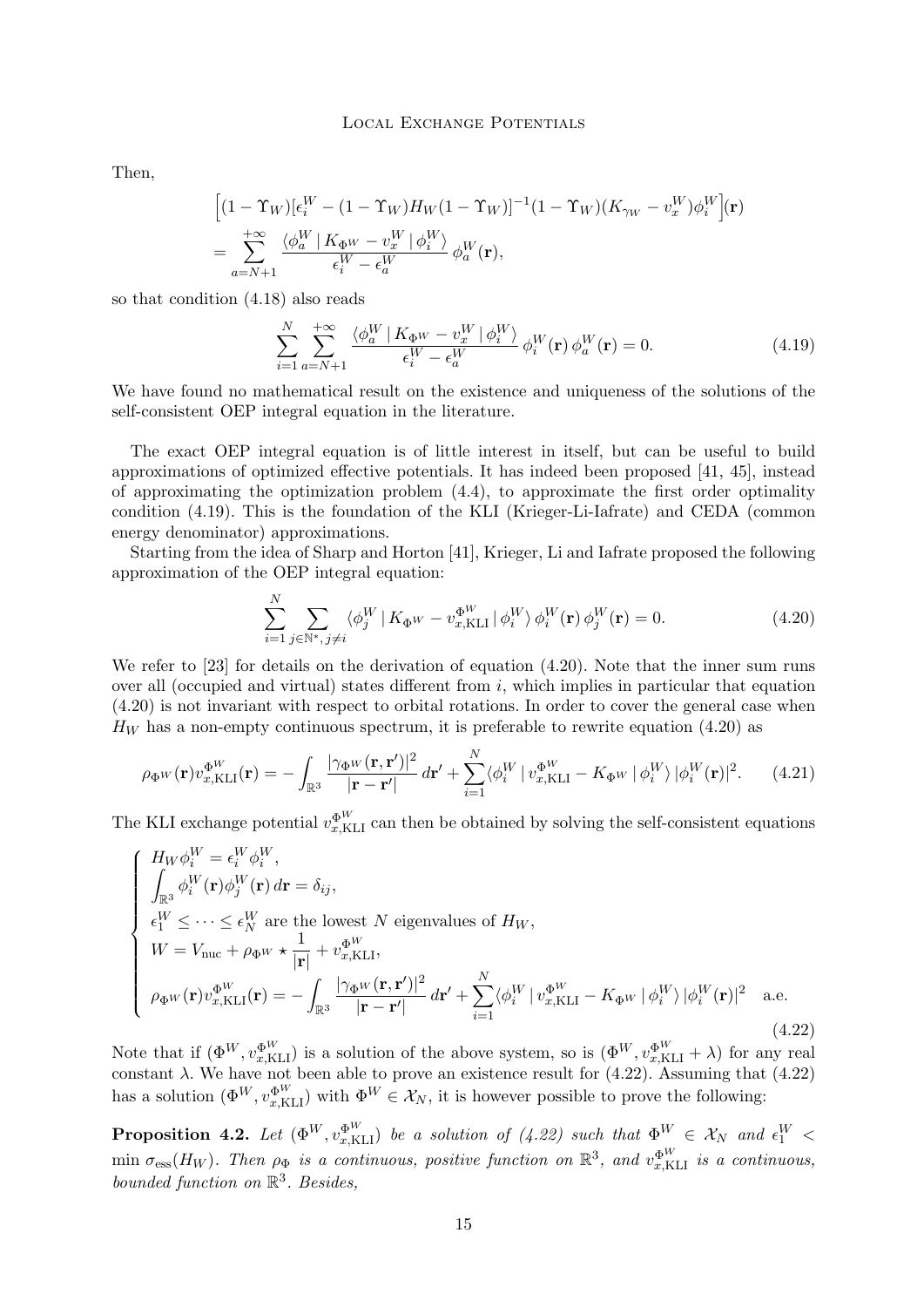<span id="page-16-0"></span>(1) the potential  $v_{x,\text{KL}}^{\Phi^W}$  is a unique solution, up to an additive constant, to the minimization *problem*

$$
\inf \left\{ J_{\Phi^W}^{\text{KLI}}(v), \ v \in L^3(\mathbb{R}^3) + L^\infty(\mathbb{R}^3) \right\} \tag{4.23}
$$

*where*

$$
J_{\Phi}^{\text{KLI}}(v) = \frac{1}{2} \left( \left\| (v - K_{\Phi}) \Upsilon_{\Phi} \right\|_{\mathfrak{S}_2}^2 - \sum_{i=1}^N \left| \langle \phi_i | (v - K_{\Phi}) | \phi_i \rangle \right|^2 \right).
$$

*In particular,*  $\Phi^W$  *being given, the KLI potential is uniquely defined up to an additive constant;*

*(2) it holds*

$$
v_{x,KLI}^{\Phi^W}(\mathbf{r}) = v_{x,S}^{\Phi^W}(\mathbf{r}) + \sum_{i=1}^N \left( \alpha_i^{\Phi^W} - \langle \phi_i^W | K_{\Phi^W} | \phi_i^W \rangle \right) \frac{|\phi_i^W(\mathbf{r})|^2}{\rho_{\Phi^W}(\mathbf{r})},\tag{4.24}
$$

where  $v_{x,S}^{\Phi^W}$  is the Slater potential associated with  $\Phi^W$  and where  $\alpha^{\Phi^W} = (\alpha_i^{\Phi^W}) \in \mathbb{R}^N$ *satisfies*

$$
(I_N - S^{\Phi^W})\alpha^{\Phi^W} = \beta^{\Phi^W},\tag{4.25}
$$

*with*

$$
S_{ij}^{\Phi^W} = \int_{\mathbb{R}^3} \frac{|\phi_i^W(\mathbf{r})|^2 |\phi_j^W(\mathbf{r})|^2}{\rho_{\Phi^W}(\mathbf{r})} d\mathbf{r}, \qquad \beta_i^{\Phi^W} = \int_{\mathbb{R}^3} v_{x,S}^{\Phi^W}(\mathbf{r}) |\phi_i^W(\mathbf{r})|^2 d\mathbf{r} - \sum_{j=1}^N S_{ij}^{\Phi^W} \langle \phi_j^W | K_{\Phi^W} | \phi_j^W \rangle;
$$

*(3) the solutions of the linear system (4.25) form a one-dimensional affine space of the form*

$$
\alpha^{\Phi^{W}} + \mathbb{R} (1, \dots, 1)^{T}.
$$
  
Replacing  $\alpha^{\Phi^{W}}$  with  $\alpha^{\Phi^{W}} + \lambda (1, \dots, 1)^{T}$  in (4.24), amounts to replacing  $v_{x,KLI}^{\Phi^{W}}$  with  $v_{x,KLI}^{\Phi^{W}} + \lambda$ .

Note that contrarily to the situation encountered with the Slater potential (see problem [\(3.3\)](#page-7-0)), the quadratic functional  $J_{\Phi}^{KLI}$  is convex (it is non-negative), but not strictly convex. A consequence of that is the non-uniqueness of  $v_x^{\text{KLI}}$ , which is only defined up to an additive constant.

Let us now turn to the CEDA potential introduced by Gritsenko and Baerends [\[12\]](#page-40-0). This approximation consists in replacing in [\(4.19\)](#page-15-0) the denominators  $\epsilon_i^W - \epsilon_a^W$  with a constant, yielding

$$
\sum_{i=1}^{N} \sum_{a=N+1}^{+\infty} \langle \phi_i^W | K_{\Phi^W} - v_{x,\text{CEDA}}^{\Phi^W} | \phi_a^W \rangle \phi_i^W(\mathbf{r}) \phi_a^W(\mathbf{r}) = 0.
$$

Here also, it is possible to provide a more explicit formulation of this equation, still valid when  $H_W$  has a non-empty continuous spectrum:

$$
\rho_{\Phi^W}(\mathbf{r}) v_{x,\text{CEDA}}^{\Phi^W}(\mathbf{r}) = -\int_{\mathbb{R}^3} \frac{|\gamma_{\Phi^W}(\mathbf{r}, \mathbf{r}')|^2}{|\mathbf{r} - \mathbf{r}'|} d\mathbf{r}' + \sum_{i,j=1}^N \langle \phi_i^W | v_{x,\text{CEDA}}^{\Phi^W} - K_{\Phi^W} | \phi_j^W \rangle \phi_i^W(\mathbf{r}) \phi_j^W(\mathbf{r}).
$$
\n(4.26)

Let us incidentally mention that the common denominator approximation amounts to replacing in [\(4.17\)](#page-13-0) the resolvent  $R^0(z) = (z - H_W)^{-1}$  with the resolvent  $R^0_{\text{CEDA}}(z) = (z - H_W^{\text{CEDA}})^{-1}$  of the operator

$$
H_W^{\text{CEDA}} = \underline{\epsilon} \Upsilon_{\Phi^W} + \overline{\epsilon} (1 - \Upsilon_{\Phi^W}),
$$

where  $\epsilon$  and  $\bar{\epsilon}$  lay respectively inside and outside C.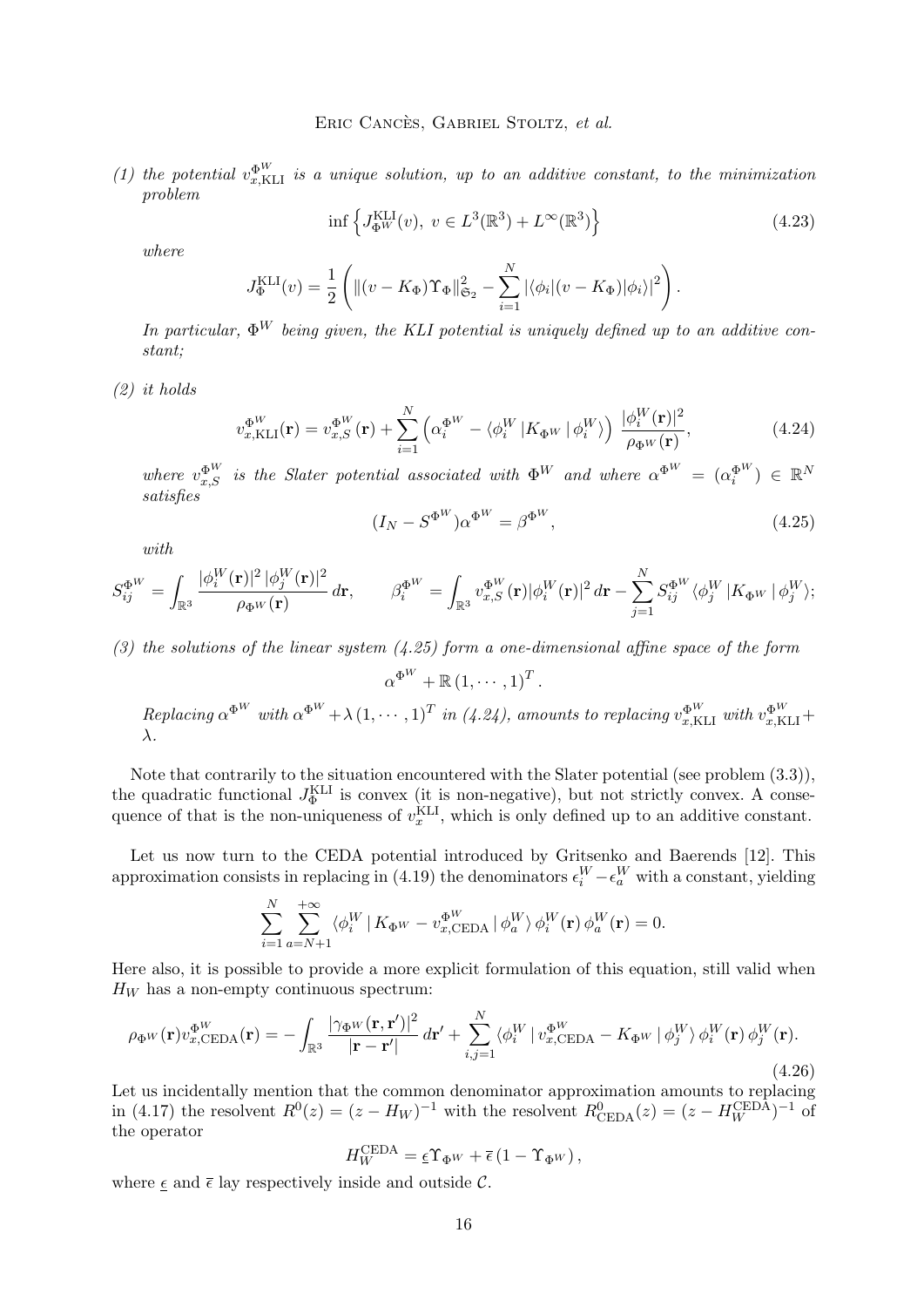<span id="page-17-0"></span>The potential  $v_x^{\text{CEDA}}$  solves the self-consistent equations

$$
\begin{cases}\nH_W \phi_i^W = \epsilon_i^W \phi_i^W, \\
\int_{\mathbb{R}^3} \phi_i^W(\mathbf{r}) \phi_j^W(\mathbf{r}) d\mathbf{r} = \delta_{ij}, \\
\epsilon_1^W \leq \cdots \leq \epsilon_N^W \text{ are the lowest } N \text{ eigenvalues of } H_W, \\
W = V_{\text{nuc}} + \rho_{\Phi^W} \star \frac{1}{|\mathbf{r}|} + v_{x,\text{CEDA}}^{\Phi^W}, \\
\rho_{\Phi^W}(\mathbf{r}) v_{x,\text{CEDA}}^{\Phi^W}(\mathbf{r}) = -\int_{\mathbb{R}^3} \frac{|\gamma_{\Phi^W}(\mathbf{r}, \mathbf{r}')|^2}{|\mathbf{r} - \mathbf{r}'|} d\mathbf{r}' + \sum_{i,j=1}^N \langle \phi_i^W | v_{x,\text{CEDA}}^{\Phi^W} - K_{\Phi^W} | \phi_j^W \rangle \phi_i^W(\mathbf{r}) \phi_j^W(\mathbf{r}) \quad \text{a.e.}\n\end{cases}
$$

To our knowledge, the question of existence and uniqueness of the solution of the above system is still open.

It turns out that  $v_{x,\text{CEDA}}^{\Phi^W}$  coincides with the so-called local Hartree-Fock (LHF) exchange potential  $v_x^{\text{LHF}}$ , obtained by Della Salla and Görling on the basis of completely different arguments (see [\[40\]](#page-41-0) for details). We will see in the next section that it also equals the self-consistent effective local potential  $v_{x,\text{ELP}}^{\Phi^W}$  [\[20\]](#page-41-0).

# 5. **Effective Local Potential (ELP)**

The effective local potential associated with a given  $\Phi \in \mathcal{X}_N$  was originally defined as the local potential minimizing the function [\[20\]](#page-41-0)

$$
v \mapsto S_{\Phi}(v) = \sum_{i=1}^{N} \sum_{a=N+1}^{+\infty} |\langle \phi_i | (v - K_{\Phi}) | \phi_a \rangle|^2,
$$

 $(\phi_a)_{a\geq N+1}$  being a Hilbert basis of the orthogonal of the vector space generated by  $(\phi_i)_{1\leq i\leq N}$ . A simple calculation shows that  $S_{\Phi}(v) = J_{\Phi}^{\text{ELP}}(v)$  where

$$
J_{\Phi}^{\text{ELP}}(v) = \frac{1}{2} ||[v - K_{\Phi}, \Upsilon_{\Phi}]||_{\mathfrak{S}_2}^2,
$$

 $[A, B] = AB - BA$  denoting the commutator of the operators A and B. An intrinsic formulation of the ELP problem therefore reads

$$
\inf \{ J_{\Phi}^{\text{ELP}}(v), \ v \in L^{3}(\mathbb{R}^{3}) + L^{\infty}(\mathbb{R}^{3}) \}. \tag{5.1}
$$

The similarities between the ELP and the OEP are investigated in [\[10\]](#page-40-0).

**Proposition 5.1.** *Let*  $\Phi = (\phi_i)_{1 \leq i \leq N} \in \mathcal{X}_N$ *. Any solution*  $v_{x,\text{ELP}}^{\Phi}$  *of* (5.1) satisfies

$$
\rho_{\Phi}(\mathbf{r})v_{x,\text{ELP}}^{\Phi}(\mathbf{r}) = -\int_{\mathbb{R}^3} \frac{|\gamma_{\Phi}(\mathbf{r}, \mathbf{r}')|^2}{|\mathbf{r} - \mathbf{r}'|} d\mathbf{r}' + \sum_{i,j=1}^N \left( \langle \phi_i | v_{x,\text{ELP}}^{\Phi} | \phi_j \rangle - \langle \phi_i | K_{\Phi} | \phi_j \rangle \right) \phi_i(\mathbf{r}) \phi_j(\mathbf{r}) \tag{5.2}
$$

and the symmetric matrix  $M^{\Phi} = [\langle \phi_i | v_{x,\text{ELP}}^{\Phi} | \phi_j \rangle]$  *is a solution of the linear system* 

$$
(I - A^{\Phi})M^{\Phi} = G^{\Phi},\tag{5.3}
$$

*with*

$$
A_{kl,ij}^{\Phi} = \int_{\mathbb{R}^3} \frac{\phi_i(\mathbf{r})\,\phi_j(\mathbf{r})\,\phi_k(\mathbf{r})\,\phi_l(\mathbf{r})}{\rho_{\Phi}(\mathbf{r})}\,d\mathbf{r}, \qquad G_{kl}^{\Phi} = \int_{\mathbb{R}^3} v_{x,S}^{\Phi}(\mathbf{r})\phi_k(\mathbf{r})\phi_l(\mathbf{r})\,d\mathbf{r} - \sum_{i,j=1}^N A_{kl,ij}^{\Phi}\langle\phi_i|K_{\Phi}|\phi_j\rangle.
$$

*Besides, if the orbitals*  $\phi_i$  *are continuous and if the open set*  $\mathbb{R}^3 \setminus \rho_{\Phi}^{-1}(0)$  *is connected, then the solutions of (5.3) form a one-dimensional affine set of the form*

$$
M^{\Phi}+\mathbb{R}I_N,
$$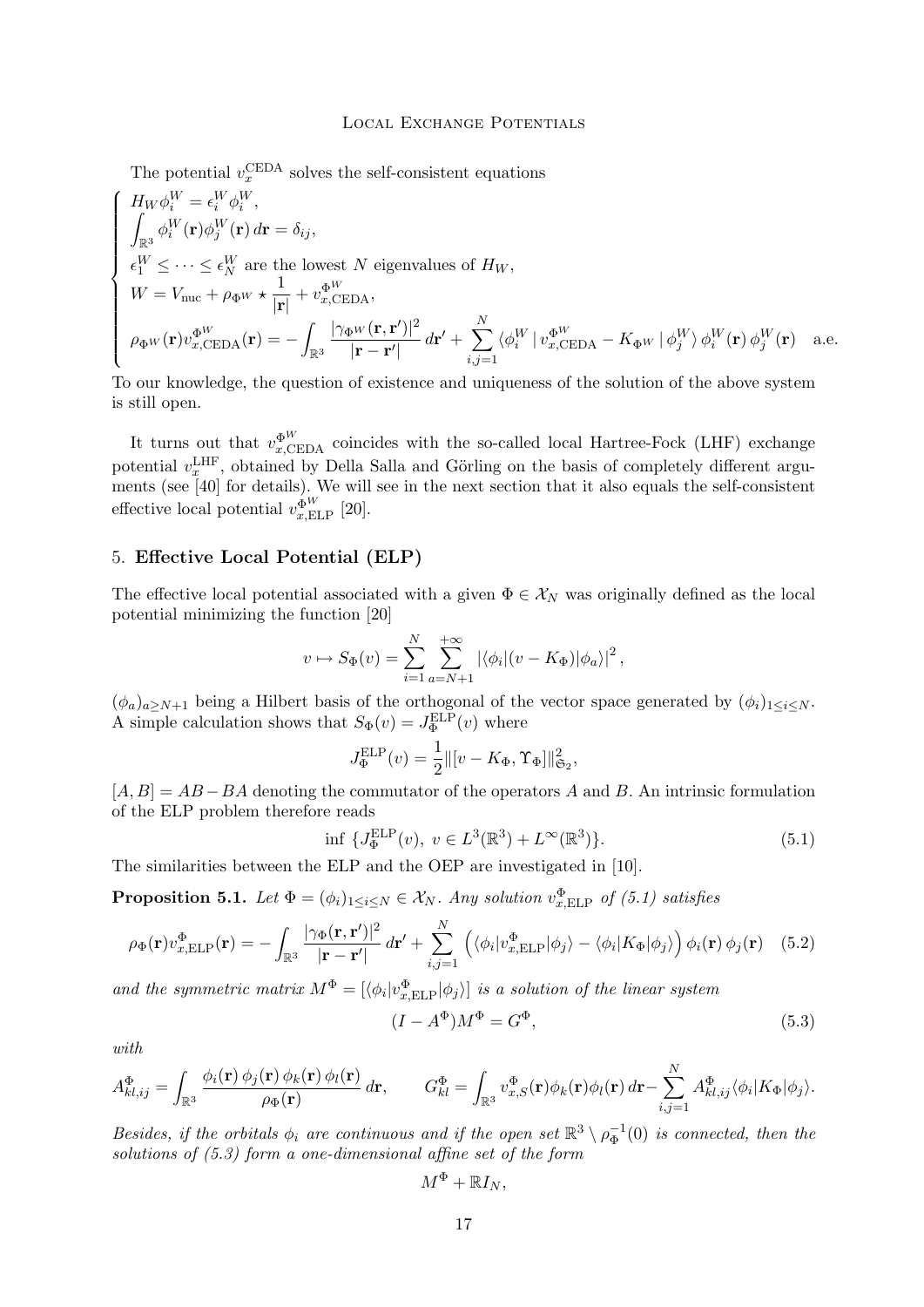<span id="page-18-0"></span>*so that*  $v_{x,\text{ELP}}^{\Phi}$  *is uniquely defined, up to an additive constant, on the set where*  $\rho_{\Phi} > 0$ *, and can be given arbitrary values on the set where*  $\rho_{\Phi} = 0$ .

Comparing [\(5.2\)](#page-17-0) and [\(4.26\)](#page-16-0), one immediately recognizes that the self-consistent CEDA potential and the self-consistent ELP potential defined by

$$
\begin{cases}\nH_W \phi_i^W = \epsilon_i^W \phi_i^W, \\
\int_{\mathbb{R}^3} \phi_i^W(\mathbf{r}) \phi_j^W(\mathbf{r}) d\mathbf{r} = \delta_{ij}, \\
\epsilon_1^W \leq \cdots \leq \epsilon_N^W \text{ are the lowest } N \text{ eigenvalues of } H_W, \\
W = V_{\text{nuc}} + \rho_{\Phi^W} \star \frac{1}{|\mathbf{r}|} + v_{x,\text{ELP}}^{\Phi^W}, \\
\rho_{\Phi^W}(\mathbf{r}) v_{x,\text{ELP}}^{\Phi^W}(\mathbf{r}) = -\int_{\mathbb{R}^3} \frac{|\gamma_{\Phi^W}(\mathbf{r}, \mathbf{r}')|^2}{|\mathbf{r} - \mathbf{r}'|} d\mathbf{r}' + \sum_{i,j=1}^N \langle \phi_i^W | v_{x,\text{ELP}}^{\Phi^W} - K_{\Phi^W} | \phi_j^W \rangle \phi_i^W(\mathbf{r}) \phi_j^W(\mathbf{r}) \quad \text{a.e.} \\
\end{cases}
$$
\n(5.4)

coincide. As already mentioned, we are not aware of a proof of existence of the solution of this system. We can however use Proposition [5.1](#page-17-0) to show that if (5.4) has a solution  $(\Phi^{W}, v_{x,\text{ELP}}^{\Phi^{W}})$ with  $\Phi^W \in \mathcal{X}_N$  and if  $\epsilon_1 < \min \sigma_{\text{ess}}(H_W)$ , then  $v_{x,\text{ELP}}^{\Phi^W}$  can be obtained from  $\Phi^W$  by solving an optimization problem, which has a unique solution, up to an additive constant (the proof follows the same lines as the proof of Proposition [4.2:](#page-15-0)  $\phi_1^W$  then is a continuous, positive function on  $\mathbb{R}^3$ , which implies that  $\rho_{\Phi W}$  is positive and that the above connectivity condition is satisfied).

# 6. **Extensions to the Generalized, Unrestricted and Restricted Hartree-Fock models**

In the generalized Hartree-Fock (GHF) model, each molecular spin-orbital  $\phi_i$  is a complex-valued function<sup>3</sup> with spin-up and spin-down components, i.e.  $\phi_i \in L^2(\mathbb{R}^3, \mathbb{C}^2)$ . The orthonormality constraint [\(2.1\)](#page-3-0) is replaced with

$$
\int_{\mathbb{R}^3} \phi_i(\mathbf{r}) \cdot \phi_j(\mathbf{r})^* d\mathbf{r} = \delta_{ij},
$$

where

$$
\phi_i(\mathbf{r}) = \begin{pmatrix} \phi_i(\mathbf{r}, \uparrow) \\ \phi_i(\mathbf{r}, \downarrow) \end{pmatrix} \quad \text{and} \quad \phi_i(\mathbf{r}) \cdot \phi_j(\mathbf{r})^* = \sum_{\sigma \in \{\uparrow, \downarrow\}} \phi_i(\mathbf{r}, \sigma) \phi_j(\mathbf{r}, \sigma)^*.
$$

The density-matrix can then be represented by a  $2 \times 2$  hermitian matrix

$$
\gamma_{\Phi}(\mathbf{r}, \mathbf{r}') = \begin{pmatrix} \gamma_{\Phi}^{\uparrow \uparrow}(\mathbf{r}, \mathbf{r}') & \gamma_{\Phi}^{\uparrow \downarrow}(\mathbf{r}, \mathbf{r}') \\ \gamma_{\Phi}^{\downarrow \uparrow}(\mathbf{r}, \mathbf{r}') & \gamma_{\Phi}^{\downarrow \downarrow}(\mathbf{r}, \mathbf{r}') \end{pmatrix}
$$

with

$$
\gamma_{\Phi}^{\sigma\sigma'}(\mathbf{r},\mathbf{r}') = \sum_{i=1}^{N} \phi_i(\mathbf{r},\sigma) \phi_i(\mathbf{r}',\sigma')^*,
$$

and the electronic density  $\rho_{\Phi}$  is the sum of its spin-up and spin-down components:

$$
\rho_{\Phi}(\mathbf{r}) = \rho_{\Phi}^{\uparrow}(\mathbf{r}) + \rho_{\Phi}^{\downarrow}(\mathbf{r}), \qquad \rho_{\Phi}^{\uparrow}(\mathbf{r}) = \gamma_{\Phi}^{\uparrow\uparrow}(\mathbf{r}, \mathbf{r}), \qquad \rho_{\Phi}^{\downarrow}(\mathbf{r}) = \gamma_{\Phi}^{\downarrow\downarrow}(\mathbf{r}, \mathbf{r}).
$$

The Hartree-Fock exchange operator associated with  $\gamma_{\Phi}$  is the integral operator on  $L^2(\mathbb{R}^3, \mathbb{C}^2)$ defined by

$$
\forall \phi \in L^2(\mathbb{R}^3, \mathbb{C}^2), \quad (K_\gamma \phi)(\mathbf{r}) = -\int_{\mathbb{R}^3} \frac{1}{|\mathbf{r} - \mathbf{r}'|} \gamma(\mathbf{r}, \mathbf{r}') \cdot \phi(\mathbf{r}') d\mathbf{r}',
$$

 ${}^{3}$ GHF models are of particular interest for systems subjected to magnetic fields; for such systems, complexvalued wavefunctions are needed.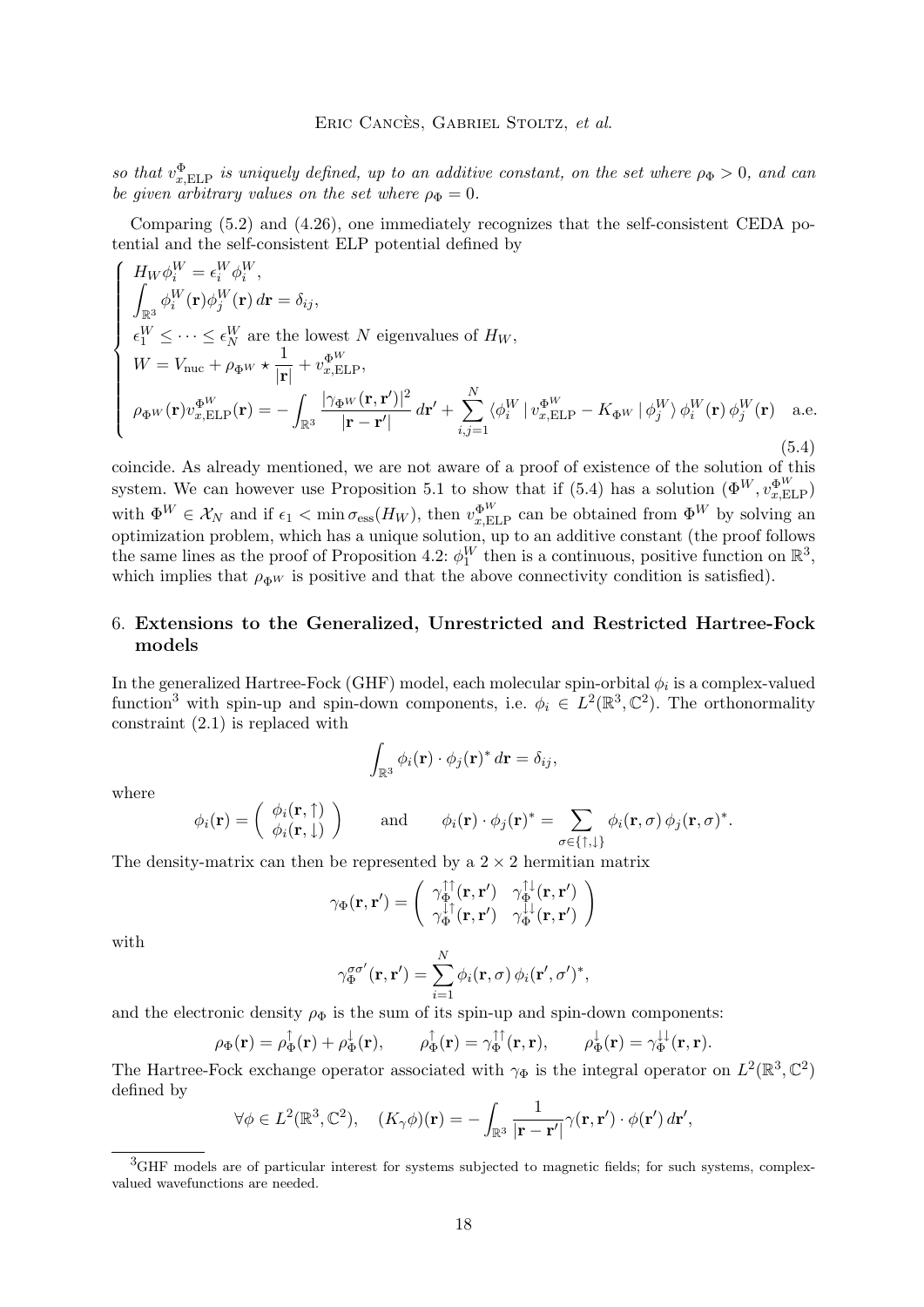where  $\cdot$  denotes the usual matrix-vector product, and local exchange potentials are  $2\times 2$  hermitian matrices of the form

$$
v(\mathbf{r}) = \begin{pmatrix} v^{\uparrow\uparrow}(\mathbf{r}) & v^{\uparrow\downarrow}(\mathbf{r}) \\ v^{\downarrow\uparrow}(\mathbf{r}) & v^{\downarrow\downarrow}(\mathbf{r}) \end{pmatrix}.
$$

The variational definition of the Slater potential given in Section [3](#page-7-0) provides a natural way to define a Slater potential for the GHF framework: It is the local potential  $v$  which minimizes the Hilbert-Schmidt norm of the operator  $(v - K_{\Phi})\Upsilon_{\Phi}$ . A simple calculation leads to

$$
v_{x,S}^{\Phi}(\mathbf{r}) = -R_{\Phi}(\mathbf{r})^{-1} \Xi_{\Phi}(\mathbf{r}) - \frac{1}{\rho_{\Phi}(\mathbf{r})} \left[ \Xi_{\Phi}(\mathbf{r}) - R_{\Phi}(\mathbf{r})^{-1} \Xi_{\Phi}(\mathbf{r}) R_{\Phi}(\mathbf{r}) \right]
$$
(6.1)  
= 
$$
-\Xi_{\Phi}(\mathbf{r}) R_{\Phi}(\mathbf{r})^{-1} - \frac{1}{\rho_{\Phi}(\mathbf{r})} \left[ \Xi_{\Phi}(\mathbf{r}) - R_{\Phi}(\mathbf{r}) \Xi_{\Phi}(\mathbf{r}) R_{\Phi}(\mathbf{r})^{-1} \right]
$$

.

where

$$
R_{\Phi}(\mathbf{r}) = \gamma_{\Phi}(\mathbf{r}, \mathbf{r})
$$
 and  $\Xi_{\Phi}(\mathbf{r}) = \int_{\mathbb{R}^3} \frac{1}{|\mathbf{r} - \mathbf{r}'|} \gamma_{\Phi}(\mathbf{r}, \mathbf{r}') \cdot \gamma(\mathbf{r}, \mathbf{r}')^* d\mathbf{r}'$ 

Within the unrestricted Hartree-Fock (UHF) model, each molecular spin-orbital is (generally) chosen real-valued and either spin-up, i.e.  $\phi_i(\mathbf{r}) = \begin{pmatrix} \phi_i^{\dagger} \\ \end{pmatrix}$  $\frac{1}{i}(\mathbf{r})$ 0  $\setminus$ , or spin-down, i.e  $\phi_i(\mathbf{r}) =$  $\begin{pmatrix} 0 \\ 0 \end{pmatrix}$  $\setminus$ 

 $\phi_i^{\downarrow}$  $\frac{1}{i}(\mathbf{r})$ . Denoting by  $N_{\alpha}$  (resp.  $N_{\beta}$ ) the number of spin-up (resp. spin-down) orbitals, and ordering the spin-orbitals in such a way that the first  $N_{\alpha}$  of them are spin-up, the UHF density matrix reads

$$
\gamma_{\Phi}(\mathbf{r}, \mathbf{r}') = \begin{pmatrix} \gamma_{\Phi}^{\uparrow\uparrow}(\mathbf{r}, \mathbf{r}') & 0 \\ 0 & \gamma_{\Phi}^{\downarrow\downarrow}(\mathbf{r}, \mathbf{r}') \end{pmatrix}
$$

with

$$
\gamma_{\Phi}^{\uparrow\uparrow}(\mathbf{r},\mathbf{r}')=\sum_{i=1}^{N_{\alpha}}\phi_{i}^{\uparrow}(\mathbf{r})\phi_{i}^{\uparrow}(\mathbf{r}),\qquad\gamma_{\Phi}^{\downarrow\downarrow}(\mathbf{r},\mathbf{r}')=\sum_{i=1}^{N_{\beta}}\phi_{N_{\alpha}+i}^{\downarrow}(\mathbf{r})\phi_{N_{\alpha}+i}^{\downarrow}(\mathbf{r}).
$$

Likewise, the UHF exchange operator is diagonal:

$$
K_{\gamma} = \begin{pmatrix} K_{\gamma}^{\uparrow \uparrow} & 0 \\ 0 & K_{\gamma}^{\downarrow \downarrow} \end{pmatrix} \quad \text{with} \quad \forall \phi \in L^{2}(\mathbb{R}^{3}), \quad (K_{\gamma}^{\sigma\sigma}\phi)(\mathbf{r}) = -\int_{\mathbb{R}^{3}} \frac{|\gamma^{\sigma,\sigma}(\mathbf{r},\mathbf{r}')|^{2}}{|\mathbf{r}-\mathbf{r}'|} \phi(\mathbf{r}') d\mathbf{r}'.
$$

It is then easy to check that in the UHF setting, the generalized formula (6.1) reduces to

$$
v_{x,S}^{\Phi}(\mathbf{r}) = \begin{pmatrix} v_{x,S}^{\Phi,\uparrow\uparrow}(\mathbf{r}) & 0\\ 0 & v_{x,S}^{\Phi\downarrow\downarrow}(\mathbf{r}) \end{pmatrix}
$$

with

$$
v_{x,S}^{\Phi,\sigma\sigma}(\mathbf{r}) = -\frac{1}{\rho_{\Phi}^{\sigma}(\mathbf{r})} \int_{\mathbb{R}^3} \frac{|\gamma_{\Phi}^{\sigma\sigma}(\mathbf{r}, \mathbf{r}')|^2}{|\mathbf{r} - \mathbf{r}'|} d\mathbf{r}', \qquad \rho_{\Phi}^{\sigma}(\mathbf{r}) = \gamma_{\Phi}^{\sigma\sigma}(\mathbf{r}, \mathbf{r}).
$$

One recovers in this way the spin-up and spin-down local potentials originally introduced by Slater in [\[42\]](#page-41-0).

In closed-shell models, each molecular orbital  $\phi_i \in L^2(\mathbb{R}^3)$  is occupied by one spin-up and one spin-down electrons. Denoting by  $N_p = N/2$  the number of electron pairs, it holds

$$
\gamma_{\Phi}^{\uparrow\uparrow}(\mathbf{r}, \mathbf{r}') = \gamma_{\Phi}^{\downarrow\downarrow}(\mathbf{r}, \mathbf{r}') = \sum_{i=1}^{N_p} \phi_i(\mathbf{r}) \phi_i(\mathbf{r}), \qquad \rho_{\Phi}^{\uparrow}(\mathbf{r}) = \rho_{\Phi}^{\downarrow}(\mathbf{r}), \qquad v_{x, S}^{\Phi, \uparrow\uparrow}(\mathbf{r}) = v_{x, S}^{\Phi, \downarrow\downarrow}(\mathbf{r}),
$$

$$
\gamma_{\Phi}^{\uparrow\downarrow}(\mathbf{r}, \mathbf{r}') = \gamma_{\Phi}^{\downarrow\uparrow}(\mathbf{r}, \mathbf{r}') = 0, \qquad v_{x, S}^{\Phi, \uparrow\downarrow}(\mathbf{r}) = v_{x, S}^{\Phi, \downarrow\uparrow}(\mathbf{r}) = 0.
$$

Proposition [3.1,](#page-7-0) Theorem [4.1,](#page-13-0) Proposition [4.2,](#page-15-0) and Proposition [5.1](#page-17-0) apply *mutatis mutandis* to the RHF setting, as well as to the spin-up and spin-down components of the UHF exchange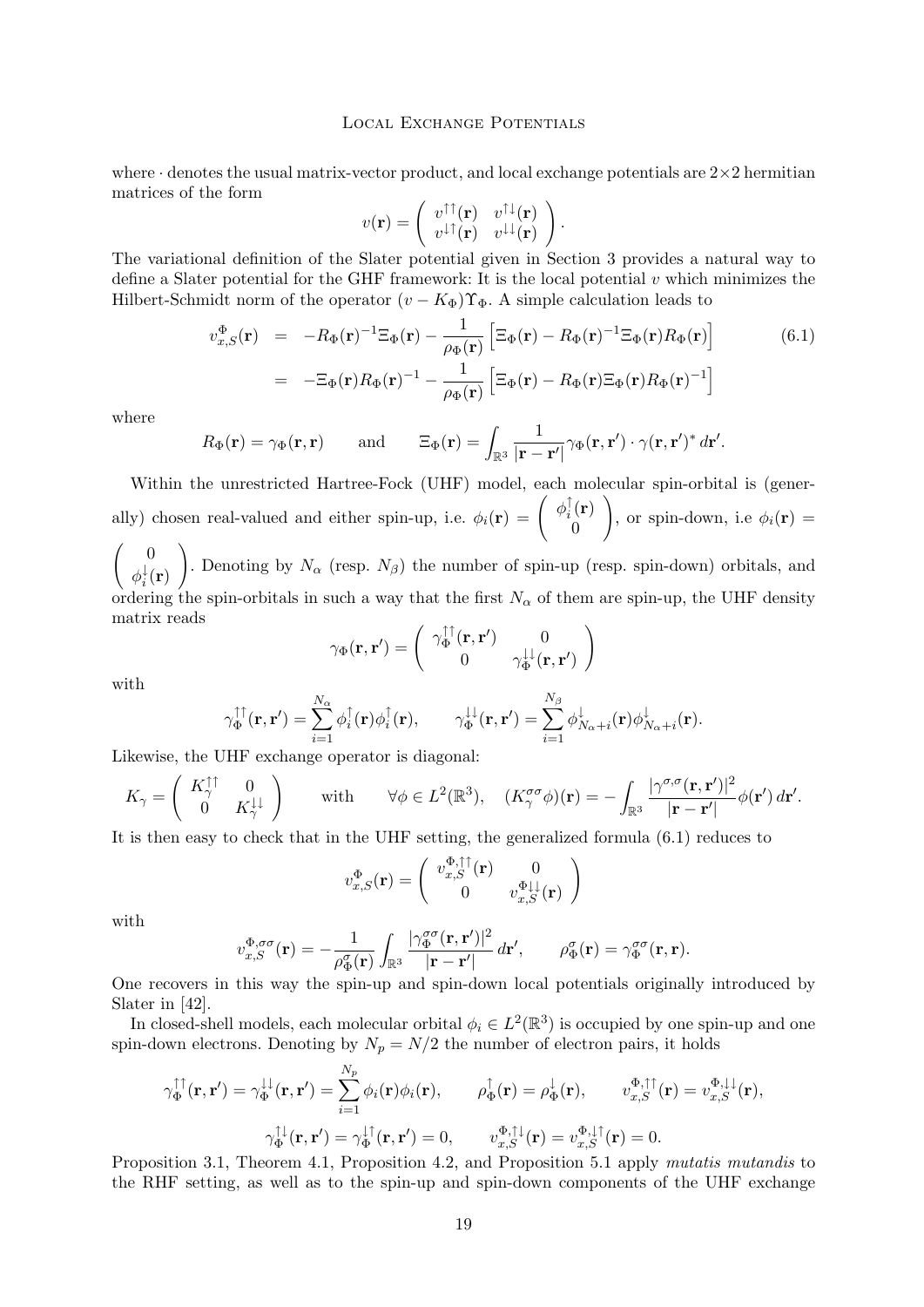<span id="page-20-0"></span>operator and local potentials. As outlined above from the Slater potential, the variational characterizations [\(4.23\)](#page-16-0) and [\(5.1\)](#page-17-0) of the KLI and ELP potentials can be used to defined KLI and ELP potentials in the GHF setting.

# 7. **Numerical results**

We present here some numerical results for the models introduced in the previous sections. Other numerical simulations have been published elsewhere [\[20\]](#page-41-0). All the models under consideration in this section, namely the Hartree-Fock equations [\(2.9\)](#page-5-0), the self-consistent Slater equations [\(3.4\)](#page-8-0), and the self-consistent ELP equations [\(5.4\)](#page-18-0), can be formulated as nonlinear eigenvalue problems of the form: find  $\Phi = (\phi_1, \ldots, \phi_N) \in \mathcal{X}_N$  such that

$$
\begin{cases}\n\mathcal{G}^{\gamma_{\Phi}}\phi_{i} = \epsilon_{i}\phi_{i}, \\
\int_{\mathbb{R}^{3}} \phi_{i}(\mathbf{r})\phi_{j}(\mathbf{r}) d\mathbf{r} = \delta_{ij}, \\
\epsilon_{1} \leq \cdots \leq \epsilon_{N} \text{ are the lowest } N \text{ eigenvalues of } \mathcal{G}^{\gamma_{\Phi}},\n\end{cases}
$$
\n(7.1)

for some self-adjoint operator  $\mathcal{G}^{\gamma_{\Phi}}$  depending self-consistently on its lowest energy eigenvectors  $\Phi = (\phi_1, \dots, \phi_N)$  through the density matrix

$$
\gamma_{\Phi}(\mathbf{r}, \mathbf{r}') = \sum_{i=1}^{N} \phi_i(\mathbf{r}) \phi_i(\mathbf{r}').
$$

Problem (7.1) can be discretized in a finite basis set  $\chi = {\chi_1, \ldots, \chi_M}$ , using the Galerkin approximation. Denoting by  $C = (C_1 | \cdots | C_N) \in \mathbb{R}^{M \times N}$  the matrix gathering the components of the orbitals  $(\phi_1, \dots, \phi_N)$  in the basis  $\chi = (\chi_1, \dots, \chi_M)$ , i.e.

$$
\phi_i(\mathbf{r}) = \sum_{m=1}^{M} C_{m,i} \chi_m(\mathbf{r}),\tag{7.2}
$$

the Galerkin approximation of (7.1) can be written as a nonlinear generalized matrix eigenvalue problem

$$
\begin{cases}\nG(CC^T)C_i = \epsilon_i^C SC_i, \\
C^* SC = \text{Id}_N, \\
\epsilon_1^X \leq \cdots \leq \epsilon_N^X \text{ are the lowest } N \text{ eigenvalues of } G(CC^T).\n\end{cases}
$$
\n(7.3)

The entries of the overlap matrix  $S$  and of the mean-field Hamiltonian matrix  $G$  are respectively given by

$$
S_{k,l} = \int_{\mathbb{R}^3} \chi_k(\mathbf{r}) \chi_l(\mathbf{r}) d\mathbf{r},
$$

and

$$
G(CC^{T})_{k,l} = \int_{\mathbb{R}^{3}} \chi_{k}(\mathbf{r}) \left( \mathfrak{G}^{CC^{T}} \chi_{l} \right) (\mathbf{r}) d\mathbf{r},
$$

where  $\mathfrak{G}^{CC^T}$  is the operator  $\mathcal{G}^{\gamma_{\Phi}}$  for  $\Phi$  obtained from C through (7.2). Note that  $D = CC^T$  is the matrix of  $\gamma_{\Phi}$  in the basis  $(\chi_m \otimes \chi_{m'})$ :

$$
\gamma_{\Phi}(\mathbf{r}, \mathbf{r}') = \sum_{m,m'=1}^{M} D_{mm'} \chi_m(\mathbf{r}) \chi_{m'}(\mathbf{r}').
$$

It is easy to check that the matrices  $S$  and  $G(C)$  are both symmetric.

The nonlinear generalized eigenvalue problem (7.3) is solved using a fixed-point algorithm. This algorithm is a modification of the natural fixed-point method, called the Roothaan algorithm in the Chemistry literature. In the Roothaan algorithm, the iterations are performed as follows: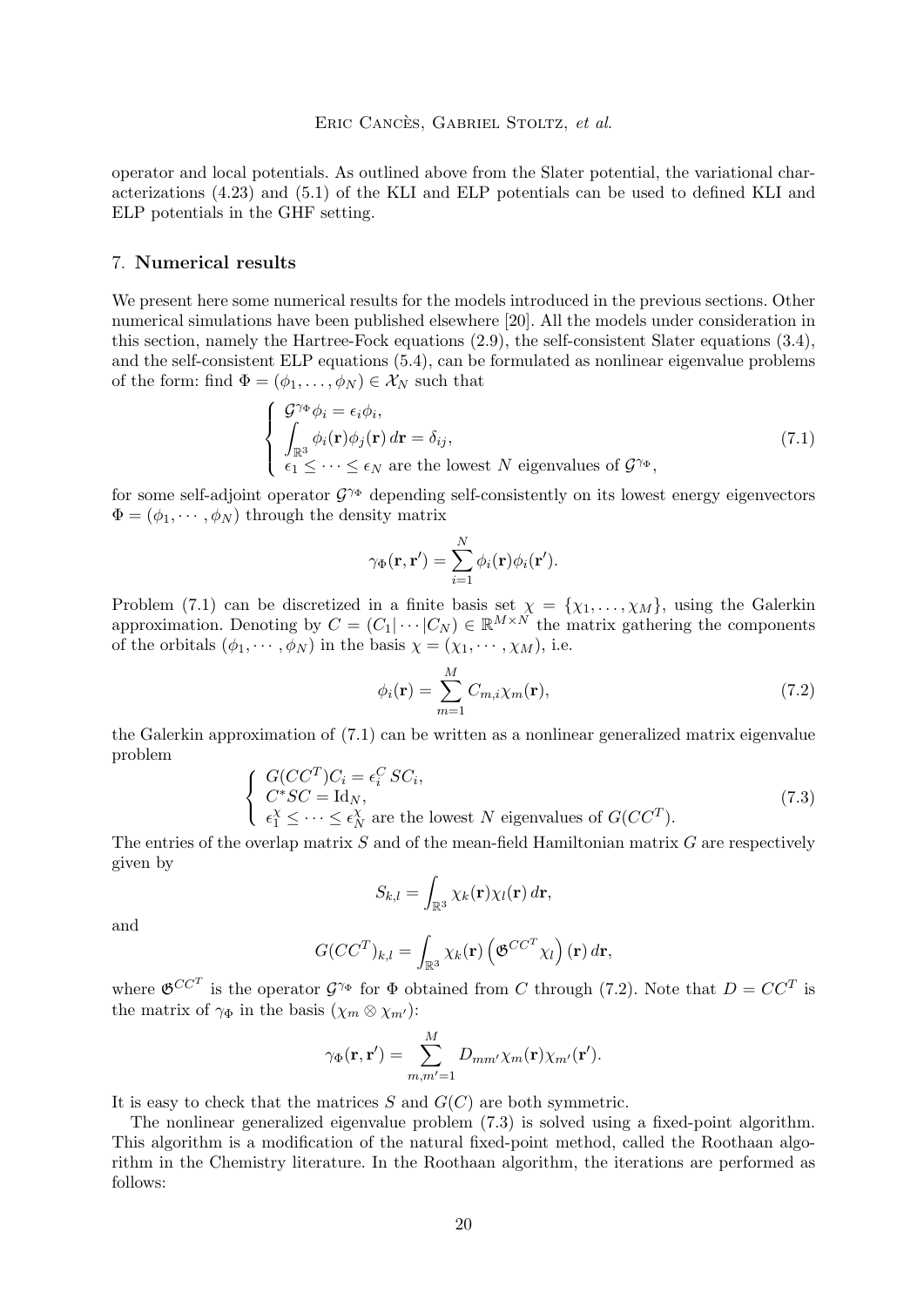- <span id="page-21-0"></span>(1) set  $D^n = C^n C^{nT}$  and assemble the matrix  $G(D^n)$  associated with the trial density matrix  $D^n;$
- (2) solve the *linear* generalized eigenvalue problem

$$
\begin{cases} G(C^n C^{nT}) C_i^{n+1} = \epsilon_i^{n+1} S C_i^{n+1}, \\ C^{n+1} S C^{n+1} = \text{Id}_N, \\ \epsilon_1^{n+1} \le \epsilon_2^{n+1} \le \epsilon_3^{n+1} \le \dots \end{cases}
$$

(3) set

$$
C^{n+1} = (C_1^{n+1} | \cdots | C_N^{n+1}).
$$

In the Hartree-Fock setting, the Roothaan algorithm has been analyzed from a mathematical viewpoint in [\[7\]](#page-40-0). It was proved that the Roothaan algorithm has the following behavior: it either converges toward a local minimum of the Hartree-Fock energy functional, or it oscillates between two states, none of them being solutions of the Hartree-Fock equations. Still in the Hartree-Fock setting, it was shown in [\[5,](#page-40-0) [4\]](#page-40-0) that convergence could be enforced by using a damping strategy on the density matrix ensuring that the energy decreases at each step. The resulting algorithm reads as follows

(1) set

$$
D^{n} = \alpha_{n}C^{n}C^{n} + (1 - \alpha_{n})D^{n-1}, \qquad (7.4)
$$

where  $\alpha_n \in [0,1]$  is chosen in such a way that  $D_n$  is the minimizer of the Hartree-Fock energy on the segment line  $[D^{n-1}, C^n C^{nT}]$ , and assemble the matrix  $G(D^n)$  associated with the new trial density matrix  $D^n$ ;

(2) solve the *linear* generalized eigenvalue problem

$$
\begin{cases} G(C^n C^{nT}) C_i^{n+1} = \epsilon_i^{n+1} S C_i^{n+1}, \\ C^{n+1} S C^{n+1} = \mathrm{Id}_N, \\ \epsilon_1^{n+1} \le \epsilon_2^{n+1} \le \epsilon_3^{n+1} \le \dots \end{cases}
$$

(3) set

$$
C^{n+1} = (C_1^{n+1} | \cdots | C_N^{n+1}).
$$

The algorithm proposed in  $[5, 4]$  $[5, 4]$  $[5, 4]$  was then improved in  $[25]$ . We refer to  $[6, 24]$  $[6, 24]$  $[6, 24]$  and references therein for more details on the numerical algorithms commonly used to use to solve the Hartree-Fock problem.

The numerical analysis of the fixed point methods in the case when [\(7.3\)](#page-20-0) originates from the Galerkin approximation of the self-consistent Slater equations [\(3.4\)](#page-8-0), or of the self-consistent ELP equations [\(5.4\)](#page-18-0), have not been carried out so far. We have observed that the Roothaan algorithm sometimes oscillates between two states which are not solutions of the self-consistent equations, and that the basic fixed step mixing strategy which consists in replacing (7.4) with  $D^{n} = \alpha C^{n} C^{n} + (1 - \alpha) D^{n-1}, \alpha > 0$  denoting a small, fixed parameter, is enough to provide convergence, at least for simple molecular systems.

Table [1](#page-22-0) gathers the energies of three different Slater determinants, for a selection of closed-shell atoms. The energy of the Hartree-Fock ground state  $(E_{HF})$  is reported in the second column. The third column contains the difference  $E_{\rm ELP//HF} - E_{\rm HF}$ . The energy  $E_{\rm ELP//HF}$  is the energy of the Slater determinant formed by the solution of the system

$$
\begin{cases}\n\mathcal{F}_{\Phi}^{\text{ELP}/\text{HF}}\phi_i = \epsilon_i \phi_i, \\
\int_{\mathbb{R}^3} \phi_i(\mathbf{r}) \phi_j(\mathbf{r}) d\mathbf{r} = \delta_{ij}, \\
\Phi = (\phi_i)_{1 \leq i \leq N} \in \mathcal{X}_N, \\
\epsilon_1 \leq \epsilon_2 \leq \cdots \leq \epsilon_N \text{ are the lowest } N \text{ eigenvalues of } \mathcal{F}_{\Phi}^{\text{ELP}/\text{/HF}},\n\end{cases}
$$
\n(7.5)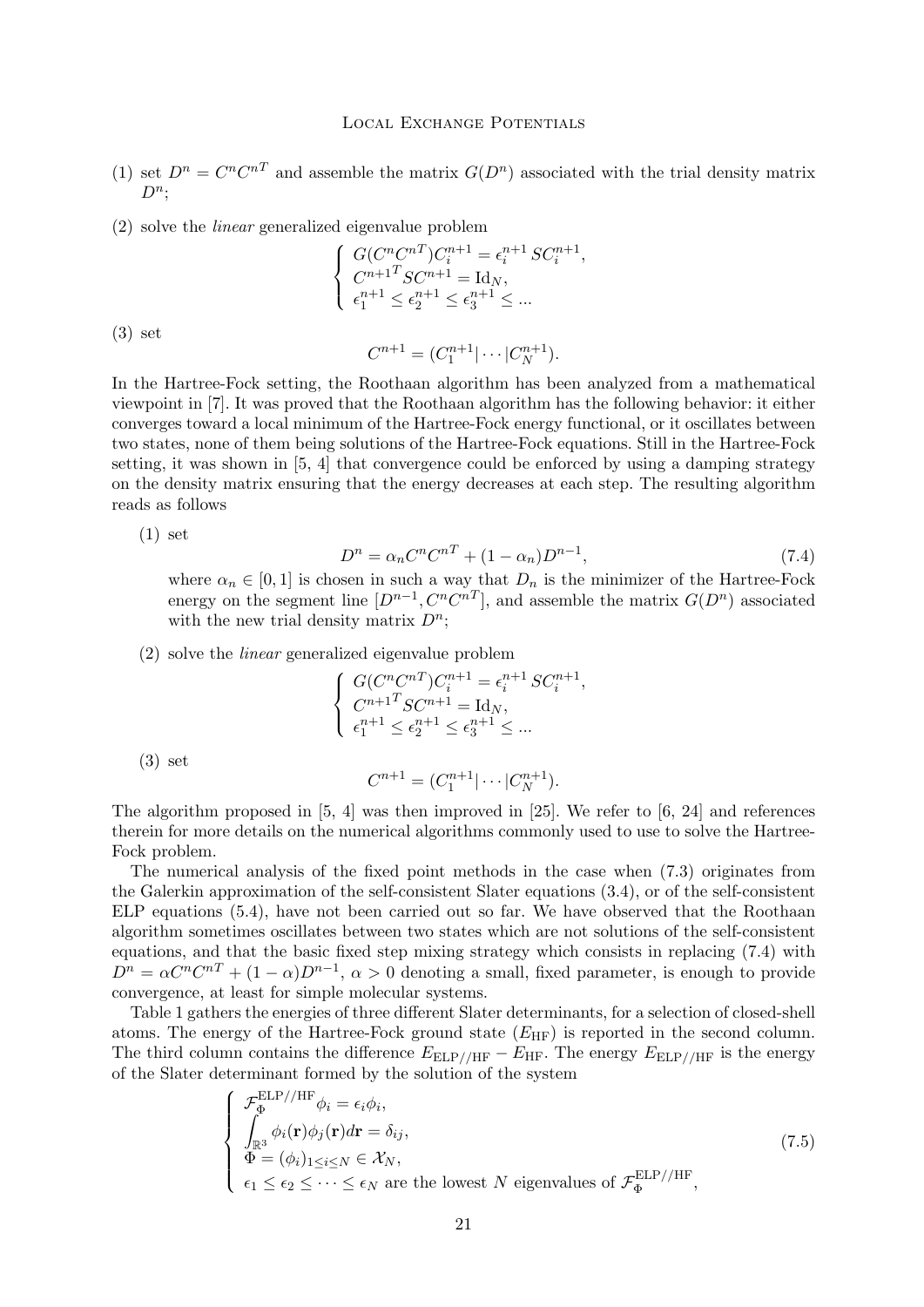<span id="page-22-0"></span>

| Atom           | $E_{\rm HF}$ | $E_{\rm ELP//HF}-E_{\rm HF}$ | $E_{\rm SCELP}-E_{\rm HF}$ |
|----------------|--------------|------------------------------|----------------------------|
| He             | $-2.861680$  | 0.000000                     | 0.000000                   |
| Be             | $-14.573023$ | 0.000742                     | 0.000742                   |
| Ne             | $-128.54708$ | 0.00224                      | 0.00229                    |
| Mg             | $-199.61462$ | 0.00392                      | 0.00397                    |
| Ar             | $-526.81749$ | 0.00710                      | 0.00717                    |
| Ca             | $-676.75815$ | 0.00820                      | 0.00830                    |
| Zn             | $-1777.8481$ | 0.0168                       | 0.0174                     |
| Кr             | $-2752.0549$ | 0.0153                       | 0.0155                     |
| Sr             | $-3131.5454$ | 0.0159                       | 0.0161                     |
| C <sub>d</sub> | $-5465.1328$ | 0.0240                       | 0.0246                     |
| Xe             | $-7232.1378$ | 0.0230                       | 0.0232                     |
| Ba             | $-7883.5432$ | 0.0231                       | 0.0233                     |

Eric Cancès, Gabriel Stoltz, *et al.*

Table 1. Energies of selected closed-shell atoms computed using the universal Gaussian basis set (UGBS). All values are in hartrees (1 hartree  $= 27.2114 \text{ eV} =$  $2625.5$  kJ/mol).

with

$$
\mathcal{F}_{\Phi}^{\mathrm{ELP//HF}} = -\frac{1}{2}\Delta + V_{\mathrm{nuc}} + \rho_{\Phi}\star\frac{1}{|\mathbf{r}|} + v_{x,\mathrm{ELP}}^{\Phi^{\mathrm{HF}}},
$$

the local potential  $v_{x,\text{ELP}}^{\text{dHF}}$  satisfying [\(5.2\)](#page-17-0). The fourth column contains the difference  $E_{\text{SCELP}}$  –  $E_{\rm HF}$  between the energy of the Slater determinant formed by the solution of the self-consistent ELP problem (Eq. [\(5.4\)](#page-18-0)) and the energy of the Hartree-Fock ground state.

The orbitals  $\phi_i$  are discretized in the universal Gaussian basis set (UGBS) [\[9\]](#page-40-0), which effectively consists of products of spherical harmonics and radial gaussians optimized for each nucleus for the purpose of chemistry computations. The ELP//HF and the SCELP potential are also represented as an optimal linear combination of functions belonging to the UGBS basis set.

From Table 1, it is seen that the energies obtained from the self-consistent procedure (SCELP) and the ones obtained by simply solving [\(7.5\)](#page-21-0) (*i.e.* by fixing the local exchange potential) are very similar. In both cases, these energies are only slightly above the energy of the Hartree-Fock ground state, which means that the local exchange potential is a good local approximation of the nonlocal exchange potential.

Figure [2](#page-23-0) compares the local exchange potentials generated by the OEP method, the ELP method and the self-consistent Slater equations, for two noble gas atoms. The optimized effec-tive potential W satisfying [\(4.18\)](#page-13-0) defines a local exchange potential  $v_x^W$  through [\(4.15\)](#page-13-0). The OEP and ELP//HF were discretized in a carefully chosen even-tempered auxiliary basis of 15 primitive Gaussian s-functions with exponents  $\alpha_n = \alpha_{\text{max}}/\beta^{n-1}$   $(n = 1, 2, ..., 15)$ , where  $\beta = 2$ and  $\alpha_{\text{max}} = 1503.7$  for Ar,  $\alpha_{\text{max}} = 2871.4$  for Kr. The OEP was obtained by a direct minimization procedure using the method described in [\[47,](#page-42-0) [48\]](#page-42-0). The local exchange potentials obtained using these various procedures are very smooth and physically reasonable. Notice also that the ELP//HF greatly improves the simple Slater exchange potential since it is much closer to the reference OEP.

## 8. **Proofs of the main results**

Throughout this section, we denote by  $B_R$  the open ball of  $\mathbb{R}^3$  of radius R centered at 0, i.e.  $B_R = \{ \mathbf{r} \in \mathbb{R}^3, \ |\mathbf{r}| < R \}$  and by  $B_R^c = \mathbb{R}^3 \setminus B_R$ .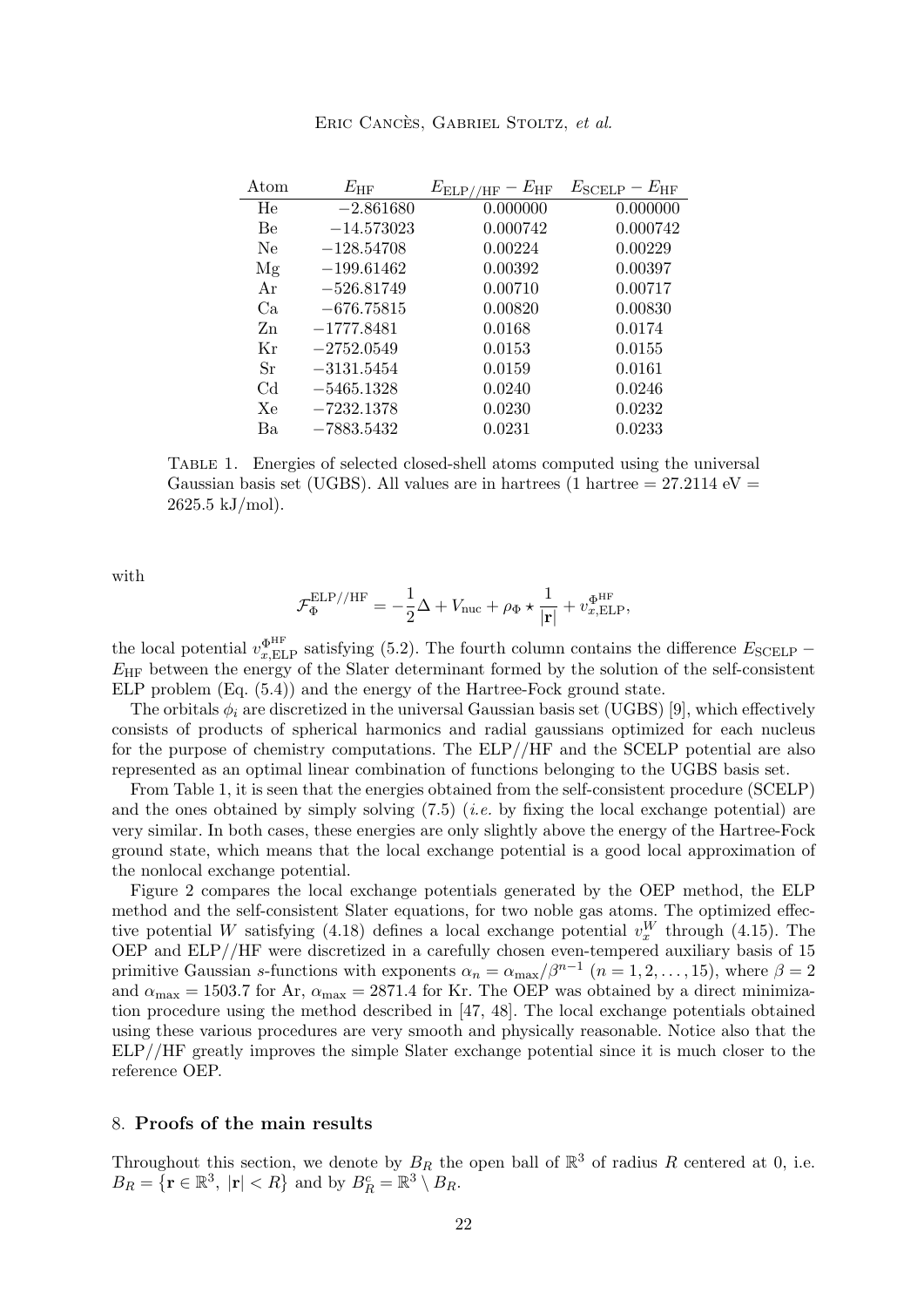<span id="page-23-0"></span>

FIGURE 2. The optimized effective potential (OEP), the effective local potential based on the Hartree-Fock orbitals (ELP//HF) and the self-consistent Slater potential for the Ar atom (left) and the Kr atom (right).

In order to simplify the notation, we adopt here the usual loose notation consisting in denoting an integral operator and its kernel by the same symbol.

# 8.1. **Proof of Proposition [3.1:](#page-7-0) Properties of the Slater potential**

If follows from the Cauchy-Schwarz inequality that

$$
|\gamma_{\Phi}(\mathbf{r},\mathbf{r}')|^2 = \left|\sum_{i=1}^N \phi_i(\mathbf{r})\phi_i(\mathbf{r}')\right|^2 \le \left(\sum_{i=1}^N |\phi_i(\mathbf{r})|^2\right) \left(\sum_{i=1}^N |\phi_i(\mathbf{r}')|^2\right) = \rho_{\Phi}(\mathbf{r}) \rho_{\Phi}(\mathbf{r}').
$$

In the set where  $\rho_{\Phi} > 0$ , one therefore has

$$
-\int_{\mathbb{R}^3}\frac{\rho_\Phi(\mathbf{r}')}{|\mathbf{r}-\mathbf{r}'|}\,d\mathbf{r}'=-\frac{1}{\rho_\Phi(\mathbf{r})}\int_{\mathbb{R}^3}\frac{\rho_\Phi(\mathbf{r})\rho_\Phi(\mathbf{r}')}{|\mathbf{r}-\mathbf{r}'|}\,d\mathbf{r}'\leq -\frac{1}{\rho_\Phi(\mathbf{r})}\int_{\mathbb{R}^3}\frac{|\gamma_\Phi(\mathbf{r},\mathbf{r}')|^2}{|\mathbf{r}-\mathbf{r}'|}\,d\mathbf{r}'=v_{x,S}^\Phi(\mathbf{r})\leq 0.
$$

In order to establish the decay property, we rewrite  $v_{x, S}^{\Phi}$  as

$$
v_{x,S}^{\Phi}(\mathbf{r}) = -\sum_{i,j=1}^{N} \frac{\phi_i(\mathbf{r})\phi_j(\mathbf{r})}{\rho_{\Phi}(\mathbf{r})} \int_{\mathbb{R}^3} \frac{\phi_i(\mathbf{r}')\phi_j(\mathbf{r}')}{|\mathbf{r} - \mathbf{r}'|} d\mathbf{r}',
$$

remark that

$$
\left|\frac{\phi_i(\mathbf{r})\phi_j(\mathbf{r})}{\rho_{\Phi}(\mathbf{r})}\right| \le 1,
$$

and conclude using the following lemma.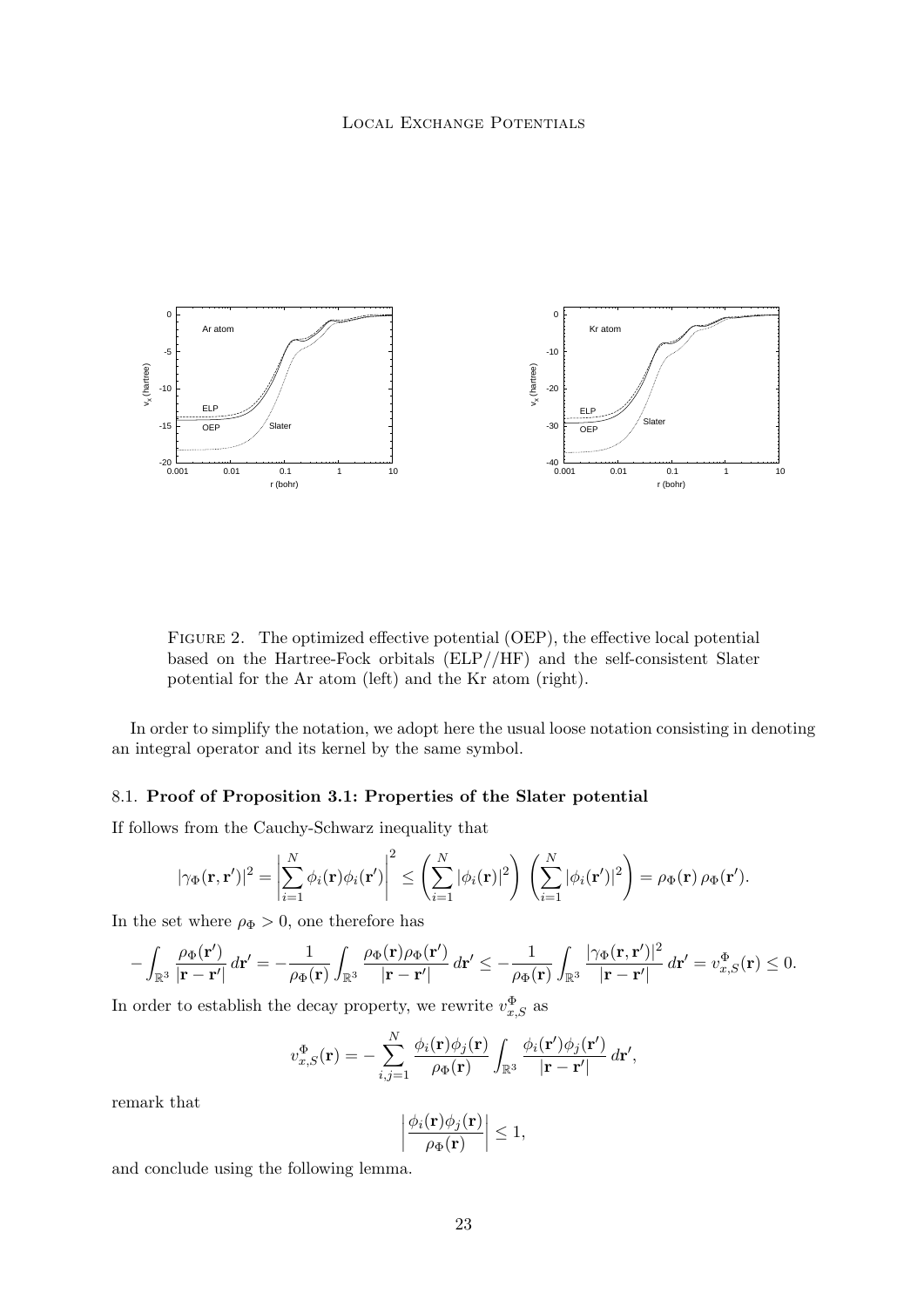<span id="page-24-0"></span>**Lemma 8.1.** *Let*  $\Phi = (\phi_i)_{1 \leq i \leq N} \in \mathcal{X}_N$  *and* 

$$
V_{ij}(\mathbf{r}) = \int_{\mathbb{R}^3} \frac{\phi_i(\mathbf{r}') \phi_j(\mathbf{r}')}{|\mathbf{r} - \mathbf{r}'|} d\mathbf{r}'.
$$

*Then*  $V_{ij}$  *vanishes at infinity. Besides, if the*  $\phi_i$  *are radial or if there exists*  $1 \leq p < 3/2 < q \leq 2$ such that  $|\mathbf{r}| |\phi_i \phi_j| \in L^p(\mathbb{R}^3) \cap L^q(\mathbb{R}^3)$ , then

$$
V_{ij}(\mathbf{r}) = \frac{\delta_{ij}}{|\mathbf{r}|} + o\left(\frac{1}{|\mathbf{r}|}\right).
$$

*Proof of Lemma [8.1.](#page-23-0)* Let us denote by  $\rho_{ij} = \phi_i \phi_j$ . By Sobolev embeddings,  $\rho_{ij} \in L^1(\mathbb{R}^3) \cap L^3(\mathbb{R}^3)$ . For all  $R > 0$  and all  $\mathbf{r} \in \mathbb{R}^3$  such that  $|\mathbf{r}| \geq 2R$ , one has

$$
|V_{ij}(\mathbf{r})| \leq \int_{|\mathbf{r}'| < R} \frac{|\rho_{ij}(\mathbf{r}')|}{|\mathbf{r} - \mathbf{r}'|} d\mathbf{r}' + \int_{|\mathbf{r}'| > R} \frac{|\rho_{ij}(\mathbf{r}')|}{|\mathbf{r} - \mathbf{r}'|} d\mathbf{r} \leq \frac{1}{R} + \left\| |\rho_{ij}| \chi_{B_R^c} \star \frac{1}{|\cdot|} \right\|_{L^\infty}.
$$

It then follows from the Young inequality and the Lebesgue-dominated convergence theorem that

$$
\left\| |\rho_{ij}| \chi_{B_R^c} \star \frac{1}{|\cdot|} \right\|_{L^\infty} \leq \left\| |\rho_{ij}| \chi_{B_R^c} \star \frac{\chi_{B_1}}{|\cdot|} \right\|_{L^\infty} + \left\| |\rho_{ij}| \chi_{B_R^c} \star \frac{\chi_{B_1^c}}{|\cdot|} \right\|_{L^\infty}
$$
  

$$
\leq |||\rho_{ij}| \chi_{B_R^c} ||_{L^3} \left\| \frac{\chi_{B_1}}{|\cdot|} \right\|_{L^{3/2}} + |||\rho_{ij}| \chi_{B_R^c} ||_{L^1} \left\| \frac{\chi_{B_1^c}}{|\cdot|} \right\|_{L^\infty} \xrightarrow{R \to +\infty} 0.
$$

Therefore,  $V_{ij}$  vanishes at infinity.

The case of radial orbitals can be dealt with using the Gauss theorem, which provides the following expression for the potential  $V_{ij}$ :

$$
V_{ij}(\mathbf{r}) = \int_{\mathbb{R}^3} \frac{\rho_{ij}(\mathbf{r}')}{\max(|\mathbf{r}|, |\mathbf{r}'|)} d\mathbf{r}'
$$
 (radial orbitals).

Indeed,

$$
\begin{split}\n\left|V_{ij}(\mathbf{r}) - \frac{\delta_{ij}}{|\mathbf{r}|}\right| &= \left|\int_{\mathbb{R}^3} \frac{\rho_{ij}(\mathbf{r}')}{\max(|\mathbf{r}|, |\mathbf{r}'|)} \, d\mathbf{r}' - \frac{\delta_{ij}}{|\mathbf{r}|}\right| = \left| -\frac{1}{|\mathbf{r}|} \int_{|\mathbf{r}'| \ge |\mathbf{r}|} \rho_{ij} + \int_{|\mathbf{r}'| \ge |\mathbf{r}|} \frac{\rho_{ij}(\mathbf{r}')}{|\mathbf{r}'|} \, d\mathbf{r}'\right| \\
&\le \frac{2}{|\mathbf{r}|} \int_{|\mathbf{r}'| \ge |\mathbf{r}|} |\rho_{ij}(\mathbf{r}')| \, d\mathbf{r}'.\n\end{split} \tag{8.1}
$$

We conclude using the Lebesgue-dominated convergence theorem.

Let us now prove [\(3.2\)](#page-7-0) in the general case (non-radial orbitals), under the additional assumption that there exists  $1 \le p < 3/2 < q \le 2$  such that  $|\mathbf{r}| |\rho_{ij}| \in L^p(\mathbb{R}^3) \cap L^q(\mathbb{R}^3)$ . For all  $\mathbf{r} \in \mathbb{R}^3$ ,

$$
||\mathbf{r}|V_{ij}(\mathbf{r}) - \delta_{ij}| = \left| \int_{\mathbb{R}^3} \frac{|\mathbf{r}| - |\mathbf{r} - \mathbf{r}'|}{|\mathbf{r} - \mathbf{r}'|} \rho_{ij}(\mathbf{r}') d\mathbf{r}' \right| \leq \int_{\mathbb{R}^3} \frac{|\mathbf{r}'| |\rho_{ij}(\mathbf{r}')|}{|\mathbf{r} - \mathbf{r}'|} d\mathbf{r}'.
$$

It suffices to show that the right-hand side vanishes at infinity. For all  $R > 0$  and all  $r \in \mathbb{R}^3$ such that  $|\mathbf{r}| \geq R(R+1)$ ,

$$
\int_{\mathbb{R}^3} \frac{|\mathbf{r}'| |\rho_{ij}(\mathbf{r}')|}{|\mathbf{r} - \mathbf{r}'|} d\mathbf{r}' = \int_{|\mathbf{r}'| < R} \frac{|\mathbf{r}'| |\rho_{ij}(\mathbf{r}')|}{|\mathbf{r} - \mathbf{r}'|} d\mathbf{r}' + \int_{|\mathbf{r}'| > R} \frac{|\mathbf{r}'| |\rho_{ij}(\mathbf{r}')|}{|\mathbf{r} - \mathbf{r}'|} d\mathbf{r}'
$$
\n
$$
\leq \frac{1}{R} + \left\| f_{ij} \chi_{B_R^c} \star \frac{1}{|\cdot|} \right\|_{L^{\infty}},
$$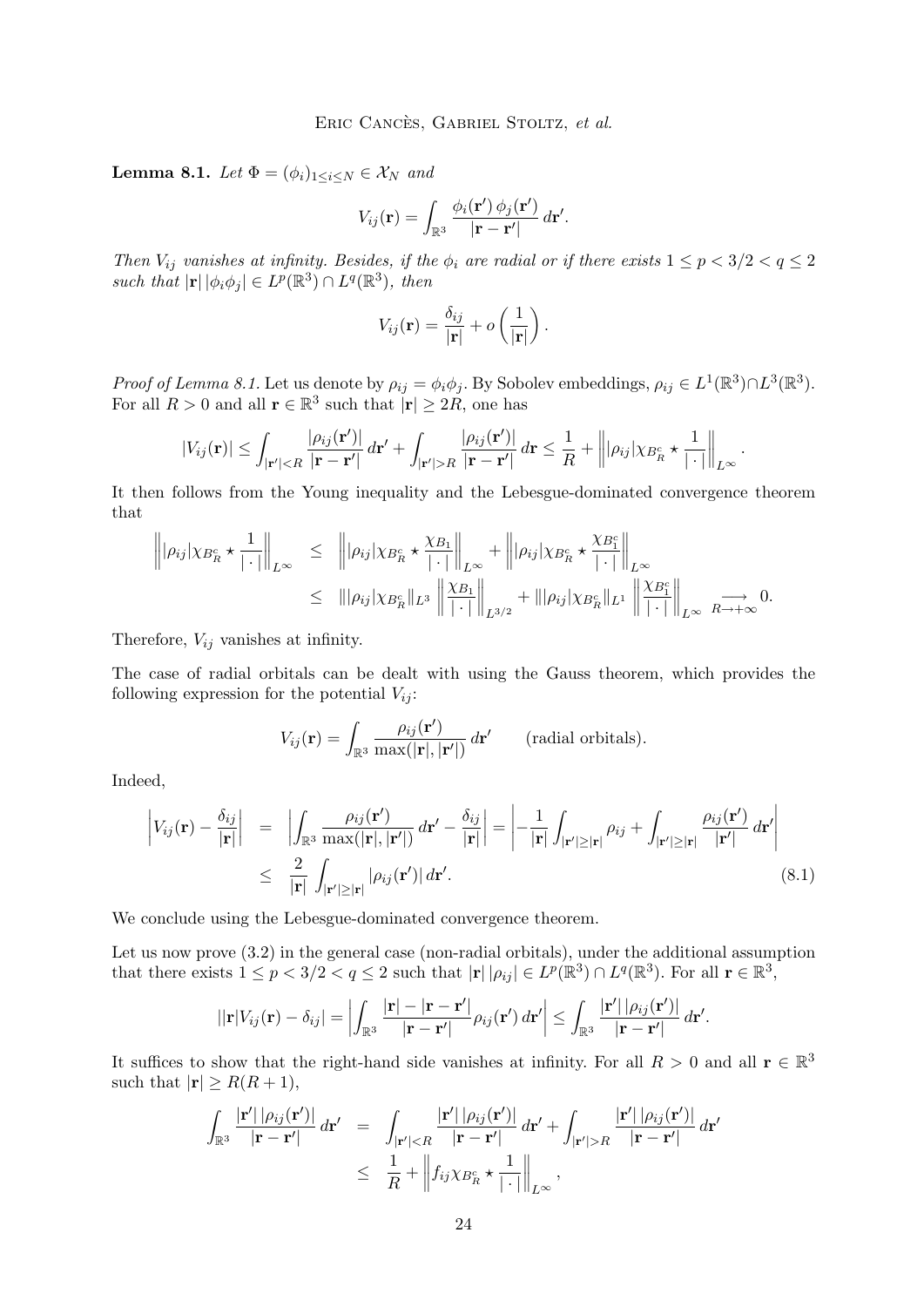<span id="page-25-0"></span>where  $f_{ij}(\mathbf{r}) = |\mathbf{r}| |\rho_{ij}(\mathbf{r})|$ . We then use the same argument as above:

$$
\left\|f_{ij}\chi_{B_R^c} \star \frac{1}{|\cdot|} \right\|_{L^\infty} \leq \left\|f_{ij}\chi_{B_R^c} \star \frac{\chi_{B_1}}{|\cdot|} \right\|_{L^\infty} + \left\|f_{ij}\chi_{B_R^c} \star \frac{\chi_{B_1^c}}{|\cdot|} \right\|_{L^\infty}
$$
  

$$
\leq \|f_{ij}\chi_{B_R^c} \|_{L^q} \left\|\frac{\chi_{B_1}}{|\cdot|} \right\|_{L^{q'}} + \|f_{ij}\chi_{B_R^c} \|_{L^p} \left\|\frac{\chi_{B_1^c}}{|\cdot|} \right\|_{L^{p'}} \xrightarrow{R \to +\infty} 0,
$$

where  $p' = (1 - p^{-1})^{-1} \in (3, +\infty]$  and  $q' = (1 - q^{-1})^{-1} \in [2, 3)$ . The proof of Lemma [8.1](#page-23-0) is  $\Box$ complete.  $\Box$ 

Let us now turn to the proof of the second assertion of Proposition [3.1.](#page-7-0) For all  $v \in L^3(\mathbb{R}^3)$  +  $L^{\infty}(\mathbb{R}^{3})$ , the operator  $v\gamma_{\Phi}$  is Hilbert-Schmidt. Indeed

$$
(v\gamma_{\Phi})(\mathbf{r},\mathbf{r}')=v(\mathbf{r})\gamma_{\Phi}(\mathbf{r},\mathbf{r}')\in L^{2}(\mathbb{R}^{3}\times\mathbb{R}^{3})
$$

since  $|\gamma_{\Phi}(\mathbf{r}, \mathbf{r}')| \leq \rho_{\Phi}(\mathbf{r}) \rho_{\Phi}(\mathbf{r}')$  with  $\rho_{\Phi} \in L^1(\mathbb{R}^3) \cap L^3(\mathbb{R}^3)$ . One can thus define on  $L^3(\mathbb{R}^3)$  +  $L^{\infty}(\mathbb{R}^3)$  the functional

$$
J^S_{\Phi}(v) = \frac{1}{2} ||v\gamma_{\Phi} - K_{\Phi}||^2_{\mathfrak{S}_2} = \frac{1}{2} \int_{\mathbb{R}^3} \int_{\mathbb{R}^3} \left| v(\mathbf{r})\gamma_{\Phi}(\mathbf{r}, \mathbf{r}') + \frac{\gamma_{\Phi}(\mathbf{r}, \mathbf{r}')}{|\mathbf{r} - \mathbf{r}'|} \right|^2 d\mathbf{r} d\mathbf{r}'.
$$

For all v and h in  $L^3(\mathbb{R}^3) + L^\infty(\mathbb{R}^3)$ ,

$$
J^S_{\Phi}(v+h) = J^S_{\Phi}(v) + \int_{\mathbb{R}^3} \left( v(\mathbf{r}) \rho_{\Phi}(\mathbf{r}) + \int_{\mathbb{R}^3} \frac{|\gamma(\mathbf{r}, \mathbf{r}')|^2}{|\mathbf{r} - \mathbf{r}'|} d\mathbf{r}' \right) h(\mathbf{r}) d\mathbf{r} + \frac{1}{2} \|h\gamma_{\Phi}\|_{\mathfrak{S}_2}^2.
$$

Therefore, all the local minima of  $J_{\Phi}^S$  are global, and they are characterized by the equation

$$
v(\mathbf{r})\rho_{\Phi}(\mathbf{r}) + \int_{\mathbb{R}^3} \frac{|\gamma(\mathbf{r}, \mathbf{r}')|^2}{|\mathbf{r} - \mathbf{r}'|} d\mathbf{r}' = 0.
$$

If  $\rho_{\Phi} > 0$  almost everywhere, the Slater potential is a unique solution of the above equation, and therefore the unique global minimizer of  $J_{\Phi}^{S}$ .

The fact that the minimizers of  $J_{\Phi}^S$  and  $I_{\Phi}^S$  are the same comes from the fact that  $\gamma_{\Phi}^2 = \gamma_{\Phi}$ implies  $\langle K_{\Phi} \gamma_{\Phi}, v \gamma_{\Phi} \rangle_{\mathfrak{S}_2} = \langle K_{\Phi}, v \gamma_{\Phi} \rangle_{\mathfrak{S}_2}.$ . Utilization of the contract of the contract of the contract of the contract of the contract of the contract of

## 8.2. **Proof of Theorem [3.2:](#page-8-0) Self-consistent Slater equation**

The strategy of proof is based on a fixed-point argument. Notice that variational methods cannot be used since [\(3.4\)](#page-8-0) seems to have no variational interpretation.

For all  $\eta \geq 0$ , we consider the problem

$$
\begin{cases}\n\left(-\frac{1}{2}\Delta - \frac{Z+\eta}{|\mathbf{r}|} + \rho_{\Phi^{\eta}} \star \frac{1}{|\mathbf{r}|} + v_{x,S}^{\Phi^{\eta},\eta}\right)\phi_i^{\eta} = \epsilon_i^{\eta}\phi_i^{\eta}, \\
\int_{\mathbb{R}^3} \phi_i^{\eta}\phi_j^{\eta} = \delta_{ij}, \\
\epsilon_1^{\eta} \leq \cdots \leq \epsilon_N^{\eta} \text{ are the lowest } N \text{ eigenvalues of } \left(-\frac{1}{2}\Delta - \frac{Z+\eta}{|\mathbf{r}|} + \rho_{\Phi^{\eta}} \star \frac{1}{|\mathbf{r}|} + v_{x,S}^{\Phi^{\eta},\eta}\right) \text{ (on } L^2_r(\mathbb{R}^3))\n\end{cases}
$$
\n(8.2)

where

$$
v_{x,S}^{\Phi,\eta}(\mathbf{r}) = -\frac{1}{\rho_{\Phi}(\mathbf{r}) + \eta} \int_{\mathbb{R}^3} \frac{|\gamma_{\Phi}(\mathbf{r}, \mathbf{r}')|^2}{|\mathbf{r} - \mathbf{r}'|} d\mathbf{r}'.
$$

The proof of existence of a solution of  $(8.2)$  for  $\eta = 0$  follows the lines of the proof of Theorem III.3 in [\[35\]](#page-41-0). We first construct, for  $\eta > 0$ , a continuous application  $T^{\eta}$  whose fixed points are solutions of (8.2) in  $\mathcal{X}_N^r$ . We then prove the existence of a fixed point of  $T^{\eta}$  using the Schauder theorem. The existence of a solution of (8.2) in the case when  $\eta = 0$  is finally obtained using some limiting procedure. Note that we have introduced the parameter  $\eta$  both in the nucleus-electron interaction and in the Slater potential. In the former term,  $\eta$  plays the same role as in [\[35\]](#page-41-0) (i.e.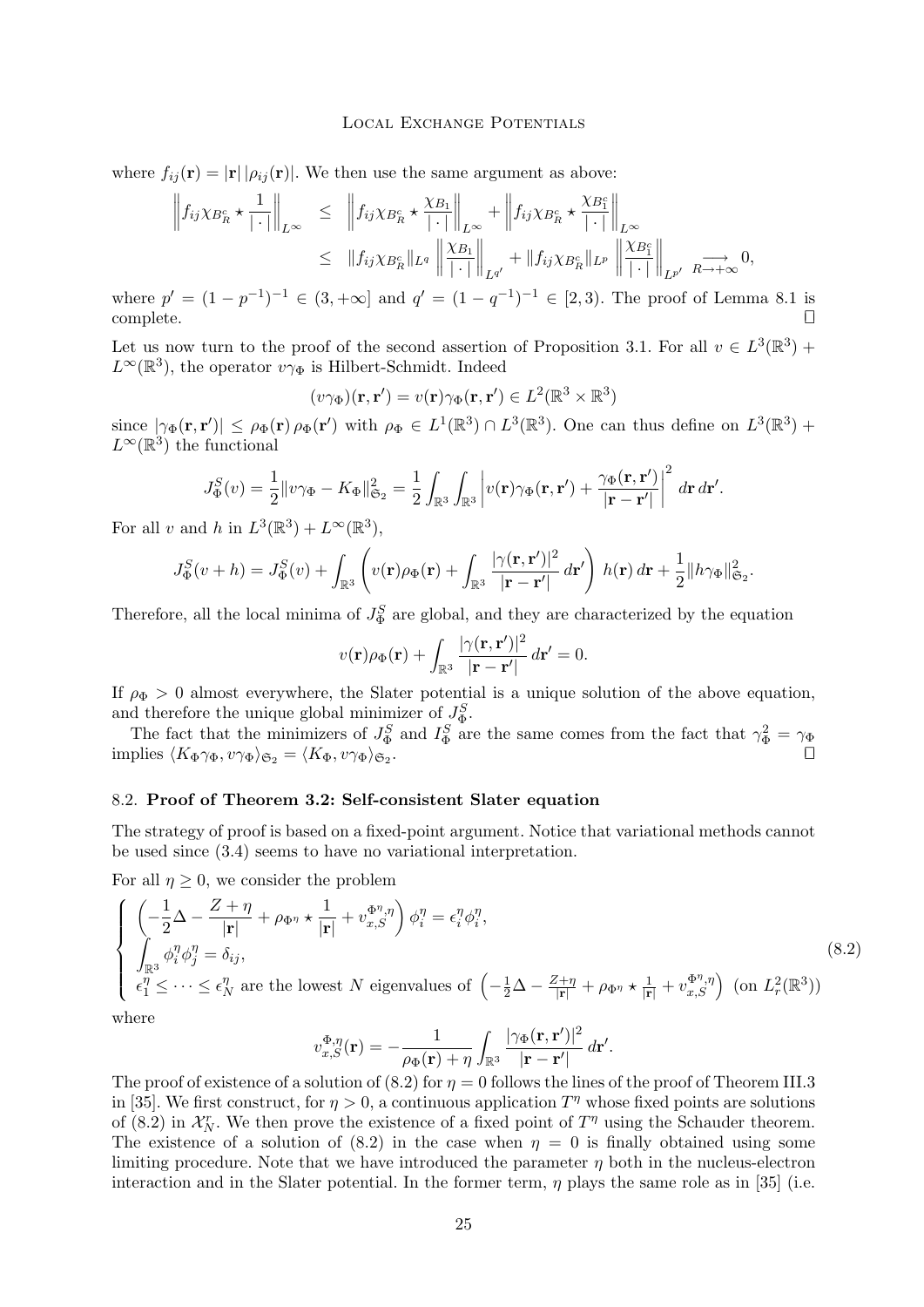## Eric Cancès, Gabriel Stoltz, *et al.*

<span id="page-26-0"></span>it enables us to control the decay of the orbitals at infinity). The role of  $\eta$  in the latter term is to ensure the continuity of the nonlinear application  $T^{\eta}$  for  $\eta > 0$ .

*First step.* Construction of the application  $T^{\eta}$ .

Let  $\eta > 0$  and

$$
K = \left\{ \Psi = (\psi_i)_{1 \leq i \leq N} \in (H^1_r(\mathbb{R}^3))^{N} \middle| \left[ \int_{\mathbb{R}^3} \psi_i \psi_j \right] \leq I_N \right\},\
$$

 $I_N$  denoting the identity matrix of rank N. The semidefinite constraint  $\left[\int_{\mathbb{R}^3} \psi_i \psi_j\right] \leq I_N$  means

$$
\forall \mathbf{x} \in \mathbb{R}^N, \quad \sum_{i,j=1}^N \left( \int_{\mathbb{R}^3} \psi_i \psi_j \right) x_i x_j \leq |\mathbf{x}|^2.
$$

It is easy to see that  $K$  is a nonempty, closed, bounded, convex subset of the Hilbert space  $(H_r^1(\mathbb{R}^3))^N$ , containing  $\mathcal{X}_N^r$ . For  $\Psi \in K$ , we denote by  $\gamma_{\Psi}(\mathbf{r},\mathbf{r}') = \sum_{i=1}^N \psi_i(\mathbf{r})\psi_i(\mathbf{r}')$ ,  $\rho_{\Psi}(\mathbf{r}) =$  $\gamma_{\Psi}({\bf r},{\bf r})$  and

$$
\widetilde{F}_{\Psi}^{\eta} = -\frac{1}{2}\Delta - \frac{Z + \eta}{|\mathbf{r}|} + \rho_{\Psi} \star \frac{1}{|\mathbf{r}|} + v_{x,S}^{\Psi, \eta}.
$$

As the potential  $V_{\Psi}^{\eta} = -\frac{Z+\eta}{|\mathbf{r}|} + \rho_{\Psi} \star \frac{1}{|\mathbf{r}|} + v_{x,S}^{\Psi,\eta}$  belongs to

$$
L^{2}(\mathbb{R}^{3})+L_{\epsilon}^{\infty}(\mathbb{R}^{3})=\left\{W\mid\forall\epsilon>0,\ \exists(W_{2},W_{\infty})\in L^{2}(\mathbb{R}^{3})\times L^{\infty}(\mathbb{R}^{3}),\ \|W_{\infty}\|_{L^{\infty}}\leq\epsilon,\ W=W_{2}+W_{\infty}\right\},
$$

it is a compact perturbation of the kinetic energy operator. By Weyl's theorem [\[37\]](#page-41-0),  $\sigma_{\rm ess}(\tilde{F}_{\Psi}^{\eta}) =$  $\sigma_{\rm ess}(-\frac{1}{2}\Delta) = [0,\infty)$ . Besides, using Gauss' theorem and the inequalities  $-\frac{N}{|\cdot|} \leq -\rho_{\Psi} \star \frac{1}{|\mathbf{r}|} \leq$  $v_{x,S}^{\Psi,\eta} \leq 0$ , one has  $-\frac{Z+\eta}{|\mathbf{r}|} \leq V_{\Psi}^{\eta} \leq -\frac{\eta}{|\mathbf{r}|}$ . Hence,

$$
\mathcal{G}^{Z+\eta} := -\frac{1}{2}\Delta - \frac{Z+\eta}{|\mathbf{r}|} \le \widetilde{F}_{\Psi}^{\eta} \le \mathcal{G}^{\eta} := -\frac{1}{2}\Delta - \frac{\eta}{|\mathbf{r}|}.
$$
\n(8.3)

As the hydrogen-like Hamiltonian  $\mathcal{G}^{\eta}$ , considered as an operator on  $L_r^2(\mathbb{R}^3)$ , has infinitely many negative eigenvalues, so does  $\tilde{F}_{\Psi}^{\eta}$  (this is a straightforward consequence of the Courant-Fischer minimax principle). Besides, the eigenvalues of the radial Schrödinger operator  $\tilde{F}_{\Psi}^{\eta}$  being simple, the spectral problem

$$
\begin{cases}\n\widetilde{F}_{\Psi}^{\eta}\phi_i = \epsilon_i \phi_i, \\
\int_{\mathbb{R}^3} \phi_i \phi_j = \delta_{ij}, \\
\epsilon_1 \leq \cdots \leq \epsilon_N \text{ are the lowest } N \text{ eigenvalues of } \widetilde{F}_{\Psi}^{\eta} \text{ (on } L^2_r(\mathbb{R}^3)),\n\end{cases}
$$

has a unique solution  $\Phi = (\phi_i)$  in  $\mathcal{X}_N^r \subset K$  up to the signs of the orbitals  $\phi_i$ . We can therefore define a nonlinear application  $T^{\eta}$  from K to K which associates with any  $\Psi \in K$  the unique solution  $\Phi = (\phi_i) \in \mathcal{X}_N^r \subset K$  of [\(8.2\)](#page-25-0), for which  $\phi_i \geq 0$  in a neighborhood of  $\mathbf{r} = 0$ , for all  $1 \leq i \leq N$  (by the strong maximum principle,  $\phi_i$  cannot vanish on an open set of  $\mathbb{R}^3$ ).

*Second step.* Existence of a solution of  $(8.2)$  for  $\eta > 0$ .

Using standard perturbation arguments, it is not difficult to prove that  $T^{\eta}$  is continuous (for the  $H^1$  norm topology). Let us prove that  $T^{\eta}$  is compact. Let  $(\Psi^n)$  be a bounded sequence in K, and let  $\Phi^n = T^n \Psi^n$ . There is no restriction in assuming that  $(\Psi^n)$  converges to some  $\Psi^{\eta} \in (H^1(\mathbb{R}^3))^{N}$ , weakly in  $(H^1(\mathbb{R}^3))^{N}$ , strongly in  $(L_{\text{loc}}^2(\mathbb{R}^3))^{N}$  and almost everywhere. This implies in particular that the sequence  $(\rho_{\Psi^n} \star \frac{1}{|\mathbf{r}|} + v_{x,S}^{\Psi^n,\eta})$  is bounded in  $L^{\infty}$  and converges almost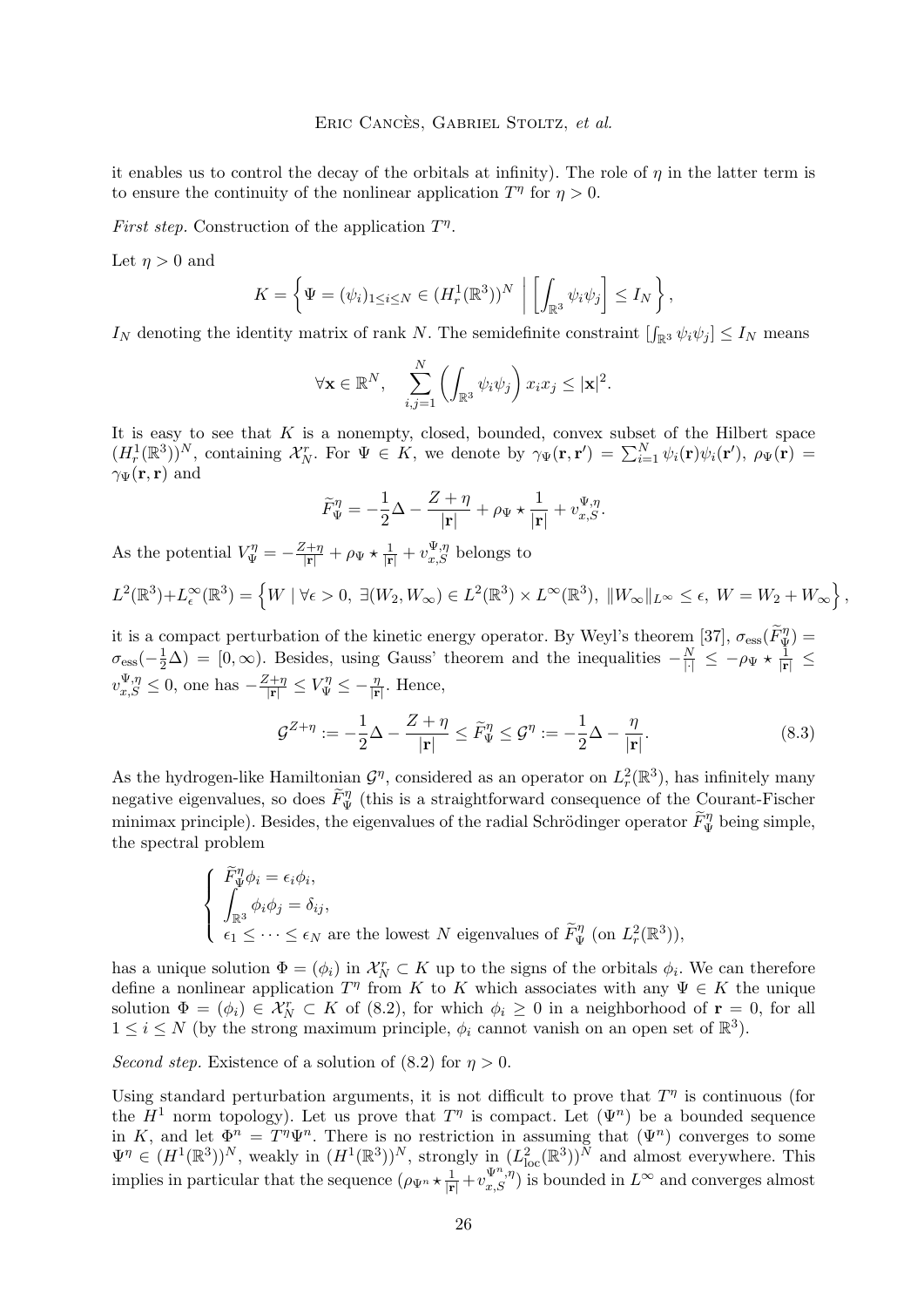everywhere to  $\rho_{\Psi^{\eta}} \star \frac{1}{|\mathbf{r}|} + v_{x,S}^{\Psi^{\eta},\eta}$  when n goes to infinity. Using again [\(8.3\)](#page-26-0) and denoting by  $\epsilon_i^n$  the *i*-th eigenvalue of  $\widetilde{F}_{\Psi^n}^{\eta}$ , one obtains

$$
\frac{1}{2}\sum_{i=1}^N\left(\|\nabla\phi_i^n\|_{L^2}-2(Z+\eta)^2-2(Z+\eta)^2\leq \sum_{i=1}^N\frac{1}{2}\int_{\mathbb{R}^3}|\nabla\phi_i^n|^2-\int_{\mathbb{R}^3}\frac{Z+\eta}{|\mathbf{r}|}\rho_{\Phi^n}\leq \sum_{i=1}^N\epsilon_i^n<0.
$$

Thus, for all  $1 \leq i \leq N$ , the sequence  $(\phi_i^n)_{n \in \mathbb{N}^*}$  is uniformly bounded in  $H^1(\mathbb{R}^3)$  (independently of  $(\Psi^n)$ ), and therefore converges, up to extraction, to some  $\phi_i^{\eta} \in H_r^1(\mathbb{R}^3)$ , weakly in  $H^1(\mathbb{R}^3)$ , strongly in  $L^2_{loc}(\mathbb{R}^3)$  and almost everywhere. Besides, using [\(8.3\)](#page-26-0) and the Courant-Fischer formula, one obtains

$$
-\frac{(Z+\eta)^2}{2i^2}\leq \epsilon_i^n\leq -\frac{\eta^2}{2i^2}.
$$

Up to extraction,  $(\epsilon_i^n)$  therefore converges to some  $\epsilon_i^{\eta} \in \left[-\frac{(Z+\eta)^2}{2i^2}\right]$  $\frac{(7+i\eta)^2}{2i^2}, -\frac{\eta^2}{2i^2}$  $\frac{\eta^2}{2i^2}$ . Next, by the Kato inequality [\[37\]](#page-41-0),

$$
-\Delta|\phi_i^n| \leq -\text{sgn}(\phi_i^n)\Delta\phi_i^n = 2(\epsilon_i^n - V_{\Psi^n}^{\eta})|\phi_i^n|
$$
  

$$
\leq 2\left(\frac{Z+\eta}{|\mathbf{r}|} - \frac{\eta^2}{i^2}\right)|\phi_i^n|.
$$
 (8.4)

As, moreover,  $(\Psi^n)$  and  $(\Phi^n)$  are bounded for the  $H^1$  norm topology,  $(V_{\Psi^n}^{\eta} \phi_i^n)$  is bounded in  $L^2(\mathbb{R}^3)$ , so that  $(\phi_i^n)$  is bounded in  $H^2(\mathbb{R}^3)$ , hence in  $L^\infty(\mathbb{R}^3)$ . Consequently, it follows from (8.4) and the maximum principle that there exists  $\delta > 0$  small enough and  $M \geq 0$  independent of i and  $n$ , such that

$$
|\phi_i^n(\mathbf{r})| \leq M e^{-\left(\frac{\sqrt{2}\,\eta}{N} - \delta\right)|\mathbf{r}|}.
$$

This implies that  $(\phi_i^n)_{n \in \mathbb{N}^*}$  converges (up to extraction) to  $\phi_i^n$  $i<sup>η</sup>$  strongly in  $L<sup>2</sup>(\mathbb{R}<sup>3</sup>)$ . In particular,  $\Phi^{\eta} = \dot{(\phi^{\eta}_i)}$  $i^{\eta}$   $\in \mathcal{X}_N^r$ . It is then possible to check, using the convergence of  $(\Psi^n)$  to  $\Psi^n$  and the convergence - up to extraction - of  $(\Phi^n)$  to  $\Phi^n$  and of  $(\epsilon_i^n)$  to  $\epsilon_i^n$  $i^{\eta}$ , that

$$
-\frac{1}{2}\Delta\phi_i^{\eta} + V_{\Psi^{\eta}}^{\eta} \phi_i^{\eta} = \epsilon_i^{\eta} \phi_i^{\eta}
$$

and next, using the positivity of  $\rho_{\Psi^n} \star \frac{1}{|\mathbf{r}|} + v_{x,S}^{\Psi^n,\eta}$  and Fatou lemma, that

$$
\liminf_{n \to +\infty} -\int_{\mathbb{R}^3} |\nabla \phi_i^n|^2 = \liminf_{n \to +\infty} 2 \int_{\mathbb{R}^3} (V_{\Psi^n}^{\eta} - \epsilon_i^n) |\phi_i^n|^2
$$
  
\n
$$
\geq 2 \int_{\mathbb{R}^3} (V_{\Psi^n}^{\eta} - \epsilon_i^n) |\phi_i^n|^2 = - \int_{\mathbb{R}^3} |\nabla \phi_i^n|^2.
$$

As on the other hand,

$$
\int_{\mathbb{R}^3} |\nabla \phi_i^{\eta}|^2 \le \liminf_{n \to +\infty} \int_{\mathbb{R}^3} |\nabla \phi_i^n|^2,
$$

 $(\Psi^n)$  converges to  $\Psi^n$  strongly in  $(H^1(\mathbb{R}^3))^N$ , which proves that  $T^n$  is compact. It then follows from the Schauder fixed-point theorem [\[49\]](#page-42-0) that  $T^{\eta}$  has a fixed point  $\Phi^{\eta} \in \mathcal{X}_N^r$ , which is solution of [\(8.2\)](#page-25-0).

*Third step.* Existence of a solution of  $(8.2)$  for  $\eta = 0$ .

Let  $(\eta_n)$  be a sequence of positive real numbers converging to zero. As the sequence of corresponding fixed points  $(\Phi^{\eta_n})$  is uniformly bounded in  $(H^1(\mathbb{R}^3))^N$  and as  $-\frac{(Z+\eta_n)^2}{2\sigma^2}$  $\frac{(\eta_n)^2}{2i^2} \leq \epsilon_1^{\eta_n} \leq 0,$ there is no restriction in assuming that  $(\Phi^{\eta_n})$  converges to some  $\Phi^* \in (H^1(\mathbb{R}^3))^N$ , weakly in  $(H^1(\mathbb{R}^3))^N$ , strongly in  $(L^2_{loc}(\mathbb{R}^3))^N$  and almost everywhere, and that  $(\epsilon_i^{\eta_n})$  converges to  $\epsilon_i^* \leq 0$ . Besides, the sequence  $(\Phi^{\eta_n})$  is bounded in  $(H^2(\mathbb{R}^3))^N$ , hence in  $(L^{\infty}(\mathbb{R}^3))^N$ .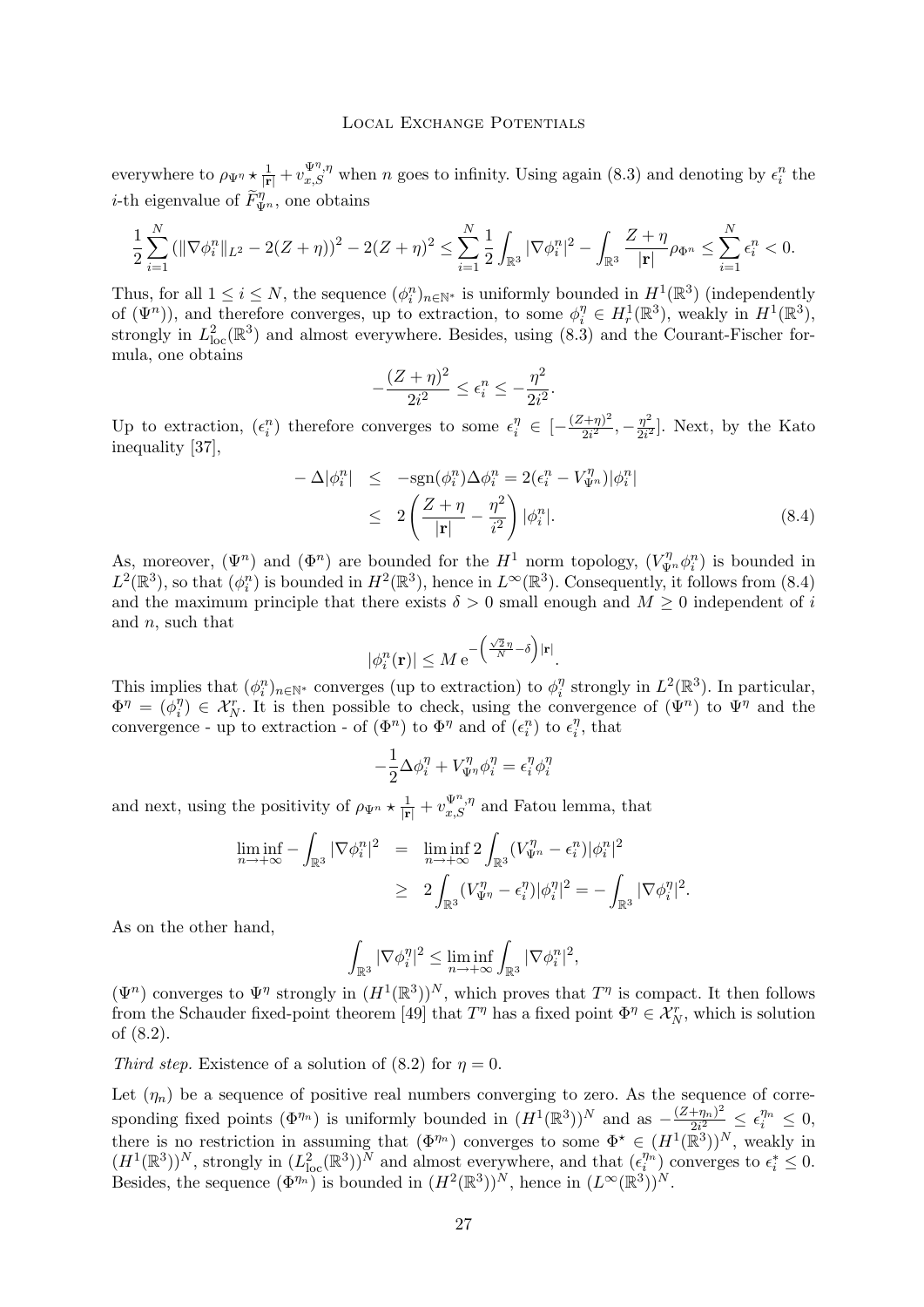<span id="page-28-0"></span>Passing to the limit in the equation  $\tilde{F}_{\Phi^{n_n}}^{\eta_n} \phi_i^{\eta_n} = \epsilon_i^{\eta_n} \phi_i^{\eta_n}$  yields

$$
-\frac{1}{2}\Delta\phi_i^{\star} - \frac{Z}{|\mathbf{r}|}\phi_i^{\star} + \left(\rho_{\Phi^{\star}} \star \frac{1}{|\mathbf{r}|}\right)\phi_i^{\star} + v_{x,S}^{\Phi^{\star}}\phi_i^{\star} = \epsilon_i^{\star}\phi_i^{\star}.
$$

Assume that  $\int_{\mathbb{R}^3} \rho_{\Phi^{\star}} < N$ . As

$$
\widetilde{F}_{\Phi^{\eta_n}}^{\eta_n} \leq -\frac{1}{2}\Delta - \frac{Z}{|\mathbf{r}|} + \rho_{\Phi^{\eta_n}} \star \frac{1}{|\mathbf{r}|},
$$

one has, using the Courant-Fischer formula, and denoting by  $\lambda_i(A)$  the *i*-th eigenvalue of A,

$$
\epsilon_i^{\star} = \lim_{n \to +\infty} \epsilon_i^{\eta_n}
$$
\n
$$
= \lim_{n \to +\infty} \lambda_i \left( \tilde{F}_{\Phi^{\eta_n}}^{\eta_n} \right)
$$
\n
$$
\leq \lim_{n \to +\infty} \lambda_i \left( -\frac{1}{2}\Delta - \frac{Z}{|\mathbf{r}|} + \rho_{\Phi^{\eta_n}} \star \frac{1}{|\mathbf{r}|} \right)
$$
\n
$$
= \lambda_i \left( -\frac{1}{2}\Delta - \frac{Z}{|\mathbf{r}|} + \rho_{\Phi^{\star}} \star \frac{1}{|\mathbf{r}|} \right)
$$
\n
$$
\leq \lambda_i \left( -\frac{1}{2}\Delta - \frac{N - \int_{\mathbb{R}^3} \rho_{\Phi^{\star}}}{|\mathbf{r}|} \right)
$$
\n
$$
= -\frac{(N - \int_{\mathbb{R}^3} \rho_{\Phi^{\star}})^2}{2i^2} < 0.
$$

It follows that for *n* large enough, the sequence  $(\epsilon_i^{\eta_n})$  is isolated from zero. As  $(\Phi^{\eta_n})$  is bounded in  $(L^{\infty}(\mathbb{R}^3))^N$ , we conclude, reasoning as above, that there exists  $M \in \mathbb{R}_+$  and  $\alpha > 0$  such that for  $n$  large enough

$$
|\phi_i^{\eta_n}(\mathbf{r})| \le M e^{-\alpha |\mathbf{r}|}.
$$

This implies that  $(\Phi^{\eta_n})$  converges to  $\Phi^* \in (H^1(\mathbb{R}^3))^N$  strongly in  $(L^2(\mathbb{R}^3))^N$ , and consequently that  $\int_{\mathbb{R}^3} \rho_{\Phi^*} = N$ . We reach a contradiction. This means that  $\int_{\mathbb{R}^3} \rho_{\Phi^*} = N$  and therefore that  $\Phi^{\star} \in \mathcal{X}_N^r.$ 

This proves that  $(\phi_i^*)$  are orthonormal eigenvectors of  $\tilde{F}_{\Phi^*}^0$ . The fact that  $\epsilon_1^* < \cdots < \epsilon_N^*$  are the lowest eigenvalues of  $\widetilde{F}_{\Phi^*}^0$  follows from the Courant-Fischer formula.

In view of Proposition [3.1,](#page-7-0) the Slater potential  $v_{x,S}^{\Phi^{\star}}$  is equivalent to  $-\frac{1}{|\mathbf{r}|}$  $\frac{1}{|\mathbf{r}|}$  at infinity. This proves that  $\epsilon_1^* < \cdots < \epsilon_N^* < 0$ , from which it follows that the orbitals  $\phi_i^*$  enjoy exponential decay: For all  $\eta > 0$ , there exists  $M \in \mathbb{R}^3$  such that

$$
|\phi_i^{\star}(\mathbf{r})| \le M e^{-(\sqrt{-2\epsilon_N^{\star}} - \eta/3)|\mathbf{r}|}.
$$

Using [\(8.1\)](#page-24-0), one obtains

$$
v_{x,S}^{\Phi^{\star}}(\mathbf{r}) = -\frac{1}{|\mathbf{r}|} + o\left(e^{-(2\sqrt{-2\epsilon_N^{\star}} - \eta)|\mathbf{r}|}\right).
$$

Lastly, the same arguments as above can be used to prove that the minimum of the Hartree-Fock energy over the set of solutions of  $(3.4)$  is attained.

## 8.3. **Proof of Theorem [4.1:](#page-13-0) OEP Integral equation**

Straightforward computations show that

$$
\mathcal{E}^{\rm HF}(\gamma_{W+w}) = \mathcal{E}^{\rm HF}(\gamma_W) + \text{Tr}\left(\mathcal{F}_{\gamma_W}(\gamma_{W+w} - \gamma_W)\right) + \alpha(\gamma_{W+w} - \gamma_W, \gamma_{W+w} - \gamma_W),\tag{8.5}
$$

where

$$
\alpha(\gamma_1, \gamma_2) = \frac{1}{2} \int_{\mathbb{R}^3} \int_{\mathbb{R}^3} \frac{\gamma_1(\mathbf{r}, \mathbf{r}) \, \gamma_2(\mathbf{r}', \mathbf{r}') - \gamma_1(\mathbf{r}, \mathbf{r}') \, \gamma_2(\mathbf{r}, \mathbf{r}')}{|\mathbf{r} - \mathbf{r}'|} \, d\mathbf{r} \, d\mathbf{r}'.
$$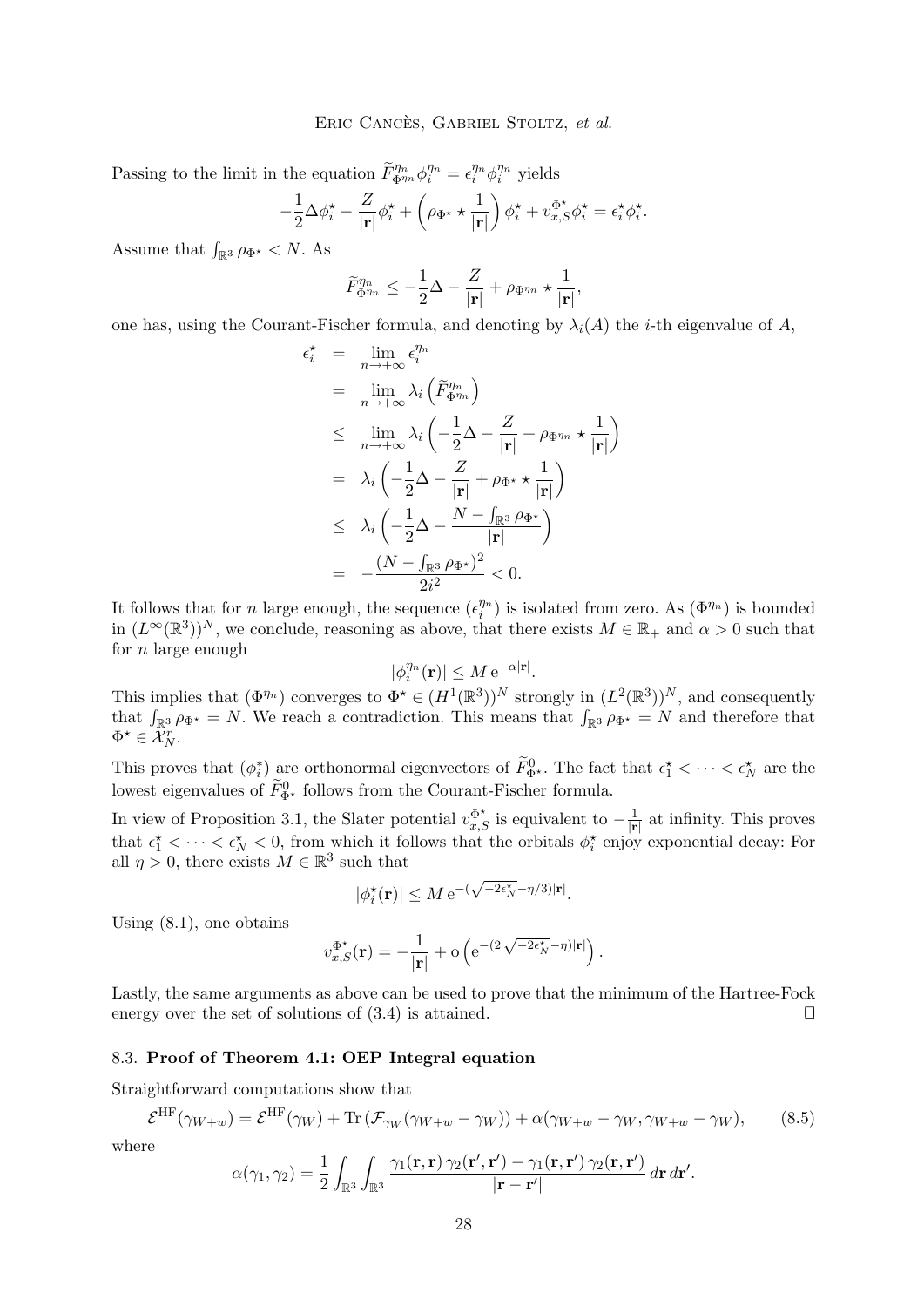<span id="page-29-0"></span>The second term of the right-side of [\(8.5\)](#page-28-0) is well-defined since both  $\gamma_{W+w}$  and  $\gamma_W$  are finite-rank operators with range in  $H^2(\mathbb{R}^3) = D(\mathcal{F}_{\gamma_W}) = D(\mathcal{F}_{\gamma_{W+w}})$ . Let

$$
\delta = \left( \max_{z \in \mathcal{C}} \| R^0(z) \| \right)^{-1}.
$$

Denoting by  $R^w(z) = (z - H_{W+w})^{-1}$ , one has for all  $w \in \mathcal{B}_{\eta/2} = \{w \in L^1(\mathbb{R}^3) \cap L^\infty(\mathbb{R}^3), \|w\|_{L^1 \cap L^\infty} < \eta/2\}$ such that  $||w||_{L^{\infty}} < \delta$ ,

 $R^{w}(z) = (z - H_{W+w})^{-1} = (z - H_{W} - w)^{-1} = ((z - H_{W})(1 - R^{0}(z)w))^{-1} = (1 - R^{0}(z)w)^{-1}R^{0}(z)$ and

$$
(1 - R^{0}(z)w)^{-1} - 1 = (1 - R^{0}(z)w)^{-1}R^{0}(z)w = R^{0}(z)w(1 - R^{0}(z)w)^{-1}.
$$
  

Using the complex-plane integral representation

$$
\gamma_{W+w} = \frac{1}{2\pi i} \oint_C R^w(z) \, dz,
$$

one is led to

$$
\gamma_{W+w} - \gamma_W = \frac{1}{2\pi i} \oint_C (R^w(z) - R^0(z)) dz = \frac{1}{2\pi i} \oint_C (1 - R^0(z)w)^{-1} R^0(z) w R^0(z) dz
$$
  
= 
$$
\frac{1}{2\pi i} \oint_C R^0(z) w R^0(z) dz + \frac{1}{2\pi i} \oint_C R^0(z) w (1 - R^0(z)w)^{-1} R^0(z) w R^0(z) dz.
$$

Hence,

$$
\mathcal{F}_{\gamma_W}(\gamma_{W+w} - \gamma_W) = \frac{1}{2\pi i} \oint_C \mathcal{F}_{\gamma_W} R^0(z) w R^0(z) dz + \frac{1}{2\pi i} \oint_C \mathcal{F}_{\gamma_W} R^0(z) w (1 - R^0(z) w)^{-1} R^0(z) w R^0(z) dz \n= \frac{1}{2\pi i} \oint_C H_W R^0(z) w R^0(z) dz + \frac{1}{2\pi i} \oint_C (K_{\gamma_W} - v_x^W) R^0(z) w R^0(z) dz \n+ \frac{1}{2\pi i} \oint_C \mathcal{F}_{\gamma_W} R^0(z) w (1 - R^0(z) w)^{-1} R^0(z) w R^0(z) dz \n= \frac{1}{2\pi i} \oint_C (-1 + z R^0(z)) w R^0(z) dz + \frac{1}{2\pi i} \oint_C (K_{\gamma_W} - v_x^W) R^0(z) w R^0(z) dz \n+ \frac{1}{2\pi i} \oint_C \mathcal{F}_{\gamma_W} R^0(z) w (1 - R^0(z) w)^{-1} R^0(z) w R^0(z) dz \n= -w\gamma_W + \frac{1}{2\pi i} \oint_C z R^0(z) w R^0(z) dz + \frac{1}{2\pi i} \oint_C (K_{\gamma_W} - v_x^W) R^0(z) w R^0(z) dz \n+ \frac{1}{2\pi i} \oint_C \mathcal{F}_{\gamma_W} R^0(z) w (1 - R^0(z) w)^{-1} R^0(z) w R^0(z) dz.
$$

To proceed further, we make use of the following technical lemmas whose proofs are postponed until the end of the present section.

**Lemma 8.2.** For all  $z \in \rho(H_W)$ ,  $(1 - \Delta)R^0(z)$  and  $R^0(z)(1 - \Delta)$  are bounded operators on  $L^2(\mathbb{R}^3)$  and  $(1 - \Delta)R^0(z)$  is the adjoint of  $R^0(z)(1 - \Delta)$ *. Besides the functions* 

$$
z \mapsto R^0(z)(1-\Delta)
$$
 and  $z \mapsto (1-\Delta)R^0(z)$ 

*are analytic from*  $\rho(H_W)$  *into*  $\mathcal{L}(L^2(\mathbb{R}^3))$ *.* 

# **Lemma 8.3.**

(1) For all 
$$
v \in L^1(\mathbb{R}^3)
$$
, the operator  $(1 - \Delta)^{-1}v(1 - \Delta)^{-1}$  is trace-class and  $\|(1 - \Delta)^{-1}v(1 - \Delta)^{-1}\|_{\mathfrak{S}_1} \leq \frac{1}{8\pi} \|v\|_{L^1}.$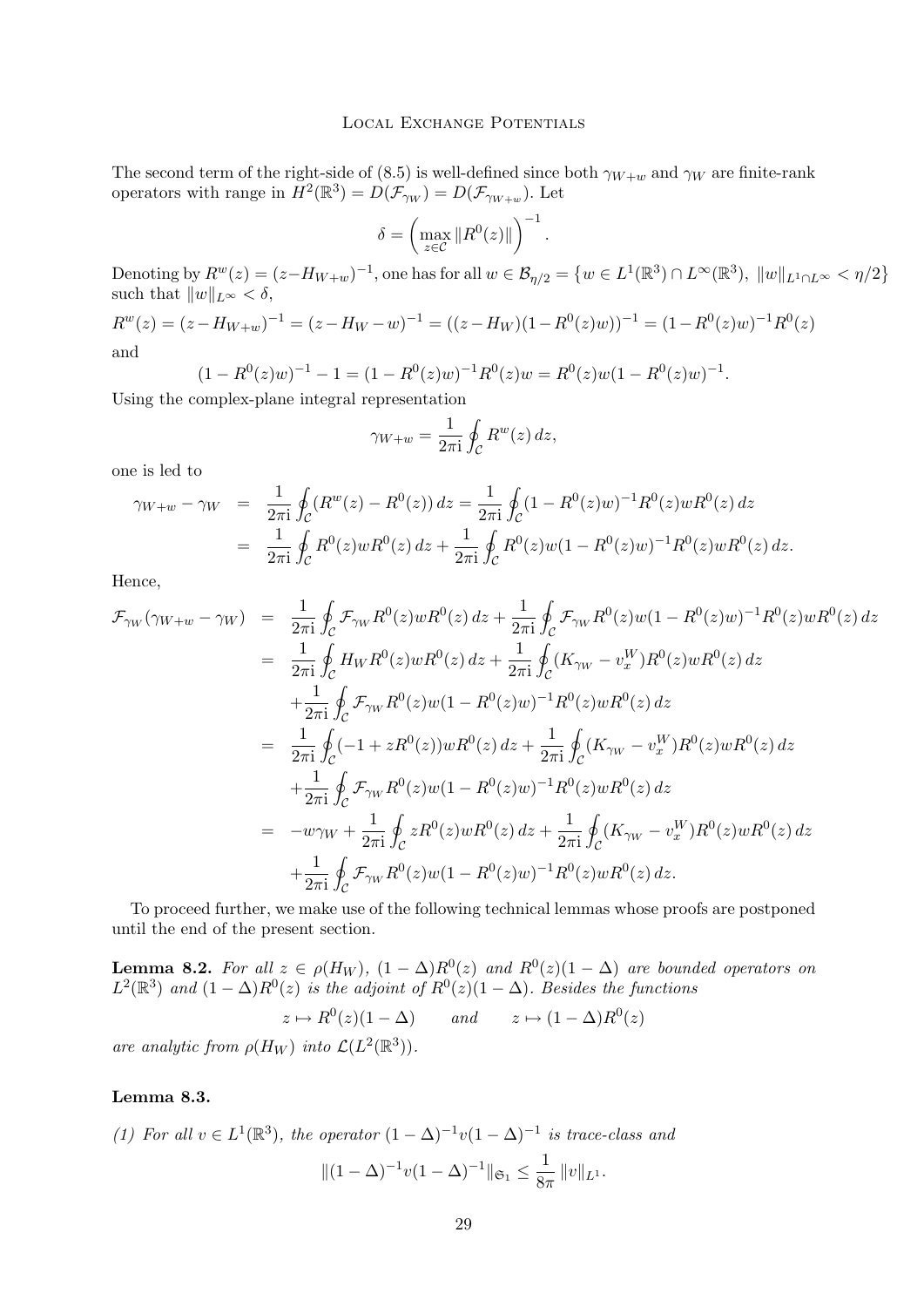<span id="page-30-0"></span>(2) For all  $v \in L^2(\mathbb{R}^3)$ , the operator  $v(1-\Delta)^{-1}$  and its adjoint  $(1-\Delta)^{-1}v$  are Hilbert-Schmidt *and*  $\mathbf{u}$ 

$$
||v(1-\Delta)^{-1}||_{\mathfrak{S}_2} = ||(1-\Delta)^{-1}v||_{\mathfrak{S}_2} = \frac{||v||_{L^2}}{(8\pi)^{1/2}}.
$$

Using the above two lemmas, it follows

$$
\begin{split}\n\text{Tr}\left(\frac{1}{2\pi i}\oint_{\mathcal{C}} zR^{0}(z)wR^{0}(z)\,dz\right) &= \frac{1}{2\pi i}\oint_{\mathcal{C}} z\text{Tr}\left(R^{0}(z)wR^{0}(z)\right)\,dz \\
&= \frac{1}{2\pi i}\oint_{\mathcal{C}} z\text{Tr}\left(R^{0}(z)(1-\Delta)(1-\Delta)^{-1}w(1-\Delta)^{-1}(1-\Delta)R^{0}(z)\right)\,dz \\
&= \frac{1}{2\pi i}\oint_{\mathcal{C}} z\text{Tr}\left((1-\Delta)R^{0}(z)^{2}(1-\Delta)(1-\Delta)^{-1}w(1-\Delta)^{-1}\right)\,dz \\
&= \text{Tr}\left((1-\Delta)\left(\frac{1}{2\pi i}\oint_{\mathcal{C}} zR^{0}(z)^{2}\,dz\right)(1-\Delta)(1-\Delta)^{-1}w(1-\Delta)^{-1}\right).\n\end{split}
$$

Denoting by

$$
H_W = \int_{-\infty}^{+\infty} \lambda \, dP_\lambda
$$

the spectral decomposition of  $H_W$ , it holds

$$
\frac{1}{2\pi i} \oint_C z R^0(z)^2 dz = \frac{1}{2\pi i} \oint_C \left( \int_{-\infty}^{+\infty} \frac{z}{(z-\lambda)^2} dP_\lambda \right) dz
$$

$$
= \int_{-\infty}^{+\infty} \left( \frac{1}{2\pi i} \oint_C \frac{z}{(z-\lambda)^2} dz \right) dP_\lambda
$$

$$
= \int_{-\infty}^{\epsilon_F} dP_\lambda = \gamma_W.
$$

Hence,

$$
\operatorname{Tr}\left(\frac{1}{2\pi\mathrm{i}}\oint_{\mathcal{C}}zR^{0}(z)wR^{0}(z)\,dz\right)=\operatorname{Tr}\left((1-\Delta)\gamma_{W}(1-\Delta)(1-\Delta)^{-1}w(1-\Delta)^{-1}\right)=\operatorname{Tr}\left(\gamma_{W}w\right).
$$

We thus obtain

$$
\mathcal{E}^{\text{HF}}(\gamma_{W+w}) = \mathcal{E}^{\text{HF}}(\gamma_W) + \text{Tr}\left((K_{\gamma_W} - v_x^W)\frac{1}{2\pi i}\oint_C R^0(z)wR^0(z) dz\right) + \text{Tr}\left(\frac{1}{2\pi i}\oint_C \mathcal{F}_{\gamma_W} R^0(z)w(1 - R^0(z)w)^{-1}R^0(z)wR^0(z) dz\right) + \alpha(\gamma_{W+w} - \gamma_W, \gamma_{W+w} - \gamma_W).
$$
\n(8.6)

Let us denote by

 $\beta = \max_{z \in \mathcal{C}} ||(1 - \Delta)R^0(z)||.$ 

As  $W \in L^2(\mathbb{R}^3) + L^{\infty}(\mathbb{R}^3)$ , one also has  $v_x^W \in L^2(\mathbb{R}^3) + L^{\infty}(\mathbb{R}^3)$ . Let  $v_2 \in L^2(\mathbb{R}^3)$  and  $v_{\infty} \in$  $L^{\infty}(\mathbb{R}^3)$  such that  $v_x^W = v_2 + v_{\infty}$ . Then,

$$
\left| \text{Tr} \left( (K_{\gamma_W} - v_x^W) \frac{1}{2\pi i} \oint_C R^0(z) w R^0(z) dz \right) \right| \leq \left| \text{Tr} \left( (K_{\gamma_W} - v_\infty) \frac{1}{2\pi i} \oint_C R^0(z) w R^0(z) dz \right) \right| + \left| \text{Tr} \left( v_2 \frac{1}{2\pi i} \oint_C R^0(z) w R^0(z) dz \right) \right|,
$$

with

$$
\left| \text{Tr} \left( (K_{\gamma_W} - v_{\infty}) \frac{1}{2\pi i} \oint_C R^0(z) w R^0(z) \, dz \right) \right| \leq \frac{|\mathcal{C}| \, \beta^2}{2\pi} (\|K_{\gamma_W}\| + \|v_{\infty}\|_{L^{\infty}}) \| (1 - \Delta)^{-1} w (1 - \Delta)^{-1} \|_{\mathfrak{S}_1} \leq C \|w\|_{L^1} \leq C \|w\|_{L^1 \cap L^{\infty}}, \tag{8.7}
$$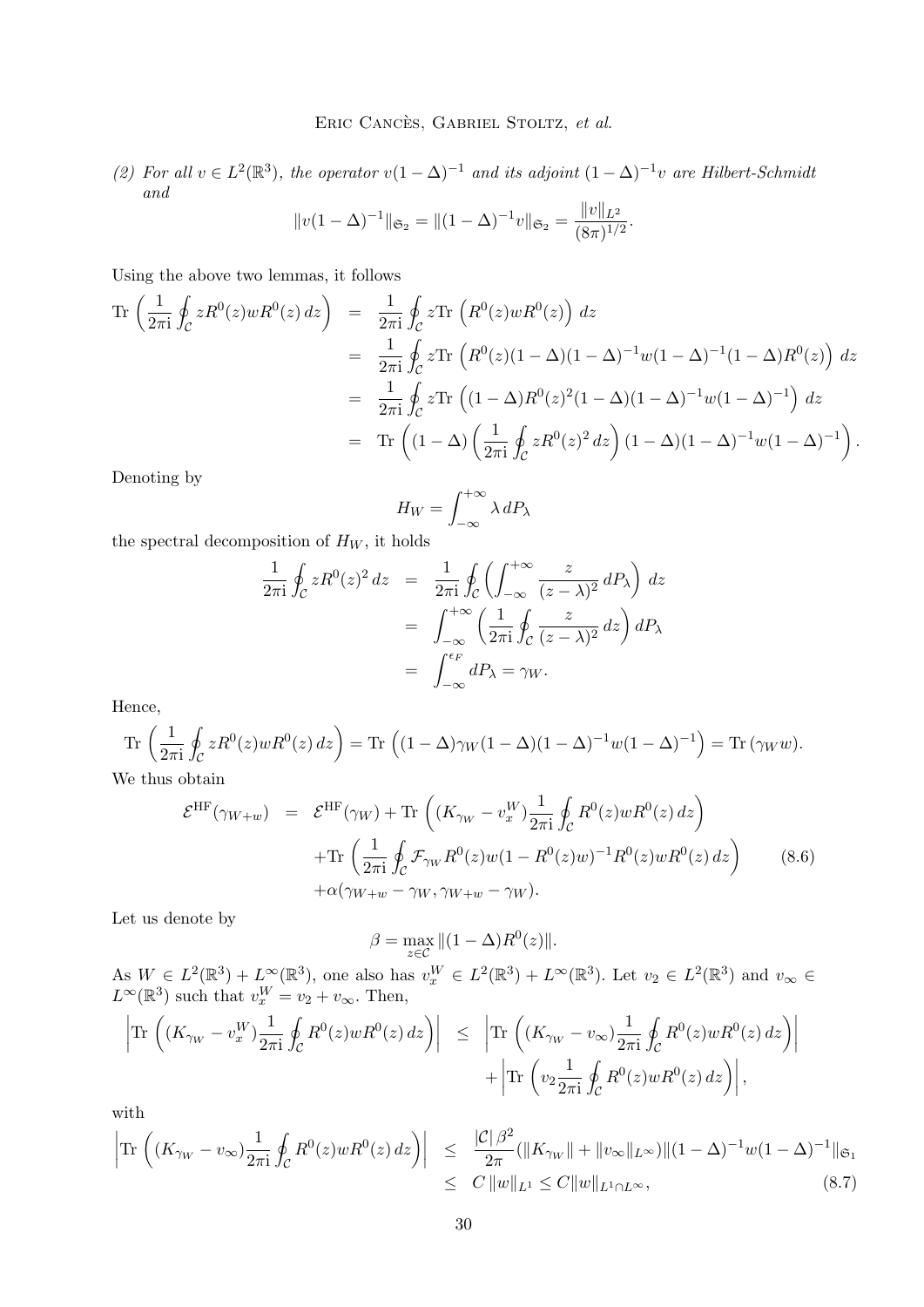<span id="page-31-0"></span>and

$$
\left| \text{Tr} \left( v_2 \frac{1}{2\pi i} \oint_C R^0(z) w R^0(z) dz \right) \right| = \left| \text{Tr} \left( \frac{1}{2\pi i} \oint_C v_2 (1 - \Delta)^{-1} (1 - \Delta) R^0(z) w (1 - \Delta)^{-1} (1 - \Delta) R^0(z) dz \right) \right|
$$
  
\n
$$
\leq \frac{|\mathcal{C}| \beta^2}{2\pi} \| v_2 (1 - \Delta)^{-1} \|_{\mathfrak{S}_2} \| w (1 - \Delta)^{-1} \|_{\mathfrak{S}_2}
$$
  
\n
$$
\leq C \| w \|_{L^2} \leq C \| w \|_{L^1 \cap L^\infty}.
$$
\n(8.8)

The linear form

$$
w \mapsto \text{Tr}\left( (K_{\gamma_W} - v_x^W) \frac{1}{2\pi i} \oint_C R^0(z) w R^0(z) dz \right)
$$

therefore is continuous on  $L^1(\mathbb{R}^3) \cap L^\infty(\mathbb{R}^3)$ . It remains to prove that the last two terms of the right-hand side of [\(8.6\)](#page-30-0) are  $O(||w||^2_{L^1 \cap L^{\infty}})$ . The first one is easy to deal with. Indeed,

$$
\left|\operatorname{Tr}\left(\frac{1}{2\pi\mathrm{i}}\oint_{\mathcal{C}}\mathcal{F}_{\gamma_{W}}R^{0}(z)w(1-R^{0}(z)w)^{-1}R^{0}(z)wR^{0}(z)\,dz\right)\right|
$$
  

$$
\leq \frac{|\mathcal{C}|\beta^{3}\|\mathcal{F}_{\gamma_{W}}(1-\Delta)^{-1}\|}{2\pi\left(1-\frac{\|w\|_{L^{\infty}}}{\delta}\right)}\|w\|_{L^{\infty}}\|(1-\Delta)^{-1}w(1-\Delta)^{-1}\|_{\mathfrak{S}_{1}} \leq \frac{|\mathcal{C}|\beta^{3}\|\mathcal{F}_{\gamma_{W}}(1-\Delta)^{-1}\|}{16\pi^{2}\left(1-\frac{\|w\|_{L^{\infty}}}{\delta}\right)}\|w\|_{L^{1}\cap L^{\infty}}^{2}.
$$

The second term can be split as

$$
\alpha(\gamma_{W+w}-\gamma_W,\gamma_{W+w}-\gamma_W)=\frac{1}{2}D(\rho_{\gamma_{W+w}}-\rho_{\gamma_W},\rho_{\gamma_{W+w}}-\rho_{\gamma_W})-\frac{1}{2}\int_{\mathbb{R}^3}\int_{\mathbb{R}^3}\frac{|(\gamma_{W+w}-\gamma_W)(\mathbf{r},\mathbf{r}')|^2}{|\mathbf{r}-\mathbf{r}'|}d\mathbf{r} d\mathbf{r}',
$$

where  $D(\cdot, \cdot)$  denotes, as usual, the Coulomb energy

$$
D(f,g) = \int_{\mathbb{R}^3} \int_{\mathbb{R}^3} \frac{f(\mathbf{r}) g(\mathbf{r}')}{|\mathbf{r} - \mathbf{r}'|} d\mathbf{r} d\mathbf{r}',
$$

for which [\[37\]](#page-41-0)

$$
\exists C \in \mathbb{R}_+ \text{ s.t. } \forall f \in L^{6/5}(\mathbb{R}^3), \quad 0 \le D(f, f) \le C \|f\|_{L^{6/5}}^2.
$$

As both  $\rho_{\gamma_{W+w}}$  and  $\rho_{\gamma_W}$  belong to  $L^1(\mathbb{R}^3) \cap L^2(\mathbb{R}^3)$ ,

$$
D(\rho_{\gamma_{W+w}} - \rho_{\gamma_W}, \rho_{\gamma_{W+w}} - \rho_{\gamma_W}) \leq C \|\rho_{\gamma_{W+w}} - \rho_{\gamma_W}\|_{L^{6/5}}^2
$$
  

$$
\leq C \|\rho_{\gamma_{W+w}} - \rho_{\gamma_W}\|_{L^1}^{4/3} \|\rho_{\gamma_{W+w}} - \rho_{\gamma_W}\|_{L^2}^{2/3}.
$$

We now make use of the following characterization of the  $L^p$  norm [\[28\]](#page-41-0), which is valid for all  $1 \le p \le +\infty$ :

$$
||f||_{L^p} = \sup_{g \in L^{p'}(\mathbb{R}^3), ||g||_{L^{p'}}=1} \int_{\mathbb{R}^3} fg,
$$

where  $\frac{1}{p} + \frac{1}{p'}$  $\frac{1}{p'}=1$ . In our case, one obtains

$$
\|\rho_{\gamma_W+w} - \rho_{\gamma_W}\|_{L^1} = \sup_{g \in L^{\infty}, \|g\|_{L^{\infty}}=1} \int_{\mathbb{R}^3} (\rho_{\gamma_W+w} - \rho_{\gamma_W})g
$$
  
\n
$$
= \sup_{g \in L^{\infty}, \|g\|_{L^{\infty}}=1} \text{Tr} \left( (\gamma_{W+w} - \gamma_W)g \right)
$$
  
\n
$$
\leq \sup_{g \in L^{\infty}, \|g\|_{L^{\infty}}=1} \| (\gamma_{W+w} - \gamma_W)g \|_{\mathfrak{S}_1}
$$
  
\n
$$
= \sup_{g \in L^{\infty}, \|g\|_{L^{\infty}}=1} \left\| \frac{1}{2\pi i} \oint_C (1 - R^0(z)w)^{-1} R^0(z)w R^0(z)g dz \right\|_{\mathfrak{S}_1}
$$
  
\n
$$
\leq \frac{|C| \beta^2}{16\pi^2 \left(1 - \frac{\|w\|_{L^{\infty}}}{\delta}\right)} \|w\|_{L^1},
$$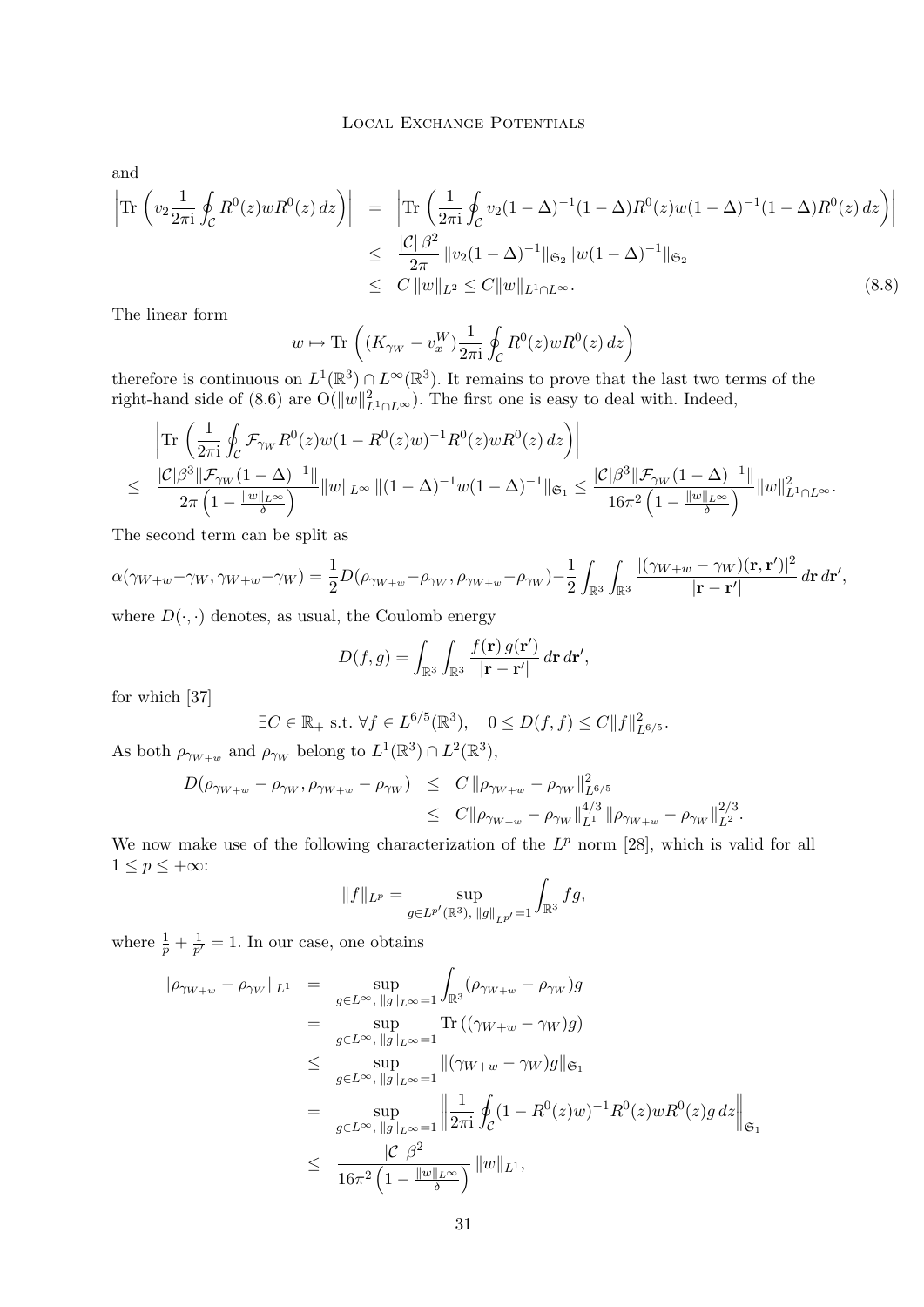and

$$
\|\rho_{\gamma_{W+w}} - \rho_{\gamma_{W}}\|_{L^{2}} = \sup_{g \in L^{2}, \|g\|_{L^{2}} = 1} \int_{\mathbb{R}^{3}} (\rho_{\gamma_{W+w}} - \rho_{\gamma_{W}})g
$$
  
\n
$$
= \sup_{g \in L^{2}, \|g\|_{L^{2}} = 1} \text{Tr}((\gamma_{W+w} - \gamma_{W})g)
$$
  
\n
$$
\leq \sup_{g \in L^{2}, \|g\|_{L^{2}} = 1} \|(\gamma_{W+w} - \gamma_{W})g\|_{\mathfrak{S}_{1}}
$$
  
\n
$$
= \sup_{g \in L^{2}, \|g\|_{L^{2}} = 1} \left\|\frac{1}{2\pi i} \oint_{\mathcal{C}} (1 - R^{0}(z)w)^{-1} R^{0}(z)w R^{0}(z)g dz\right\|_{\mathfrak{S}_{1}}
$$
  
\n
$$
= \sup_{g \in L^{2}, \|g\|_{L^{2}} = 1} \frac{|\mathcal{C}|\beta^{2}}{2\pi(1 - \frac{\|w\|_{L^{\infty}}}{\delta})} \| (1 - \Delta)^{-1}w \|_{\mathfrak{S}_{2}} \| (1 - \Delta)^{-1}g \|_{\mathfrak{S}_{2}}
$$
  
\n
$$
\leq \frac{|\mathcal{C}|\beta^{2}}{16\pi^{2} (1 - \frac{\|w\|_{L^{\infty}}}{\delta})} \|w\|_{L^{2}}.
$$

Hence,

$$
0\leq D(\rho_{\gamma_{W+w}}-\rho_{\gamma_W},\rho_{\gamma_{W+w}}-\rho_{\gamma_W})\leq \frac{C}{1-\frac{\|w\|_{L^\infty}}{\delta}}\|w\|_{L^1\cap L^\infty}^2.
$$

Lastly, one obtains, using again the Cauchy-Schwarz and Hardy inequalities,

$$
\int_{\mathbb{R}^3}\int_{\mathbb{R}^3}\frac{|(\gamma_{W+w}-\gamma_W)(\mathbf{r},\mathbf{r}')|^2}{|\mathbf{r}-\mathbf{r}'|}\,d\mathbf{r}\,d\mathbf{r}'\leq 2\,\|\gamma_{W+w}-\gamma_W\|_{\mathfrak{S}_2}\,\|\nabla\gamma_{W+w}-\nabla\gamma_W\|_{\mathfrak{S}_2}.
$$

As

$$
\|\gamma_{W+w}-\gamma_W\|_{\mathfrak{S}_2}\leq \|\gamma_{W+w}-\gamma_W\|_{\mathfrak{S}_1}\leq \frac{|\mathcal{C}|\beta^2}{16\pi^2\left(1-\frac{\|w\|_{L^\infty}}{\delta}\right)}\|w\|_{L^1},
$$

and

$$
\begin{split} \|\nabla \gamma_{W+w} - \nabla \gamma_{W}\|_{\mathfrak{S}_{2}} &\leq \left\|\nabla \frac{1}{2\pi \mathrm{i}} \oint_{\mathcal{C}} R^{0}(z) w R^{0}(z) \, dz\right\|_{\mathfrak{S}_{2}} \\ &+ \left\|\nabla \frac{1}{2\pi \mathrm{i}} \oint_{\mathcal{C}} R^{0}(z) w (1 - R^{0}(z) w)^{-1} R^{0}(z) w R^{0}(z) \, dz\right\|_{\mathfrak{S}_{2}} \\ &= \left\|\frac{1}{2\pi \mathrm{i}} \oint_{\mathcal{C}} \nabla (1 - \Delta)^{-1} (1 - \Delta) R^{0}(z) w (1 - \Delta)^{-1} (1 - \Delta) R^{0}(z) \, dz\right\|_{\mathfrak{S}_{2}} \\ &+ \left\|\frac{1}{2\pi \mathrm{i}} \oint_{\mathcal{C}} \nabla (1 - \Delta)^{-1} (1 - \Delta) R^{0}(z) w (1 - R^{0}(z) w)^{-1} R^{0}(z) w (1 - \Delta)^{-1} (1 - \Delta) R^{0}(z) \, dz\right\|_{\mathfrak{S}_{2}} \\ &\leq C \left(\|w\|_{L^{2}} + \frac{\|w\|_{L^{2}} \|w\|_{L^{\infty}}}{1 - \frac{\|w\|_{L^{\infty}}}{\delta}}\right), \end{split}
$$

we conclude that

$$
\int_{\mathbb{R}^3}\int_{\mathbb{R}^3}\frac{|(\gamma_{W+w}-\gamma_W)(\mathbf{r},\mathbf{r}')|^2}{|\mathbf{r}-\mathbf{r}'|}\,d\mathbf{r}\,d\mathbf{r}'=\mathrm{O}(\|w\|_{L^1\cap L^\infty}^2).
$$

We have therefore established that the Fréchet derivative of the function  $w \mapsto \mathcal{E}^{\text{HF}}(\gamma_{W+w})$  is the linear form

$$
w \mapsto \text{Tr}\left((K_{\gamma_W} - v_x^W) \frac{1}{2\pi i} \oint_C R^0(z) w R^0(z) dz\right).
$$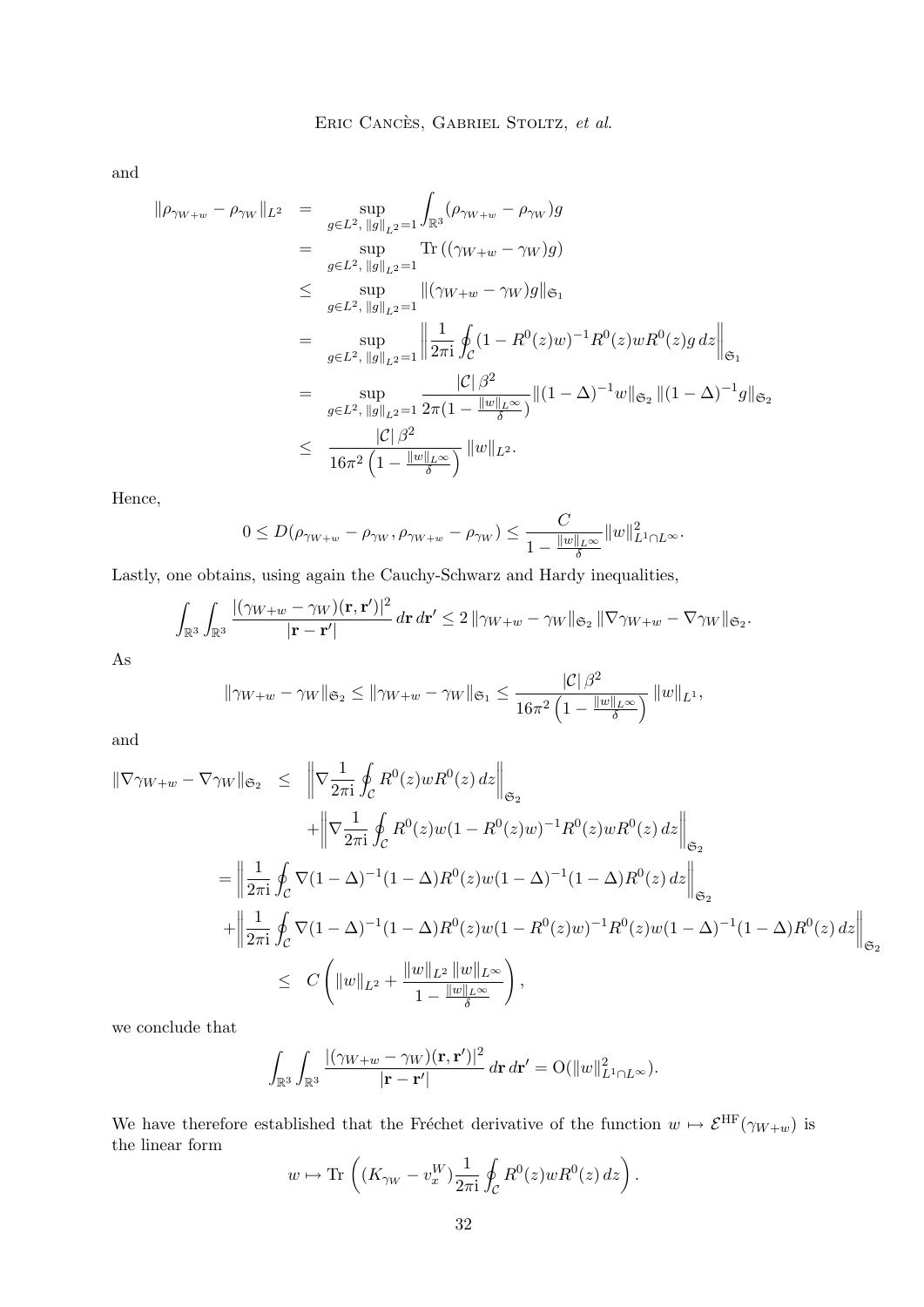It follows from  $(8.7)-(8.8)$  $(8.7)-(8.8)$  $(8.7)-(8.8)$  that this linear form is in fact continuous on  $L^1(\mathbb{R}^3) \cap L^2(\mathbb{R}^3)$ . Therefore, there exists  $\varrho^{W} \in (L^{1}(\mathbb{R}^{3}) \cap L^{2}(\mathbb{R}^{3}))' = L^{2}(\mathbb{R}^{3}) + L^{\infty}(\mathbb{R}^{3})$ , such that for all  $w \in$  $L^1(\mathbb{R}^3)\cap L^\infty(\mathbb{R}^3),$ 

$$
\text{Tr}\,\left( (K_{\gamma_W} - v_x^W) \frac{1}{2\pi \mathrm{i}} \oint_{\mathcal{C}} R^0(z) w R^0(z) \, dz \right) = \int_{\mathbb{R}^3} \varrho^W w.
$$

Using  $[R^0(z), \gamma_W] = 0$ , the analyticity of the function  $z \mapsto (1 - \gamma_W)R^0(z)(1 - \gamma_W)$  in the interior domain defined by  $C$ , and Cauchy's formula [\[39\]](#page-41-0), it is easy to show that

$$
\frac{1}{2\pi i} \oint_C R^0(z) w R^0(z) dz = \frac{1}{2\pi i} \oint_C \gamma_W R^0(z) \gamma_W w (1 - \gamma_W) R^0(z) (1 - \gamma_W) dz \n+ \frac{1}{2\pi i} \oint_C (1 - \gamma_W) R^0(z) (1 - \gamma_W) w \gamma_W R^0(z) \gamma_W dz.
$$

The left-hand side of the above equation therefore defines a finite-rank operator. Let  $(\phi_i^W)_{1 \leq i \leq N}$ be a set of N orthonormal eigenvectors of  $H_W$  associated with the lowest N eigenvalues  $\epsilon_1^W$   $\leq$  $\cdots \leq \epsilon_N^W$  of  $H_W$ . It holds

$$
\frac{1}{2\pi i} \oint_C R^0(z) w R^0(z) dz = \sum_{i=1}^N (|\phi_i^W\rangle \langle \phi_i^W|) w \frac{1}{2\pi i} \oint_C \frac{1}{z - \epsilon_i^W} (1 - \gamma_W) R^0(z) (1 - \gamma_W) dz \n+ \sum_{i=1}^N \left( \frac{1}{2\pi i} \oint_C \frac{1}{z - \epsilon_i^W} (1 - \gamma_W) R^0(z) (1 - \gamma_W) dz \right) w(|\phi_i^W\rangle \langle \phi_i^W|).
$$

Using again the analyticity of the function  $z \mapsto (1 - \gamma_W)R^0(z)(1 - \gamma_W)$  in the interior domain defined by  $C$ , and Cauchy's formula, we then obtain

$$
\frac{1}{2\pi i} \oint_C \frac{1}{z - \epsilon_i^W} (1 - \gamma_W) R^0(z) (1 - \gamma_W) dz = (1 - \gamma_W) [\epsilon_i^W - (1 - \gamma_W) H_W (1 - \gamma_W)]^{-1} (1 - \gamma_W).
$$

Multiplying the above equality by  $(K_{\gamma_W} - v_x^W)$  on the left-hand side and taking the trace, we are led to

$$
\text{Tr}\,\left( (K_{\gamma_W} - v_x^W) \frac{1}{2\pi \mathrm{i}} \oint_{\mathcal{C}} R^0(z) w R^0(z) \, dz \right) = \int_{\mathbb{R}^3} \varrho^W w
$$

with

$$
\varrho^{W}(\mathbf{r}) = 2 \sum_{i=1}^{N} \phi_{i}^{W}(\mathbf{r}) \left[ (1 - \gamma_{W})[\epsilon_{i}^{W} - (1 - \gamma_{W})H_{W}(1 - \gamma_{W})]^{-1}(1 - \gamma_{W})(K_{\gamma_{W}} - v_{x}^{W})\phi_{i}^{W}](\mathbf{r}).
$$

As the  $\phi_i^W$ s are in  $H^2(\mathbb{R}^3)$  and as the range of the operator  $[\epsilon_i^W - (1 - \gamma_W)H_W(1 - \gamma_W)]^{-1}$  is contained in  $H^2(\mathbb{R}^3)$ , the function  $\rho_W$  belongs to  $L^1(\mathbb{R}^3) \cap H^2(\mathbb{R}^3)$ . Using similar arguments, one can easily show that the operator  $T_W$  defined by [\(4.17\)](#page-13-0) is finite-rank and that  $\rho_W(\mathbf{r}) = t_W(\mathbf{r}, \mathbf{r})$ .

It remains to prove lemmas [8.2](#page-29-0) and [8.3.](#page-29-0)

N

*Proof of Lemma [8.2](#page-29-0).* Let z be in the resolvent set  $\rho(H_W)$  of  $H_W$ . By Assumption [4.1,](#page-12-0)  $D(H_W)$  =  $H^2(\mathbb{R}^3)$ . Hence,  $(z - H_W)$ , considered as an operator from  $H^2(\mathbb{R}^3)$  to  $L^2(\mathbb{R}^3)$ , is invertible. As  $W \in L^2(\mathbb{R}^3) + L^{\infty}(\mathbb{R}^3)$ , it is also continuous, hence bicontinuous in view of the inverse mapping theorem [\[37\]](#page-41-0). As so is  $(1 - \Delta)$ ,  $(1 - \Delta)R^0(z)$  is a bounded operator on  $L^2(\mathbb{R}^3)$ .

On the other hand, it holds, for all  $c > 0$  such that  $(z - c) \in \rho(H_W)$ ,

$$
R^{0}(z)(1 - \Delta) = R^{0}(z)((z - c) - H_{W})R^{0}(z - c)(c - \Delta/2)(c - \Delta/2)^{-1}(1 - \Delta).
$$

The operators  $R^0(z)((z-c)-H_W) = 1 - cR^0(z)$  and  $(c-\Delta/2)^{-1}(1-\Delta)$  are bounded operators on  $L^2(\mathbb{R}^3)$ . Besides,

$$
(c - \Delta/2)^{-1}(z - c - H_W) = -\left(1 - (c - \Delta/2)^{-1}(z - W)\right).
$$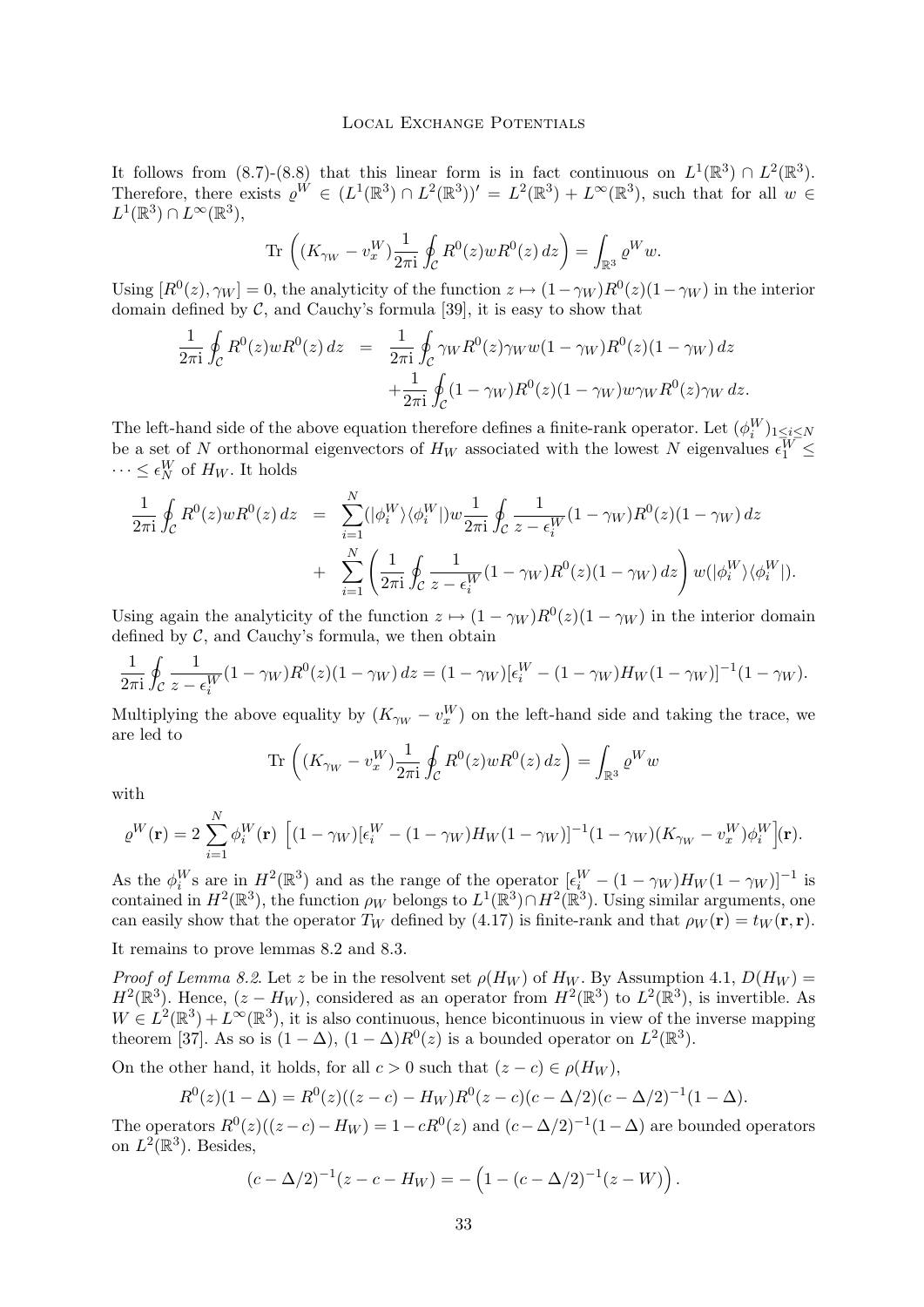<span id="page-34-0"></span>As  $W \in L^2(\mathbb{R}^3) + L^{\infty}(\mathbb{R}^3)$ , one can write W as  $W = W_2 + W_{\infty}$  with  $W_2 \in L^2(\mathbb{R}^3)$  and  $W_{\infty} \in L^{\infty}(\mathbb{R}^{3})$ . The operator  $(c - \Delta/2)^{-1}(z - W_{\infty})$  is a bounded operator and its norm vanishes when c approaches  $+\infty$ . Lastly, the operator  $(c-\Delta/2)^{-1}W_2$  is Hilbert-Schmidt, and its Hilbert-Schmidt norm √

$$
\left\|(c-\Delta/2)^{-1}W_2\right\|_{\mathfrak{S}_2}=\frac{1}{8\pi}\left(\int_{\mathbb{R}^3}\frac{\mathrm{e}^{-\sqrt{2c}\,|\mathbf{r}|}}{|\mathbf{r}|^2}\,d\mathbf{r}\right)^{1/2}\|W_2\|_{L^2},
$$

hence its norm in  $\mathcal{L}(L^2(\mathbb{R}^3))$ , go to zero when c goes to infinity. The operator  $(c-\Delta/2)^{-1}(z-c H_W$ ) is therefore bounded on  $L^2(\mathbb{R}^3)$  and invertible for c large enough. Its inverse,  $R^0(z-c)(c-c)$  $\Delta/2$ ) also defines a bounded operator. This proves that  $R^0(z)(1-\Delta)$  is a bounded operator.

The analyticity of the functions  $z \mapsto (1 - \Delta)R^0(z)$  and  $z \mapsto R^0(z)(1 - \Delta)$  follows from the analyticity of the resolvent on the resolvent set: For  $z_0 \in \rho(H_W)$  and  $z \in \rho(H_W)$  such that  $|z - z_0| < ||R^0(z_0)||^{-1}$ , it holds

$$
R^{0}(z) = \sum_{n=0}^{+\infty} (z - z_0)^n R^{0}(z_0)^{n+1}.
$$

 $\Box$ 

*Proof of Lemma [8.3.](#page-29-0)* Let us first prove the second assertion. The kernel of the operator  $v(1-\Delta)^{-1}$ is explicit and reads

$$
k(\mathbf{r},\mathbf{r}')=v(\mathbf{r})\frac{\mathrm{e}^{-|\mathbf{r}-\mathbf{r}'|}}{4\pi|\mathbf{r}-\mathbf{r}'|}.
$$

As

$$
\int_{\mathbb{R}^3} \int_{\mathbb{R}^3} k(\mathbf{r}, \mathbf{r}')^2 d\mathbf{r} d\mathbf{r}' = \left( \int_{\mathbb{R}^3} v^2 \right) \left( \int_{\mathbb{R}^3} \frac{e^{-2|\mathbf{r}|}}{16\pi^2 |\mathbf{r}|^2} d\mathbf{r} \right) = \frac{\|v\|_{L^2}^2}{8\pi},
$$

 $v(1-\Delta)^{-1}$  is Hilbert-Schmidt and  $||v(1-\Delta)^{-1}||_{\mathfrak{S}_2} = \frac{||v||_{L^2}}{(8\pi)^{1/2}}$  $\frac{\|v\|_{L^2}}{(8\pi)^{1/2}}$ .

In order to prove the second assertion, we write v as  $v = v_+ - v_-$  with  $v_+ = \max(v, 0)$  and  $v_-=\max(-v,0)$ , and introduce the operators  $A_{\pm}=\sqrt{v_{\pm}}(1-\Delta)^{-1}$ . As  $\sqrt{v_{\pm}}\in L^2(\mathbb{R}^3)$ , the operators  $A_{\pm}$  are Hilbert-Schmidt and such that  $||A_{\pm}||_{\mathfrak{S}_2} = ||\sqrt{v_{\pm}}||_{L^2}/(8\pi)^{1/2}$ . Hence,  $(1 (\Delta)^{-1}v(1-\Delta)^{-1} = A_+^*A_+ - A_-^*A_-$  is trace-class and

$$
||(1-\Delta)^{-1}v(1-\Delta)^{-1}|| \leq \frac{1}{8\pi} \left( \|\sqrt{v_{+}}\|_{L^{2}}^{2} + \|\sqrt{v_{-}}\|_{L^{2}}^{2} \right) = \frac{\|v\|_{L^{1}}}{8\pi}.
$$

## 8.4. **Proof of Proposition [4.2:](#page-15-0) Properties of the KLI potential**

As  $D(H_W) = H^2(\mathbb{R}^3)$ , the eigenfunctions  $\phi_i^W$  are in  $H^2(\mathbb{R}^3)$ , and are therefore continuous on  $\mathbb{R}^3$ . Under the assumption that  $\epsilon_1^W < \min \sigma_{\text{ess}}(H_W)$ , the ground state  $\phi_1^W$  is non-degenerate, and positive on  $\mathbb{R}^3$ . Consequently,  $\rho_{\Phi}$  is continuous, and positive on  $\mathbb{R}^3$ , so that

$$
v_{x,\text{KLI}}^{\Phi^W}(\mathbf{r}) = v_{x,S}^{\Phi^W}(\mathbf{r}) + \sum_{i=1}^N \left( \langle \phi_i^W | v_{x,\text{KLI}}^{\Phi^W} | \phi_i^W \rangle - \langle \phi_i^W | K_{\Phi^W} | \phi_i^W \rangle \right) \frac{|\phi_i^W(\mathbf{r})|^2}{\rho_{\Phi^W}(\mathbf{r})},\tag{8.9}
$$

is a continuous, bounded function on  $\mathbb{R}^3$ .

Proceeding as in Section [8.1,](#page-23-0) one can show that the functional  $J_{\Phi}^{\text{KLI}}$  is well-defined on  $L^3(\mathbb{R}^3)$  +  $L^{\infty}(\mathbb{R}^{3})$  and that the global minimizers v of [\(4.23\)](#page-16-0) are exactly the solutions of the KLI equation

$$
\rho_{\Phi^W}(\mathbf{r})v(\mathbf{r}) = -\int_{\mathbb{R}^3} \frac{|\gamma_{\Phi^W}(\mathbf{r}, \mathbf{r}')|^2}{|\mathbf{r} - \mathbf{r}'|} d\mathbf{r}' + \sum_{i=1}^N \langle \phi_i^W | v - K_{\Phi^W} | \phi_i^W \rangle |\phi_i^W(\mathbf{r})|^2.
$$
(8.10)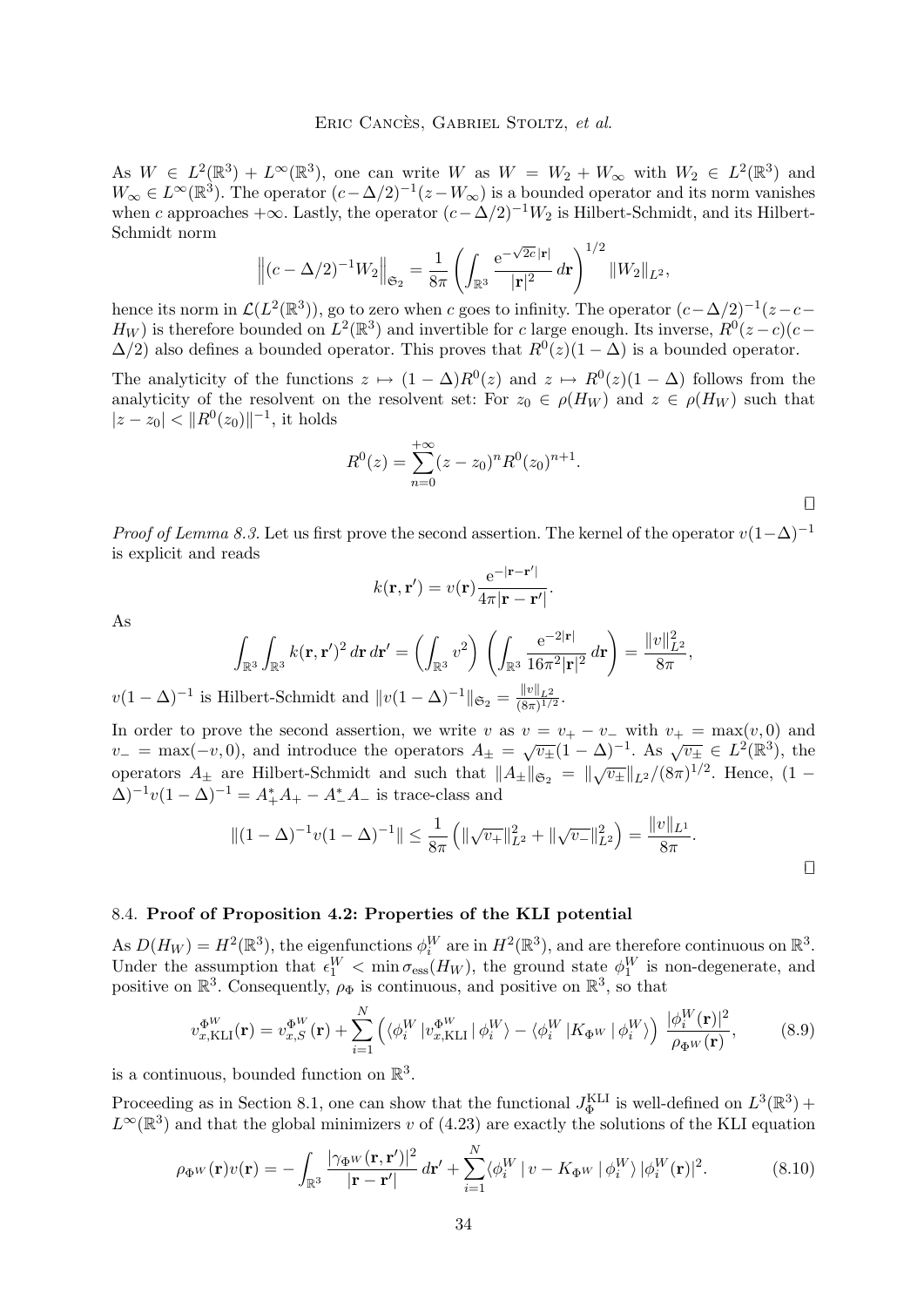<span id="page-35-0"></span>It remains to prove that the set of solutions of the above equation is a one-dimensional affine space. To this end, we note that the potential

$$
v(\mathbf{r}) = v_{x,S}^{\Phi^W}(\mathbf{r}) + \sum_{i=1}^N \left( \alpha_i^{\Phi^W} - \langle \phi_i^W | K_{\Phi^W} | \phi_i^W \rangle \right) \frac{|\phi_i^W(\mathbf{r})|^2}{\rho_{\Phi^W}(\mathbf{r})}
$$

is a solution of [\(8.10\)](#page-34-0) if and only if the vector  $\alpha^{\Phi^W} = (\alpha_i^{\Phi^W}) \in \mathbb{R}^N$  is a solution of the linear system [\(4.25\)](#page-16-0). We therefore have to show that  $\text{Ker}(I_N - S^{\Phi^W}) = \mathbb{R}(1, \dots, 1)^T$  and that  $\beta^{\Phi^W} \in$  $\text{Ran}(I_N - S^{\Phi}).$ 

Let  $y \in \mathbb{R}^N$ . One has

$$
y^{T}(I_{N}-S^{\Phi^{W}})y = \sum_{i=1}^{N} y_{i}^{2} - \int_{\mathbb{R}^{3}} \frac{\left(\sum_{i=1}^{N} y_{i}(\phi_{i}^{W})^{2}\right)^{2}}{\sum_{i=1}^{N} (\phi_{i}^{W})^{2}} \geq \sum_{i=1}^{N} y_{i}^{2} - \int_{\mathbb{R}^{3}} \frac{\left(\sum_{i=1}^{N} y_{i}^{2}(\phi_{i}^{W})^{2}\right)\left(\sum_{i=1}^{N} (\phi_{i}^{W})^{2}\right)}{\sum_{i=1}^{N} (\phi_{i}^{W})^{2}} = 0,
$$

with equality if and only if, for all  $\mathbf{r} \in \mathbb{R}^3$ , there exists  $\lambda(\mathbf{r})$  such that  $y_i \phi_i^W(\mathbf{r}) = \lambda(\mathbf{r}) \phi_i^W(\mathbf{r})$  for all  $1 \leq i \leq N$ . As  $\phi_1^W > 0$  on  $\mathbb{R}^3$ , this condition is equivalent to  $y = (y_i) \in \mathbb{R}(1, \dots, 1)^T$ . Thus,  $\text{Ker}(I_N - S^{\Phi^W}) = \mathbb{R}(1, \dots, 1)^T$ . Lastly, using the fact that  $S^{\Phi^W}$  is symmetric, one obtains

$$
Ran(I_N - S^{\Phi^W}) = \text{Ker}(I_N - S^{\Phi^W})^{\perp} = \left\{ z = (z_i) \in \mathbb{R}^N, \sum_{i=1}^N z_i = 0 \right\}.
$$

It is easy to check that  $\beta^{\Phi^W} \in \text{Ran}(I_N - S^{\Phi^W}).$ 

# 8.5. **Proof of Proposition [5.1:](#page-17-0) Properties of the ELP**

For all  $v \in L^3(\mathbb{R}^3) + L^\infty(\mathbb{R}^3)$ , the operator  $B^{\Phi}v = [v, \gamma_{\Phi}]$  is Hilbert-Schmidt. One can therefore define on  $L^3(\mathbb{R}^3) + L^\infty(\mathbb{R}^3)$  the functional

$$
J_{\Phi}^{\text{ELP}}(v) = \frac{1}{2} ||[v - K_{\Phi}, \gamma_{\Phi}||_{\mathfrak{S}_2}^2 = \frac{1}{2} ||B^{\Phi}v - [K_{\Phi}, \gamma_{\Phi}||_{\mathfrak{S}_2}^2.
$$

For all v and h in  $L^3(\mathbb{R}^3) + L^\infty(\mathbb{R}^3)$ ,

$$
J_{\Phi}^{\text{ELP}}(v+h) = J_{\Phi}^{\text{ELP}}(v) + \langle B^{\Phi}v - [K_{\Phi}, \gamma_{\Phi}], B^{\Phi}h \rangle_{\mathfrak{S}_2} + \frac{1}{2} ||B^{\Phi}h||_{\mathfrak{S}_2}^2,
$$

and

$$
\langle B^{\Phi} v - [K_{\Phi}, \gamma_{\Phi}], B^{\Phi} h \rangle_{\mathfrak{S}_2}
$$
  
=  $2 \int_{\mathbb{R}^3} \left( \rho_{\Phi}(\mathbf{r}) v(\mathbf{r}) + \int_{\mathbb{R}^3} \frac{|\gamma_{\Phi}(\mathbf{r}, \mathbf{r}')|^2}{|\mathbf{r} - \mathbf{r}'|} d\mathbf{r}' - \sum_{i,j=1}^N \langle \phi_i | v - K_{\Phi} | \phi_j \rangle \phi_i(\mathbf{r}) \phi_j(\mathbf{r}) \right) h(\mathbf{r}) d\mathbf{r}.$ 

The global minimizers  $v$  of  $(5.1)$  are therefore exactly the solutions of the equation

$$
\rho_{\Phi}(\mathbf{r})v(\mathbf{r}) = -\int_{\mathbb{R}^3} \frac{|\gamma_{\Phi}(\mathbf{r}, \mathbf{r}')|^2}{|\mathbf{r} - \mathbf{r}'|} d\mathbf{r}' + \sum_{i,j=1}^N \langle \phi_i | v - K_{\Phi} | \phi_j \rangle \phi_i(\mathbf{r}) \phi_j(\mathbf{r}). \tag{8.11}
$$

Multiplying the above equation by  $\frac{\phi_i \phi_j}{\rho}$  and integrating over  $\mathbb{R}^3$ , one then observes that the function  $v$  satisfying

$$
\rho_{\Phi}(\mathbf{r})v(\mathbf{r}) = -\int_{\mathbb{R}^3} \frac{|\gamma_{\Phi}(\mathbf{r}, \mathbf{r}')|^2}{|\mathbf{r} - \mathbf{r}'|} d\mathbf{r}' + \sum_{i,j=1}^N (M_{ij} - \langle \phi_i | K_{\Phi} | \phi_j \rangle) \phi_i(\mathbf{r}) \phi_j(\mathbf{r})
$$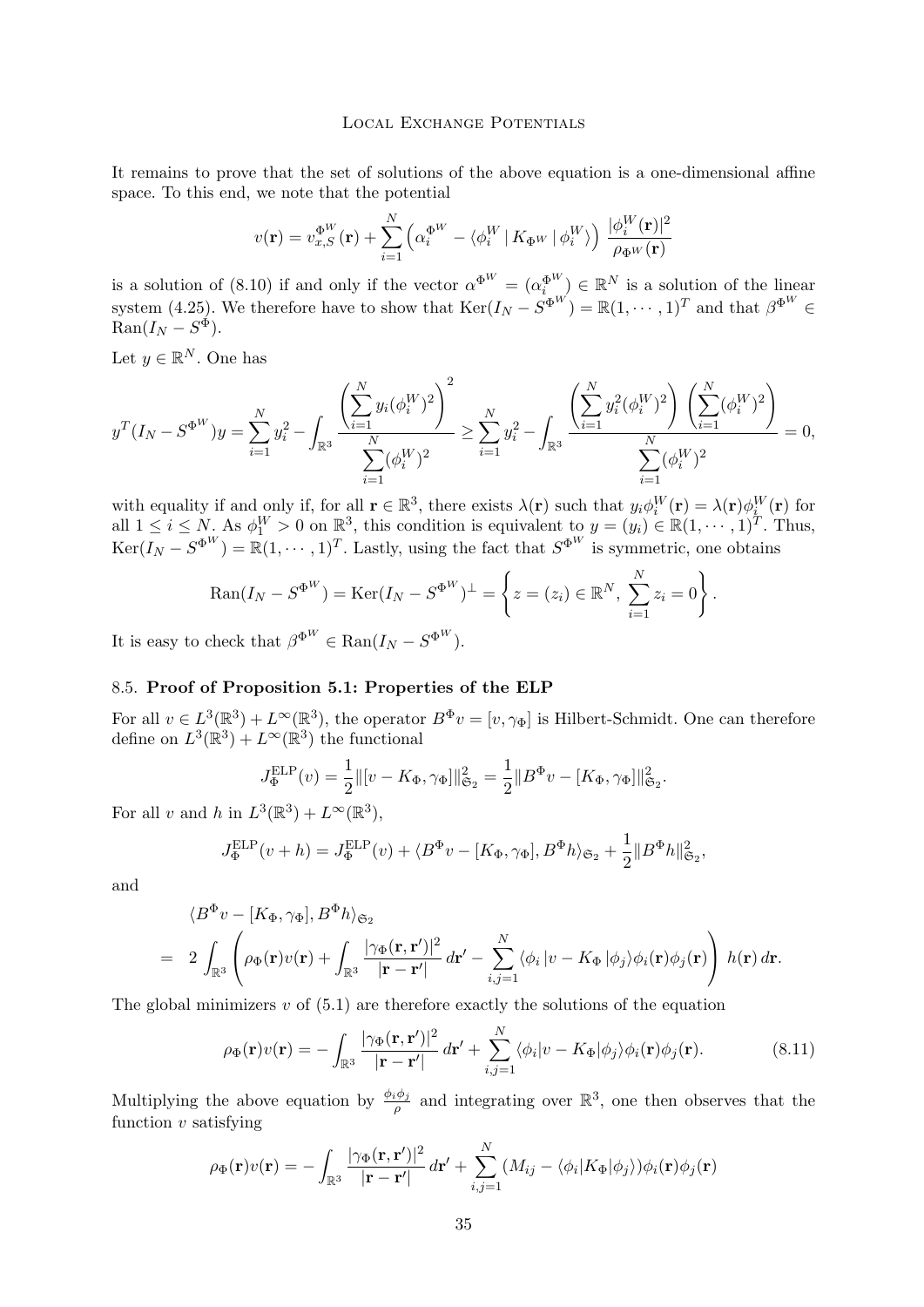#### Eric Cancès, Gabriel Stoltz, *et al.*

is a solution of  $(8.11)$  if and only if the matrix M is a solution of the linear system

$$
(I - A^{\Phi})M = G^{\Phi}.
$$
\n
$$
(8.12)
$$

Let us now prove that, if the orbitals  $\phi_i$  are continuous and if  $\mathbb{R}^3 \setminus \rho_{\Phi}^{-1}(0)$  is connected, then  $Ker(I - A^{\Phi}) = \mathbb{R}I_N$  and  $G^{\Phi} \in \text{Ran}(I - A^{\Phi})$ . For this purpose, let us consider a matrix  $M \in$  $\mathcal{M}_S(N)$  such that  $\left(I - A^\Phi\right) M = 0.$  As  $M$  is symmetric, it can be diagonalized in an orthonormal basis set as

$$
M = U^T \operatorname{Diag}(\lambda_1, \cdots, \lambda_N) U
$$

where U is a unitary matrix. Denoting by  $(\psi_1, \dots, \psi_N)^T = U(\phi_1, \dots, \phi_N)^T$ , a simple calculation leads to

$$
0 = (\left(I - A^{\Phi}\right)M, M)_F = \sum_{i=1}^N \lambda_i^2 - \int_{\mathbb{R}^3} \left| \sum_{i=1}^N \lambda_i \psi_i(\mathbf{r})^2 \right|^2 \frac{d\mathbf{r}}{\rho_{\Phi}(\mathbf{r})},
$$

where  $(\cdot, \cdot)_F$  is the Frobenius inner product on  $\mathcal{M}_S(N)$ . As U is a unitary transform, the  $\psi_i$ are orthonormal for the  $L^2(\mathbb{R}^3)$  inner product and  $\sum$ N  $i=1$  $\psi_i(\mathbf{r})^2 = \rho_{\Phi}(\mathbf{r})$ . Therefore, using the Cauchy-Schwarz inequality,

$$
\left|\sum_{i=1}^N \lambda_i \psi_i(\mathbf{r})^2\right|^2 \le \left(\sum_{i=1}^N \psi_i(\mathbf{r})^2\right) \left(\sum_{i=1}^N \lambda_i^2 \psi_i(\mathbf{r})^2\right) = \rho_{\Phi}(\mathbf{r}) \sum_{i=1}^N \lambda_i^2 \psi_i(\mathbf{r})^2,
$$

with equality if and only if there exists  $C(\mathbf{r})$  such that  $\lambda_i \psi_i(\mathbf{r}) = C(\mathbf{r}) \psi_i(\mathbf{r})$  for all  $1 \leq i \leq N$ . Hence,

$$
\sum_{i=1}^N \lambda_i^2 - \int_{\mathbb{R}^3} \left| \sum_{i=1}^N \lambda_i \psi_i(\mathbf{r})^2 \right|^2 \frac{d\mathbf{r}}{\rho_{\Phi}(\mathbf{r})} \ge \sum_{i=1}^N \lambda_i^2 - \int_{\mathbb{R}^3} \sum_{i=1}^N \lambda_i^2 \psi_i^2 = 0,
$$

with equality if and only if for almost all  $\mathbf{r} \in \mathbb{R}^3$ , there exists  $C(\mathbf{r})$  such that  $\lambda_i \psi_i(\mathbf{r}) = C(\mathbf{r}) \psi_i(\mathbf{r})$ for all  $1 \leq i \leq N$ .

If the orbitals  $\phi_i$  are continuous, so are the functions  $\psi_i$ . Let us consider the open sets  $\Omega_i =$  $\mathbb{R}^3 \setminus \psi_i^{-1}(0)$  and  $\Omega = \bigcup_{i=1}^N \Omega_i = \mathbb{R}^3 \setminus \rho_{\Phi}^{-1}(0)$ . On  $\Omega_i$ , one has  $C(\mathbf{r}) = \lambda_i$ . This implies that the function  $C(\mathbf{r})$  is constant on each connected component of  $\Omega$ . If  $\Omega$  is connected, one therefore has  $\lambda_1 = \lambda_2 = \cdots = \lambda_N$ , i.e. M is proportional to the identity matrix.

In summary, under the assumptions that the orbitals  $\phi_i$  are continuous and that  $\mathbb{R}^3 \setminus \rho_{\Phi}^{-1}(0)$ is connected,

(1) the linear equation (8.12) has a solution if and only if  $G^{\Phi} \in \text{Ran} (I - A^{\Phi})$ . Note that  $\text{Ran} (I - A^{\Phi}) = \text{Ker} (I - (A^{\Phi})^*)^{\perp} = \text{Ker} (I - A^{\Phi})^{\perp}$ , since  $A^{\Phi}$  is self-adjoint for the Frobenius inner product. It then follows that  $\text{Ran}\left(I-A^\Phi\right)=\text{Span}(I_N)^\perp.$  Since  $(I_N,G^\Phi)_F=$  $\text{Tr}(G^{\Phi}) = 0, G^{\Phi} \in \text{Ran} (I - A^{\Phi})$  and (8.12) has at least one solution  $M_{\star}^{\Phi}$ ;

(2) if  $M^{\Phi}_{\star}$  is a solution of (8.12), then the set of the solutions of (8.12) is  $\left\{M^{\Phi}_{\star} + \lambda I_{\mathbb{R}^N}, \lambda \in \mathbb{R}\right\}$ .

Note that replacing  $M^{\Phi}$  with  $M^{\Phi} + \lambda I_{\mathbb{R}^N}$  in (8.12) amounts to replacing  $v_{x,\text{ELP}}^{\Phi}$  with  $v_{x,\text{ELP}}^{\Phi} + \lambda$ .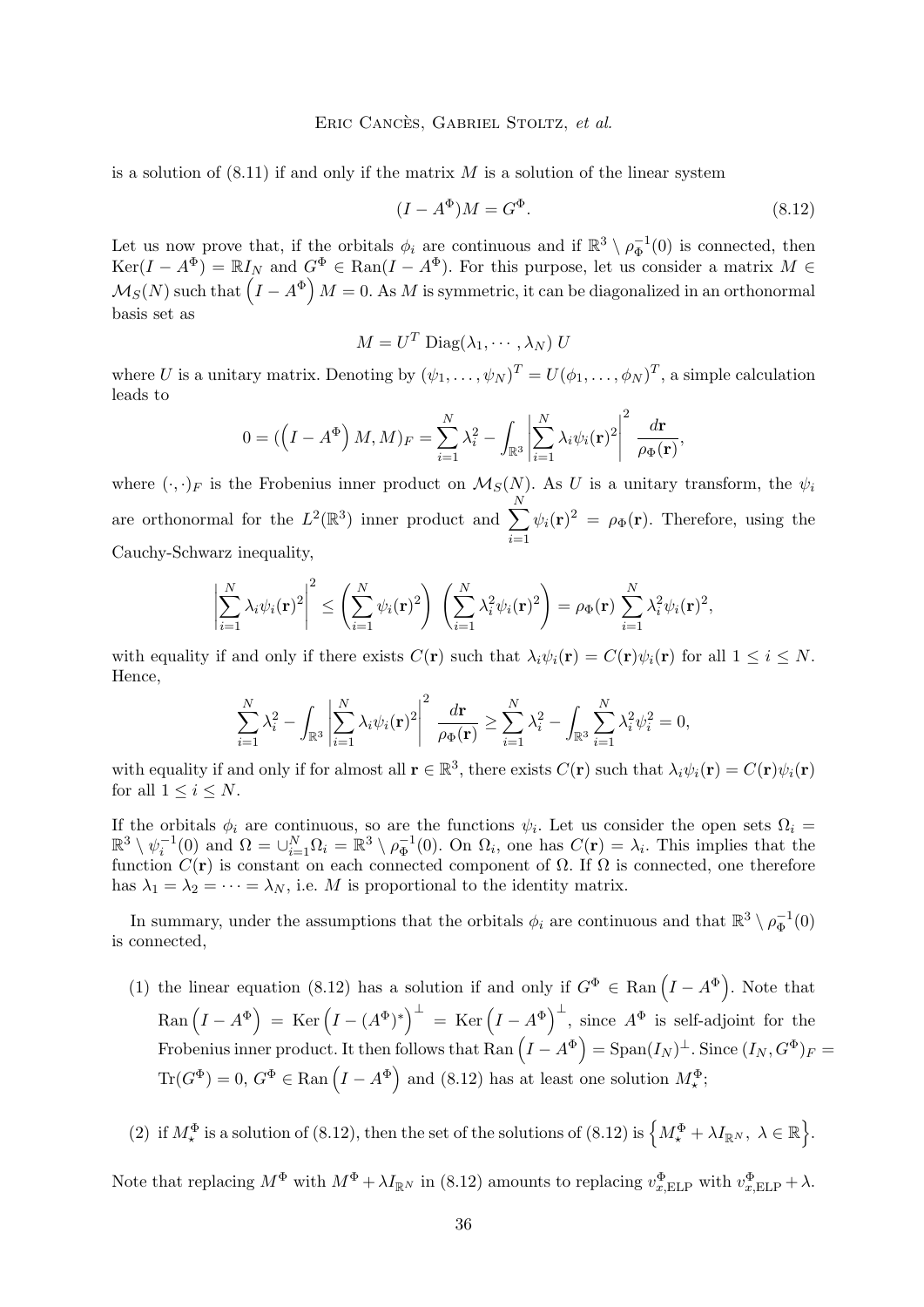# **Appendix: Brief review of functional analysis**

This Appendix aims at providing to quantum chemists the basis of functional analysis needed to understand the *statements* of the results contained in the present article. The additional concepts and results used in the proofs can be found in [\[37\]](#page-41-0).

Let us first recall the definition of the functional spaces used throughout this article. In the following, all the considered functions are real-valued Lebesgue measurable functions on  $\mathbb{R}^3$ . As usual, two functions which differ only on a set of measure zero are identified.

For  $1 \leq p < \infty$ , the  $L^p$  space is defined as

$$
L^{p}(\mathbb{R}^{3})=\left\{ u \mid \int_{\mathbb{R}^{3}}|u(\mathbf{r})|^{p} d\mathbf{r}<\infty\right\}.
$$

Endowed with the norm

$$
||u||_{L^p} = \left(\int_{\mathbb{R}^3} |u(\mathbf{r})|^p d\mathbf{r}\right)^{1/p},
$$

 $L^p(\mathbb{R}^3)$  is a Banach space. The space  $L^2(\mathbb{R}^3)$  is a Hilbert space for the inner product

$$
\langle u|v\rangle = \int_{\mathbb{R}^3} u(\mathbf{r}) v(\mathbf{r}) d\mathbf{r}.
$$

The space  $L^{\infty}(\mathbb{R}^3)$  is the vector space of essentially bounded functions. A measurable function u is essentially bounded if there exists a constant M such that  $|u| \leq M$  almost everywhere (a.e.), i.e. everywhere except, possibly, on a set of measure zero. Endowed with the norm

$$
||u||_{L^{\infty}} = \inf \{ M \ge 0 \mid |u| \le M \text{ a.e.} \},
$$

 $L^{\infty}(\mathbb{R}^{3})$  is a Banach space. One has for all  $u \in L^{\infty}(\mathbb{R}^{3})$ ,

$$
|u(\mathbf{r})| \le ||u||_{L^{\infty}} \quad \text{a.e.}
$$

For all  $1 \leq p \leq \infty$ , the space  $L^p(\mathbb{R}^3) \cap L^q(\mathbb{R}^3)$ , endowed with the norm  $\|\cdot\|_{L^p \cap L^q} =$  $\|\cdot\|_{L^p} + \|\cdot\|_{L^q}$ , is a Banach space. Likewise, for all  $1 < p < q \leq \infty$  the space

$$
L^{p}(\mathbb{R}^{3}) + L^{q}(\mathbb{R}^{3}) = \left\{ u \mid \exists (u_{p}, u_{q}) \in L^{p}(\mathbb{R}^{3}) \times L^{q}(\mathbb{R}^{3}), u = u_{p} + u_{q} \right\},\
$$

endowed with the norm

$$
||u||_{L^p+L^q} = \inf \{ ||u_p||_{L^p} + ||u_q||_{L^q}, (u_p, u_q) \in L^p(\mathbb{R}^3) \times L^q(\mathbb{R}^3), u = u_p + u_q \}
$$

is a Banach space.

In quantum mechanics, the kinetic energy of a one-particle wavefunction  $\phi$  is  $\frac{1}{2} \int_{\mathbb{R}^3} |\nabla \phi|^2$ . It is therefore natural to introduce the vector space

$$
H^{1}(\mathbb{R}^{3}) = \left\{ u \in L^{2}(\mathbb{R}^{3}) \mid \nabla u \in (L^{2}(\mathbb{R}^{3}))^{3} \right\}.
$$

Endowed with the inner product

$$
(u,v)_{H^1} = \int_{\mathbb{R}^3} u(\mathbf{r}) v(\mathbf{r}) d\mathbf{r} + \int_{\mathbb{R}^3} \nabla u(\mathbf{r}) \cdot \nabla v(\mathbf{r}) d\mathbf{r},
$$

 $H^1(\mathbb{R}^3)$  is a Hilbert space. We will also use the Hilbert space

$$
H^{2}(\mathbb{R}^{3}) = \left\{ u \in H^{1}(\mathbb{R}^{3}) \middle| \forall 1 \leq i, j \leq 3, \ \frac{\partial^{2} u}{\partial \mathbf{r}_{i} \partial \mathbf{r}_{j}} \in L^{2}(\mathbb{R}^{3}) \right\}
$$

whose inner product is

$$
(u,v)_{H^2} = \int_{\mathbb{R}^3} u(\mathbf{r}) v(\mathbf{r}) d\mathbf{r} + \int_{\mathbb{R}^3} \nabla u(\mathbf{r}) \cdot \nabla v(\mathbf{r}) d\mathbf{r} + \sum_{i,j=1}^3 \int_{\mathbb{R}^3} \frac{\partial^2 u}{\partial \mathbf{r}_i \partial \mathbf{r}_j}(\mathbf{r}) \frac{\partial^2 v}{\partial \mathbf{r}_i \partial \mathbf{r}_j}(\mathbf{r}) d\mathbf{r}.
$$

The functional spaces  $H^1(\mathbb{R}^3)$  and  $H^2(\mathbb{R}^3)$  belong to the class of Sobolev spaces.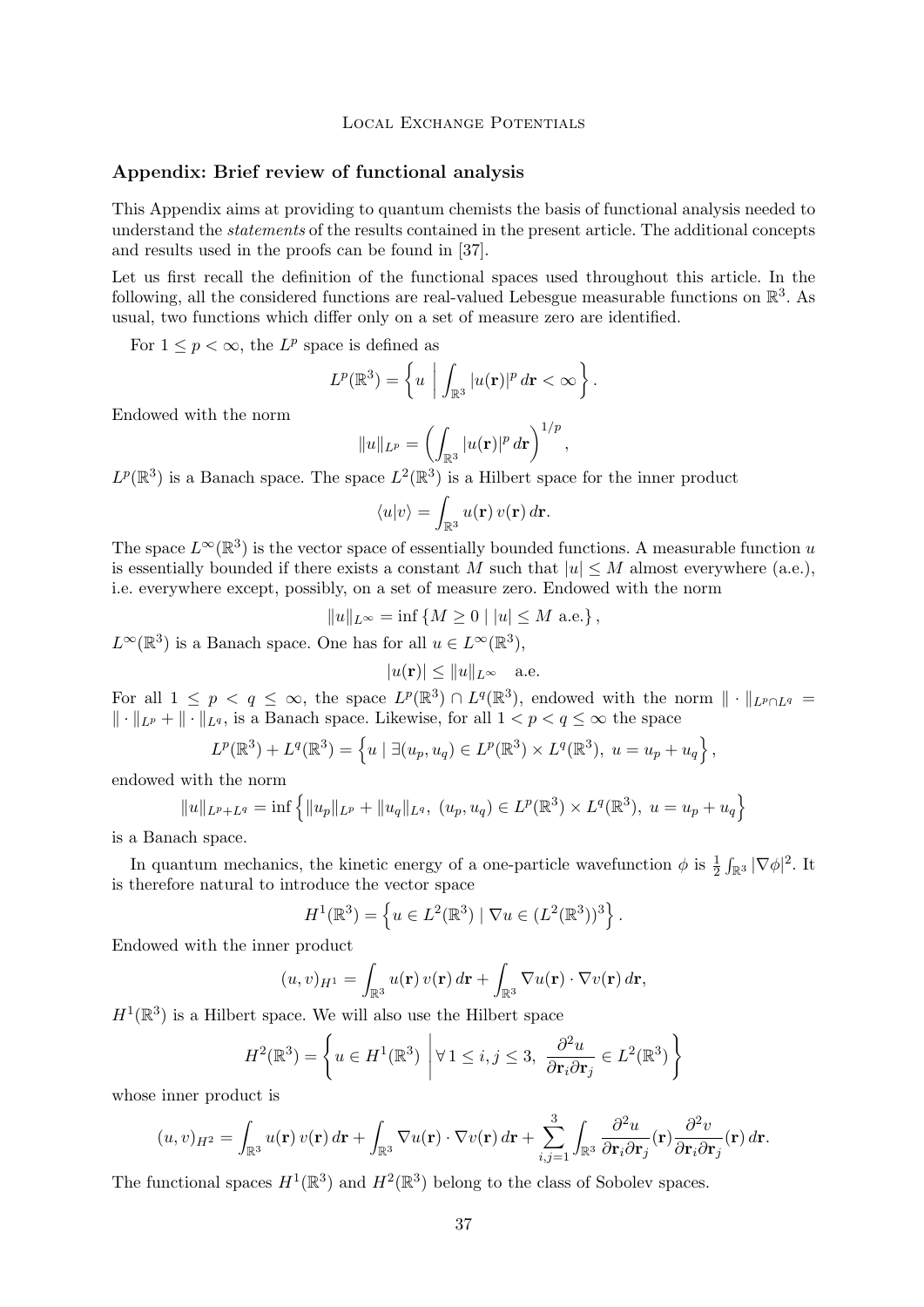Lastly,  $L_{\text{loc}}^p(\mathbb{R}^3)$  is the vector space of the functions u such that  $\int_K |u(\mathbf{r})|^p d\mathbf{r} < \infty$  for all compact sets  $K \subset \mathbb{R}^3$ .

The second part of this Appendix is devoted to linear operators on  $L^2(\mathbb{R}^3)$ . The set of the continuous linear operators from  $L^2(\mathbb{R}^3)$  to  $L^2(\mathbb{R}^3)$ , also called bounded operators on  $L^2(\mathbb{R}^3)$ , is denoted by  $\mathcal{L}(L^2(\mathbb{R}^3))$ . The adjoint of a continuous linear operator  $T \in \mathcal{L}(L^2(\mathbb{R}^3))$  is the unique operator of  $\mathcal{L}(L^2(\mathbb{R}^3))$ , denoted by  $T^*$ , defined by

$$
\forall (u, v) \in L^{2}(\mathbb{R}^{3}) \times L^{2}(\mathbb{R}^{3}), \quad \langle T^{*}u | v \rangle = \langle u | Tv \rangle.
$$

The operator  $T \in \mathcal{L}(L^2(\mathbb{R}^3))$  is called self-adjoint if  $T^* = T$ . The vector space of self-adjoint continuous linear operators on  $L^2(\mathbb{R}^3)$  is denoted by  $\mathcal{S}(L^2(\mathbb{R}^3))$ . If T is a self-adjoint operator, it is usual to write

$$
\langle u|T|v\rangle = \langle Tu|v\rangle = \langle u|Tv\rangle.
$$

Let  $T \in \mathcal{L}(L^2(\mathbb{R}^3))$  and  $(e_n)_{n \in \mathbb{N}}$  be a Hilbert basis of  $L^2(\mathbb{R}^3)$ . The value of the sum

$$
\sum_{n\in\mathbb{N}}\|Te_n\|_{L^2}^2
$$

is independent of the choice of the Hilbert basis  $(e_n)_{n\in\mathbb{N}}$ . The operator T is called Hilbert-Schmidt if

$$
||T||_{\mathfrak{S}_2} := \left(\sum_{n \in \mathbb{N}} ||Te_n||_{L^2}^2\right)^2 < \infty.
$$

The set of Hilbert-Schmidt operators forms a vector space, denoted by  $\mathfrak{S}_2$ . It is in fact a Hilbert space for the inner product

$$
\langle S, T \rangle_{\mathfrak{S}_2} = \sum_{n \in \mathbb{N}} \langle S e_n | T e_n \rangle.
$$

The norm associated with  $\langle \cdot, \cdot \rangle_{\mathfrak{S}_2}$  is denoted by  $\|\cdot\|_{\mathfrak{S}_2}$ . It can be proved that  $T \in \mathcal{L}(L^2(\mathbb{R}^3))$  is Hilbert-Schmidt if and only if there exists a function of  $L^2(\mathbb{R}^3 \times \mathbb{R}^3)$ , called the kernel of the operator  $T$  and usually denoted by  $T$  as well, such that

$$
(Tu)(\mathbf{r}) = \int_{\mathbb{R}^3} T(\mathbf{r}, \mathbf{r}') u(\mathbf{r}') d\mathbf{r}'.
$$

It holds

$$
||T||_{\mathfrak{S}_2} = \left(\int_{\mathbb{R}^3 \times \mathbb{R}^3} |T(\mathbf{r}, \mathbf{r}')|^2 d\mathbf{r} d\mathbf{r}'\right)^{1/2},
$$

and T is self-adjoint if and only if  $T(\mathbf{r}', \mathbf{r}) = T(\mathbf{r}, \mathbf{r}')$ .

Let now  $T \in \mathcal{S}(L^2(\mathbb{R}^3))$  be a non-negative self-adjoint operator (i.e.  $\langle u|T|u \rangle \geq 0$  for all  $u \in L^2(\mathbb{R}^3)$  and  $(e_n)_{n \in \mathbb{N}}$  a Hilbert basis of  $L^2(\mathbb{R}^3)$ . The value of the sum

$$
\sum_{n \in \mathbb{N}} \langle e_n | T | e_n \rangle
$$

does not depend on the choice of the Hilbert basis  $(e_n)_{n\in\mathbb{N}}$ . If this sum is finite, T is called trace-class and the trace of  $T$  is defined as

$$
\text{Tr}\left(T\right) = \sum_{n \in \mathbb{N}} \langle e_n | T | e_n \rangle.
$$

A (non-necessarily self-adjoint) operator  $T \in \mathcal{L}(L^2(\mathbb{R}^3))$  is called trace-class if the non-negative self-adjoint continuous operator  $|T| = (T^*T)^{1/2}$  is trace-class (the square root of a non-negative self-adjoint operator is defined below). The set of trace-class operators on  $L^2(\mathbb{R}^3)$  forms a vector subspace of  $\mathfrak{S}_2$ , denoted by  $\mathfrak{S}_1$ . Endowed with the norm

$$
||T||_{\mathfrak{S}_1} = \text{Tr}(|T|),
$$

 $\mathfrak{S}_1$  is a Banach space. For all  $T \in \mathfrak{S}_1$ , the sum  $\sum_{n \in \mathbb{N}} \langle e_n | Te_n \rangle$  is finite and independent of the choice of the Hilbert basis  $(e_n)_{n\in\mathbb{N}}$ . The trace Tr defines a continuous linear form on  $\mathfrak{S}_1$ .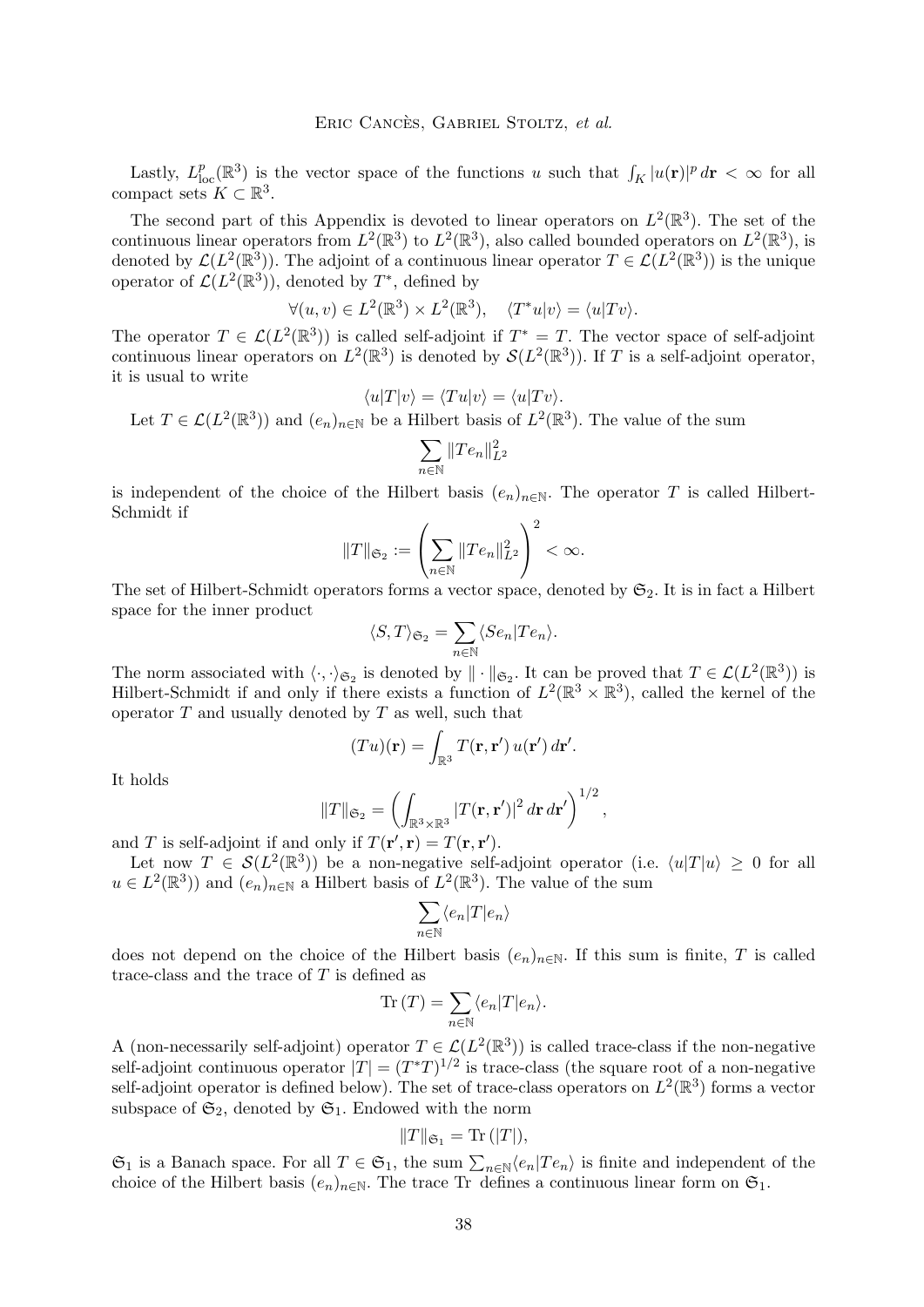Most linear operators arising in quantum mechanics are not continuous linear operators. An example is the one-particle kinetic energy operator  $T_K = -\frac{1}{2}\Delta$ . As the Laplacian of a function of  $L^2(\mathbb{R}^3)$  is not, in general, a function of  $L^2(\mathbb{R}^3)$ ,  $T_K$  cannot be defined as a linear application from  $L^2(\mathbb{R}^3)$  to itself. The useful definition of linear operators is the following: A linear operator T on  $L^2(\mathbb{R}^3)$  is a  $L^2(\mathbb{R}^3)$ -valued linear application defined on a subspace  $D(T)$  of  $L^2(\mathbb{R}^3)$ . The set  $D(T)$  is called the domain of the linear operator T. For instance  $T_K$  is a linear operator on  $L^2(\mathbb{R}^3)$  with domain  $D(T_K) = H^2(\mathbb{R}^3)$  (for all  $u \in H^2(\mathbb{R}^3)$ ,  $\Delta u \in L^2(\mathbb{R}^3)$ , and  $T_K u$  therefore is a function of  $L^2(\mathbb{R}^3)$ .

Let T be a linear operator on  $L^2(\mathbb{R}^3)$  with dense domain  $D(T)$ . The adjoint of T is the unique linear operator on  $L^2(\mathbb{R}^3)$  defined by

$$
D(T^*) = \left\{ u \in L^2(\mathbb{R}^3) \mid \exists v_u \in L^2(\mathbb{R}^3) \text{ such that } \langle v_u | w \rangle = \langle u | Tw \rangle \ \forall w \in D(T) \right\}
$$
  

$$
T^*u = v_u \qquad (v_u \text{ is uniquely defined since } D(T) \text{ is dense in } L^2(\mathbb{R}^3)).
$$

The operator T is called self-adjoint if  $T^* = T$  (i.e. if  $D(T^*) = D(T)$  and if for all  $u \in D(T)$  $D(T^*), T^*u = Tu$ .

Let T be a self-adjoint operator on  $L^2(\mathbb{R}^3)$  with domain  $D(T)$ , and  $z \in \mathbb{C}$ . In order to simplify the notation, we denote by  $z-T$  the operator  $zI_{L^2(\mathbb{R}^3)} - T$  where  $I_{L^2(\mathbb{R}^3)}$  is the identity operator on  $L^2(\mathbb{R}^3)$ . If  $z-T$  is an invertible operator from  $D(T)$  to  $L^2(\mathbb{R}^3)$ , it can be proved that  $R(z) = (z - T)^{-1}$  defines a continuous linear operator on  $L^2(\mathbb{R}^3)$  (with range  $D(T)$ ). The set

 $\rho(T) = \{ z \in \mathbb{C} \mid z - T \text{ is an invertible operator from } D(T) \text{ to } L^2(\mathbb{R}^3) \}$ 

is called the resolvent set of T, and the family  $(R(z))_{z \in \rho(T)}$  the resolvent of T. The spectrum of T is the set  $\sigma(T) = \mathbb{C} \setminus \rho(T)$ . The set  $\rho(T)$  is an open set of  $\mathbb C$  and  $\sigma(T)$  is a closed subset of R. An eigenvalue of T is a complex number  $\lambda$  for which there exists  $u \in L^2(\mathbb{R}^3)$  such that  $Tu = \lambda u$ . The set of all the eigenvalues of T is called the point spectrum of T and is denoted by  $\sigma_{\rm p}(T)$ . Obviously,  $\sigma_{\rm p}(T) \subset \sigma(T)$  (in particular, all the eigenvalues of a self-adjoint operator are real). The set  $\sigma_c(T) = \sigma(T) \setminus \sigma_p(T)$  is called the continuous spectrum of T. If the continuous spectrum of T is empty (i.e. if  $\sigma(T) = \sigma_{\text{p}}(T)$ ), there exists a Hilbert basis  $(e_n)_{n \in \mathbb{N}^*}$  of  $L^2(\mathbb{R}^3)$ which diagonalizes T:

$$
T = \sum_{n \in \mathbb{N}} \lambda_n \langle e_n | \cdot \rangle e_n \qquad \left( = \sum_{n \in \mathbb{N}} \lambda_n |e_n\rangle \langle e_n | \text{ in bra-ket notation} \right),
$$

with  $\lambda_n \in \mathbb{R}$ . In this case  $\sigma(T) = {\lambda_n}$ . If  $f : \mathbb{R} \longrightarrow \mathbb{C}$  is continuous in a neighborhood of  $\sigma(T)$ , the operator  $f(T)$  is defined as

$$
D(f(T)) = \left\{ u = \sum_{n \in \mathbb{N}} u_n e_n \in L^2(\mathbb{R}^3) \middle| \sum_{n \in \mathbb{N}} (1 + |f(\lambda_n)|^2) |u_n|^2 < \infty \right\}
$$

$$
f(T) = \sum_{n \in \mathbb{N}} f(\lambda_n) \langle e_n | \cdot \rangle e_n = \sum_{n \in \mathbb{N}} f(\lambda_n) |e_n \rangle \langle e_n |.
$$

This definition can be generalized to any self-adjoint operator  $T$  by means of the spectral the-orem [\[37\]](#page-41-0). Note that if T is non-negative,  $\sigma(T) \subset \mathbb{R}_+$  and the operator  $T^{1/2}$  can therefore be given a sense.

Lastly, the spectrum  $\sigma(T)$  of a self-adjoint operator can also be partitioned as follows

$$
\sigma(T) = \sigma_{\rm d}(T) \cup \sigma_{\rm ess}(T),
$$

where  $\sigma_d(T)$  is the set of all the isolated eigenvalues of T of finite multiplicity, and where  $\sigma_{\rm ess}(T) = \sigma(T) \setminus \sigma_d(T)$ . The sets  $\sigma_d(T)$  and  $\sigma_{\rm ess}(T)$  are called respectively the discrete spectrum and the essential spectrum of T.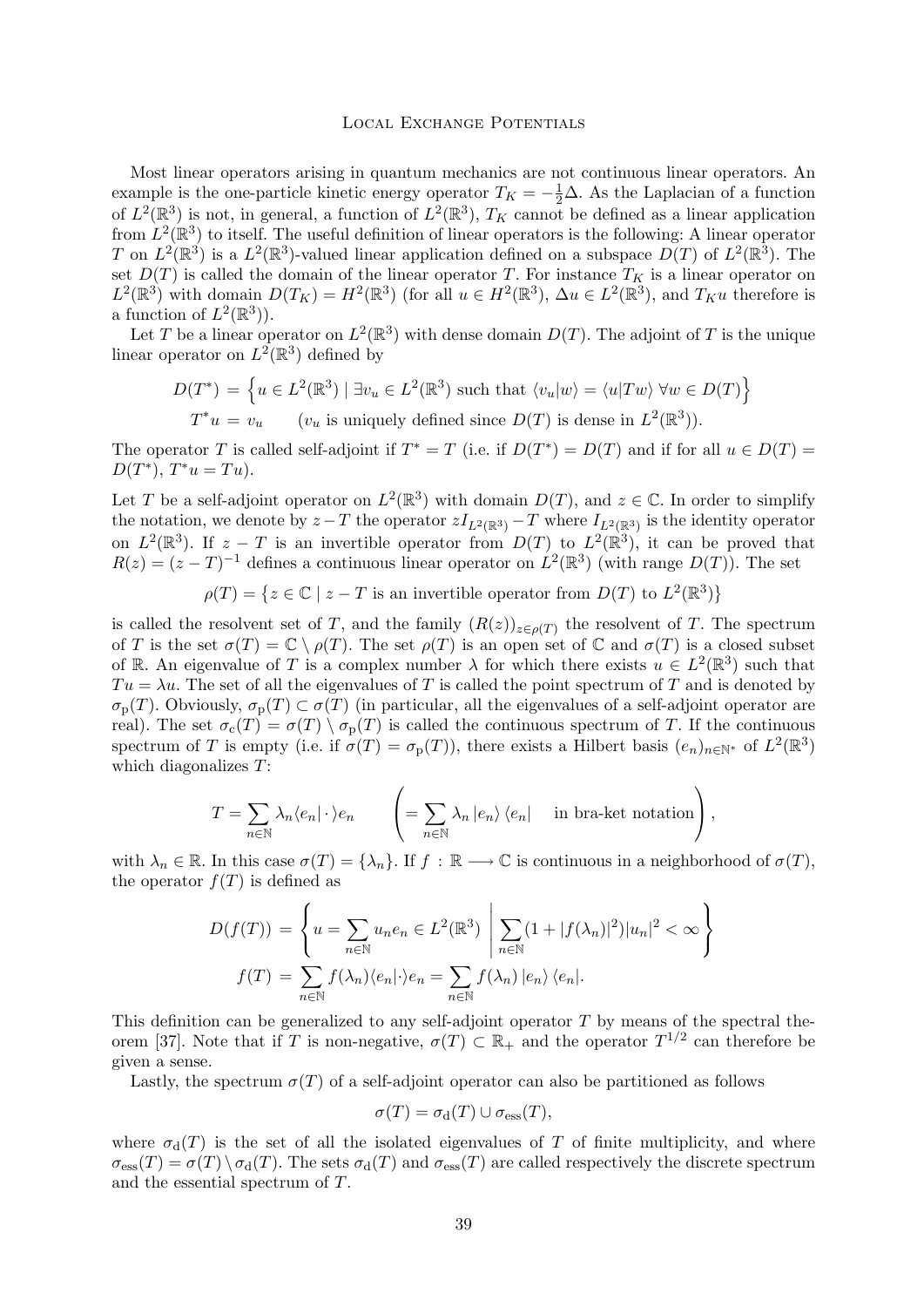## Eric Cancès, Gabriel Stoltz, *et al.*

## <span id="page-40-0"></span>**Acknowledgements**

We warmly thank C. Le Bris and M. Lewin for useful discussions and comments.

# **References**

- [1] V. Bach, E. H. Lieb, M. Loss, and J.-P. Solovej. There are no unfilled shells in unrestricted Hartree-Fock theory. *Phys. Rev. Lett.*, 72:2981–2983, 1994.
- [2] A. Ben-Haj-Yedder, E. Cancès, and C. Le Bris. Mathematical remarks on the optimized effective potential problem. *Differential and Integral Equations*, 17:331–368, 2004.
- [3] C. Le Bris. *PhD thesis*. Ecole Polytechnique, 1993.
- [4] E. Cancès. SCF algorithms for hartree-fock electronic calculations. *Lecture Notes in Chemistry*, 74:17–43, 2001.
- [5] E. Cancès and C. Le Bris. Can we outperform the DIIS approach for electronic structure calculations? *Int. J. Quantum Chem.*, 79:82–90, 2000.
- [6] E. Cancès, M. Defranceschi, W. Kutzelnigg, C. Le Bris, and Y. Maday. Computational quantum chemistry: A primer. In P.G. Ciarlet and C. Le Bris, editors, *Handbook of Numerical Analysis (Special volume on computational chemistry)*, volume X, pages 3–270. Elsevier, 2003.
- [7] E. Cancès and C. Le Bris. On the convergence of the SCF algorithms for the Hartree-Fock equations. *Math. Meth. Numer. Anal.*, 34:749–774, 2000.
- [8] E. R. Davidson. *Reduced Density Matrices in Quantum Chemistry*. Academic Press, New-York, 1976.
- [9] E. V. R. de Castro and F. E. Jorge. Accurate universal gaussian basis set for all atoms of the periodic table. *J. Chem. Phys.*, 108:5225–5229, 1998.
- [10] A. P. Gaiduk and V. N. Staroverov. Virial exchange energies from model exact-exchange potentials. *J. Chem. Phys.*, 128:204101, 2008.
- [11] T. Grabo, T. Kreibich, S. Kurth, and E. K. U. Gross. Orbital functionals in density functional theory: the optimized effective potential method. In V.I. Anisimov, editor, *Strong Coulomb Correlations in Electronic Structure Calculations: Beyond the Local Density Approximation*, pages 203–311. Gordon and Breach, 2000.
- [12] O. V. Gritsenko and E. J. Baerends. Orbital structure of the Kohn-Sham exchange potential and exchange kernel and the field-counteracting potential for molecules in an electric field. *Phys. Rev. A*, 64:042506, 2001.
- [13] A. Görling, A. Hesselmann, M. Jones, and M. Levy. Relation between exchange-only optimized potential and Kohn–Sham methods with finite basis sets, and effect of linearly dependent products of orbital basis functions. *J. Chem. Phys.*, 128:104104, 2008.
- [14] T. Heaton-Burgess, F. A. Bulat, and W. Yang. Optimized effective potentials in finite basis sets. *Phys. Rev. Lett.*, 98:256401, 2007.
- [15] T. Heaton-Burgess and W. Yang. Optimized effective potentials from arbitrary basis sets. *J. Chem. Phys.*, 129:194102, 2008.
- [16] A. Hesselmann and A. Görling. Comparison between optimized effective potential and Kohn-Sham methods. *Chem. Phys. Lett.*, 455:110 – 119, 2008.
- [17] A. Hesselmann, A. W. Götz, F. Della Sala, and A. Görling. Numerically stable optimized effective potential method with balanced gaussian basis sets. *J. Chem. Phys.*, 127:054102, 2007.
- [18] A. Holas and M. Cinal. Exact and approximate exchange potentials investigated in terms of their matrix elements with the Kohn-Sham orbitals. *Phys. Rev. A*, 72:032504, 2005.
- [19] S. Ivanov and M. Levy. Connections between ground-state energies from optimized-effective potential exchange-only and Hartree-Fock methods. *J. Chem. Phys.*, 119:7087–7093, 2003.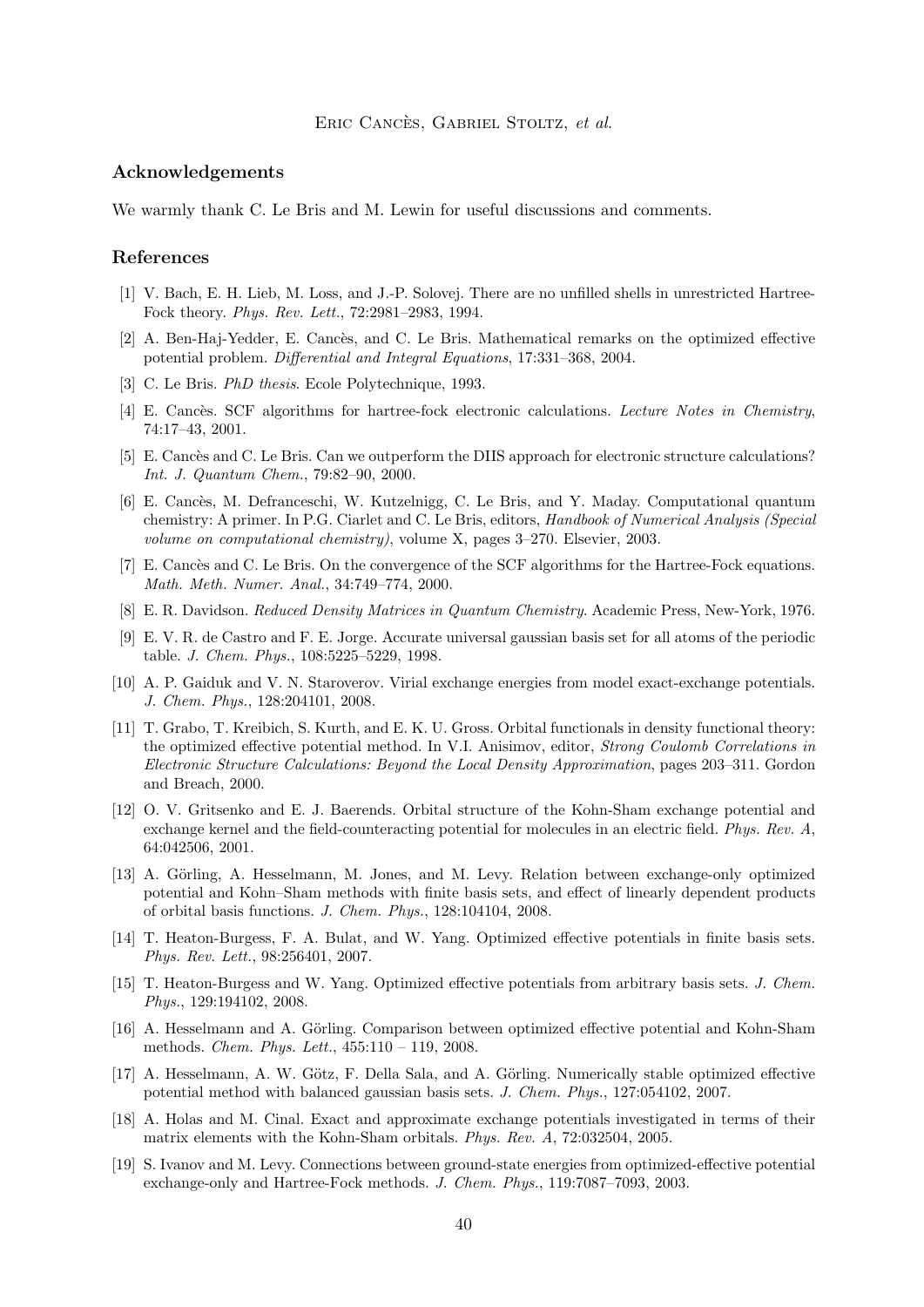- <span id="page-41-0"></span>[20] A. F. Izmaylov, V. N. Staroverov, G. E. Scuseria, E. R. Davidson, G. Stoltz, and E. Cancès. The effective local potential method: Implementation for molecules and relation to approximate optimized effective potential techniques. *J. Chem. Phys.*, 126:084107, 2007.
- [21] Y. Kim and A. Görling. Excitonic optical spectrum of semiconductors obtained by time-dependent density-functional theory with the exact-exchange kernel. *Phys. Rev. Lett.*, 89:096402, 2002.
- [22] C. Kollmar and M. Filatov. Optimized effective potential method: Is it possible to obtain an accurate representation of the response function for finite orbital basis sets? *J. Chem. Phys.*, 127:114104, 2007.
- [23] J. B. Krieger, Y. Li, and G. J. Iafrate. Construction and application of an accurate local spin-polarized Kohn-Sham potential with integer discontinuity: Exchange-only theory. *Phys. Rev. A*, 45:101–126, 1992.
- [24] K. N. Kudin and G. E. Scuseria. Converging self-consistent field equations in quantum chemistry recent achievements and remaining challenges. *M2AN*, 41(2):281–296, 2007.
- [25] K. N. Kudin, G. E. Scuseria, and E. Cancès. A black-box self-consistent field convergence algorithm: one step closer. *J. Chem. Phys.*, 116:8255–8261, 2002.
- [26] S. Kümmel and L. Kronik. Orbital-dependent density functionals: Theory and applications. *Rev. Mod. Phys.*, 80:3–60, 2008.
- [27] S. Kümmel and J. P. Perdew. Simple iterative construction of the optimized effective potential for orbital functionals, including exact exchange. *Phys. Rev. Lett.*, 90:043004, 2003.
- [28] P. Lax. *Functional Analysis*. Wiley-Interscience, New-York, 2002.
- [29] R. Van Leeuwen. The Sham-Schlüter equation in time-dependent density-functional theory. *Phys. Rev. Lett.*, 76:3610–3613, 1996.
- [30] E. H. Lieb. Variational principle for many-fermion systems. *Phys. Rev. Lett.*, 46:457–459, 1981.
- [31] E. H. Lieb. Density functionals for Coulomb systems. *Int. J. Quantum Chem.*, 24:243–277, 1983.
- [32] E. H. Lieb. Bound of the maximum negative ionization of atoms and molecules. *Phys. Rev. A*, 29:3018–3028, 1984.
- [33] E. H. Lieb and B. Simon. The Hartree-Fock theory for Coulomb systems. *Commun. Math. Phys.*, 53:185–194, 1977.
- [34] P.-L. Lions. The concentration-compactness principle in the calculus of variations. The locally compact case. *Ann. Inst. H. Poincaré*, 1:109–145 and 223–283, 1984.
- [35] P.-L. Lions. Solutions of Hartree-Fock equations for Coulomb systems. *Commun. Math. Phys.*, 109:33–97, 1987.
- [36] M. A. Marques, C. A. Ullrich, F. Nogueira, A. Rubio, K. Burke, and E. K. U. Gross (Eds.). *Time-Dependent Density Functional Theory*. Springer, 2006.
- [37] M. Reed and B. Simon. *Methods of Modern Mathematical Physics*, volume I IV. Academic Press, 1975-1980.
- [38] C. C. J. Roothaan. New developments in molecular orbital theory. *Rev. Mod. Phys.*, 23:69–89, 1951.
- [39] W. Rudin. *Real and Complex Analysis*. McGraw-Hill, New-York, 1987.
- [40] F. Della Sala and A. Görling. Efficient localized Hartree-Fock methods as effective exact-exchange Kohn-Sham methods for molecules. *J. Chem. Phys.*, 115:5718–5731, 2001.
- [41] R. T. Sharp and G. K. Horton. A variational approach to the unipotential many-electron problem. *Phys. Rev.*, 90:317, 1953.
- [42] J. C. Slater. A simplification of the Hartree-Fock method. *Phys. Rev.*, 81:385–390, 1951.
- [43] J.-P. Solovej. The ionization conjecture in Hartree-Fock theory. *Annals of Math.*, 158:509–576, 2003.
- [44] V. N. Staroverov, G. E. Scuseria, and E. R. Davidson. Optimized effective potentiels yielding Hartree-Fock energies and densities. *J. Chem. Phys.*, 124:11103, 2006.